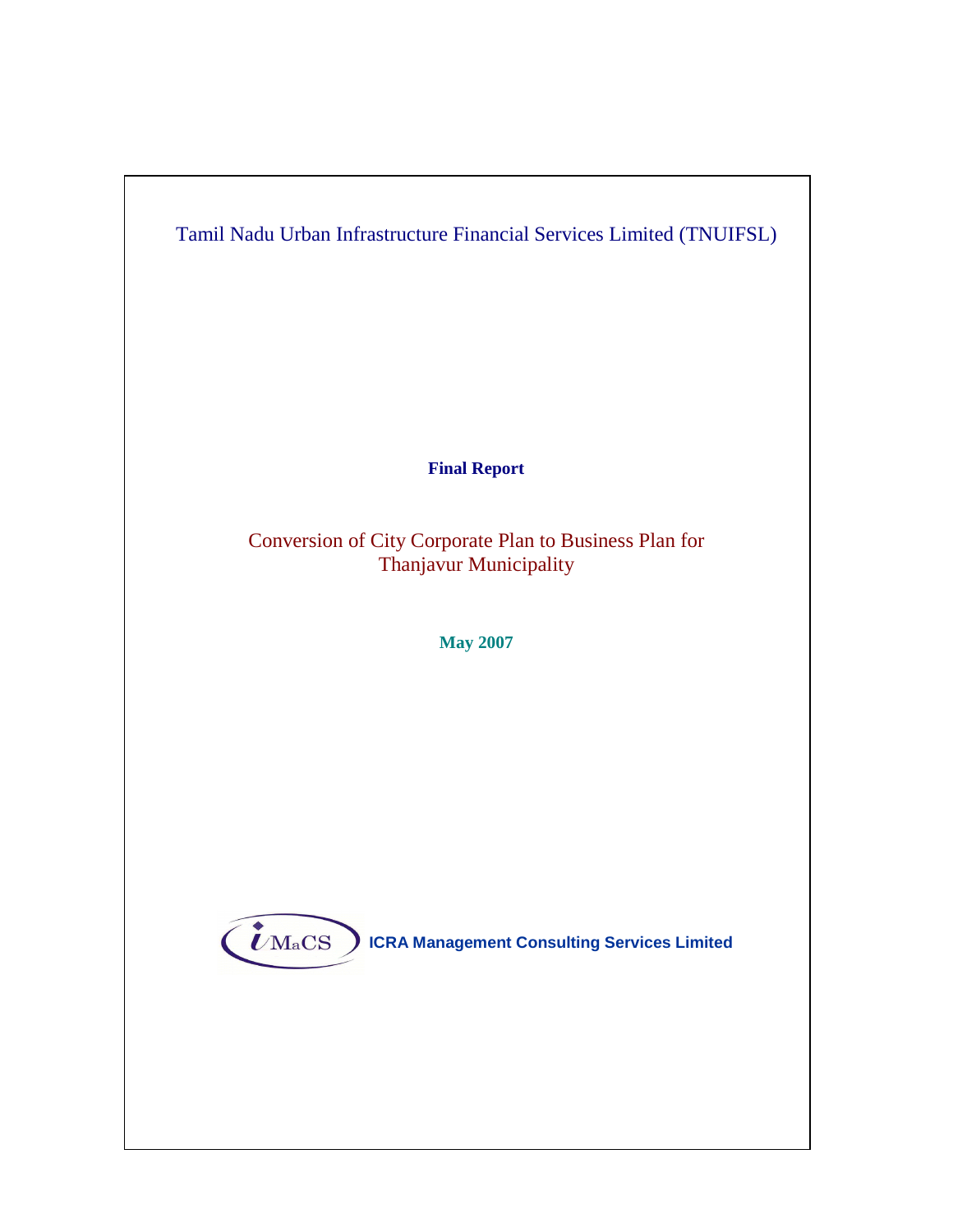# **Table of Contents**

| 1.1 |                                                                                 |    |
|-----|---------------------------------------------------------------------------------|----|
| 1.2 | SCOPE OF WORK 1                                                                 |    |
| 1.3 |                                                                                 |    |
| 1.4 |                                                                                 |    |
|     |                                                                                 |    |
| 2.1 |                                                                                 |    |
| 2.2 |                                                                                 |    |
| 2.3 |                                                                                 |    |
| 2.4 |                                                                                 |    |
| 2.5 |                                                                                 |    |
| 2.6 |                                                                                 |    |
|     |                                                                                 |    |
| 3.1 |                                                                                 |    |
| 3.2 |                                                                                 |    |
| 3.3 |                                                                                 |    |
| 3.4 |                                                                                 |    |
| 3.5 |                                                                                 |    |
| 3.6 |                                                                                 |    |
| 3.7 |                                                                                 |    |
|     |                                                                                 |    |
| 4.1 |                                                                                 |    |
| 4.2 |                                                                                 |    |
| 4.3 |                                                                                 |    |
| 4.4 |                                                                                 |    |
| 4.5 |                                                                                 |    |
| 4.6 |                                                                                 |    |
|     |                                                                                 |    |
| 5.1 |                                                                                 |    |
|     | 5.2 POTENTIAL FOR REVENUE ENHANCEMENT                                           | 27 |
| 5.3 |                                                                                 |    |
| 5.4 |                                                                                 |    |
|     | 6. BUSINESS PLAN PROJECTIONS AND INVESTMENT CAPACITY OF THM _________________32 |    |
| 6.1 |                                                                                 |    |
| 6.2 |                                                                                 |    |
| 6.3 |                                                                                 |    |
| 6.4 |                                                                                 |    |
| 6.5 |                                                                                 |    |
| 6.6 |                                                                                 | 39 |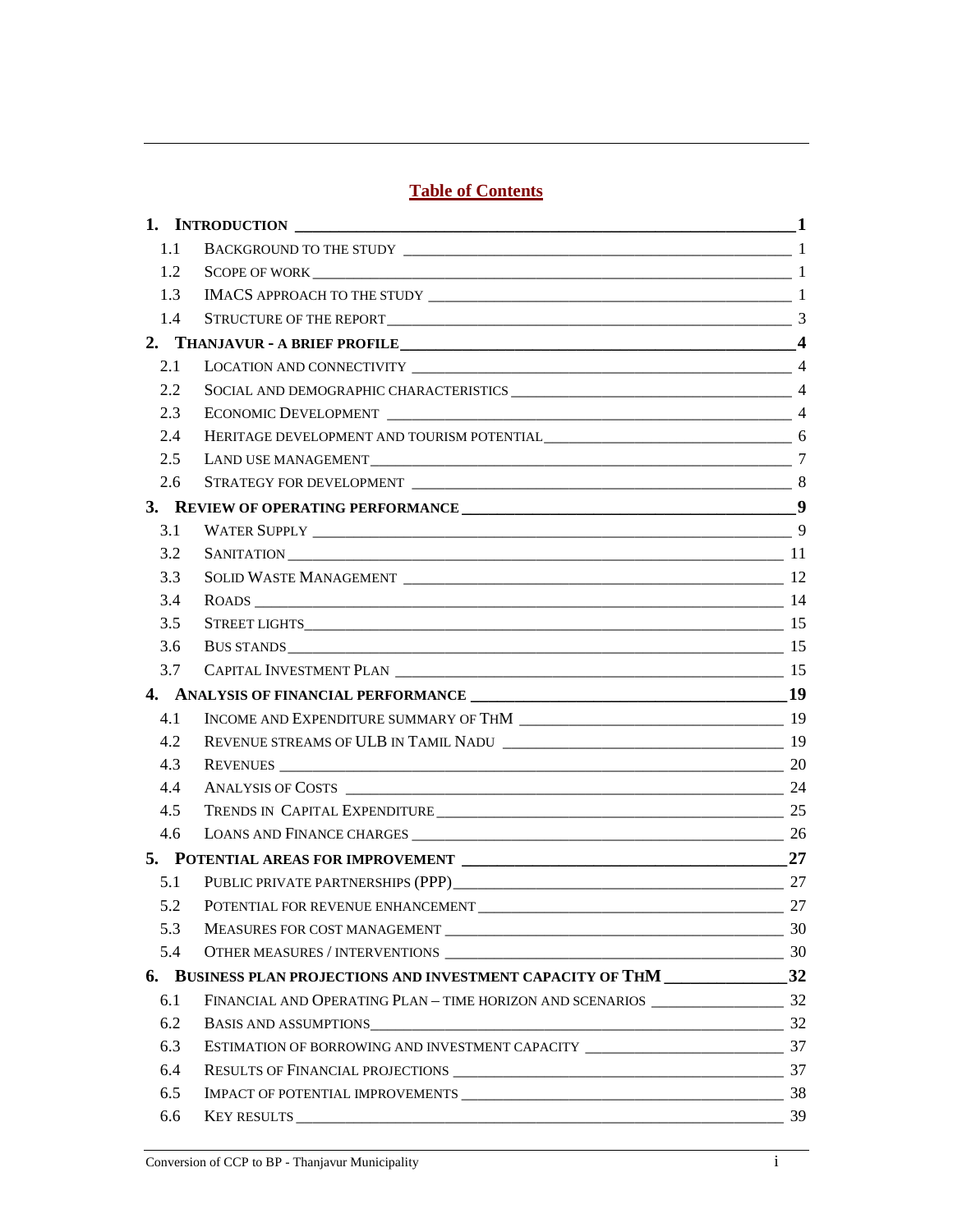# **List of Exhibits**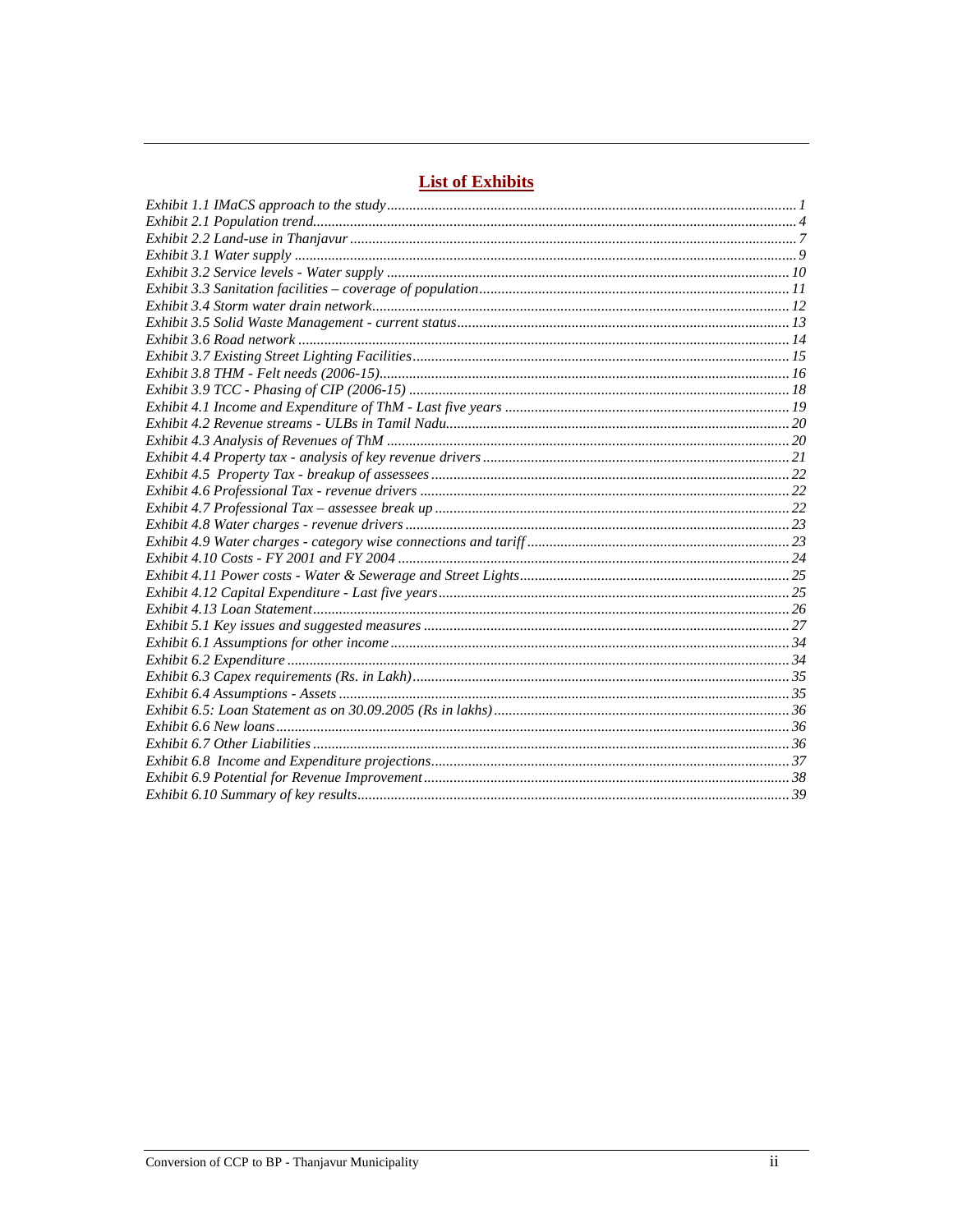# **List of abbreviations**

| <b>BOT</b>                                                | Build-Operate-Transfer                                     |  |  |
|-----------------------------------------------------------|------------------------------------------------------------|--|--|
| <b>CAGR</b>                                               | Cumulative Annual Growth Rate                              |  |  |
| $\mathbf{CIP}$                                            | Capital Investment Program                                 |  |  |
| <b>CCP</b>                                                | City Corporate Plan                                        |  |  |
| <b>FOP</b>                                                | Financial and Operating Plan                               |  |  |
| <b>GLR</b>                                                | <b>Ground Level Reservoir</b>                              |  |  |
| <b>IMaCS</b>                                              | <b>ICRA Management Consulting Services</b>                 |  |  |
| <b>LPCD</b>                                               | Litres per capita per day                                  |  |  |
| <b>MSW</b>                                                | Municipal Solid Waste                                      |  |  |
| <b>NRCP</b><br><b>National River Conservation Program</b> |                                                            |  |  |
| <b>OHT</b>                                                | <b>Over Head Tanks</b>                                     |  |  |
| <b>PPP</b>                                                | <b>Public Private Partnerships</b>                         |  |  |
| <b>STP</b>                                                | <b>Sewerage Treatment Plant</b>                            |  |  |
| <b>SWM</b>                                                | Solid Waste Management                                     |  |  |
| ThM                                                       | Thanjavur Municipality                                     |  |  |
| <b>TNUDF</b><br>Tamil Nadu Urban Development Fund         |                                                            |  |  |
| <b>TNUDP</b>                                              | Tamil Nadu Urban Development Program                       |  |  |
| <b>TNUIFSL</b>                                            | Tamil Nadu Urban Infrastructure Financial Services Limited |  |  |
| <b>UGD</b>                                                | Under Ground Drainage                                      |  |  |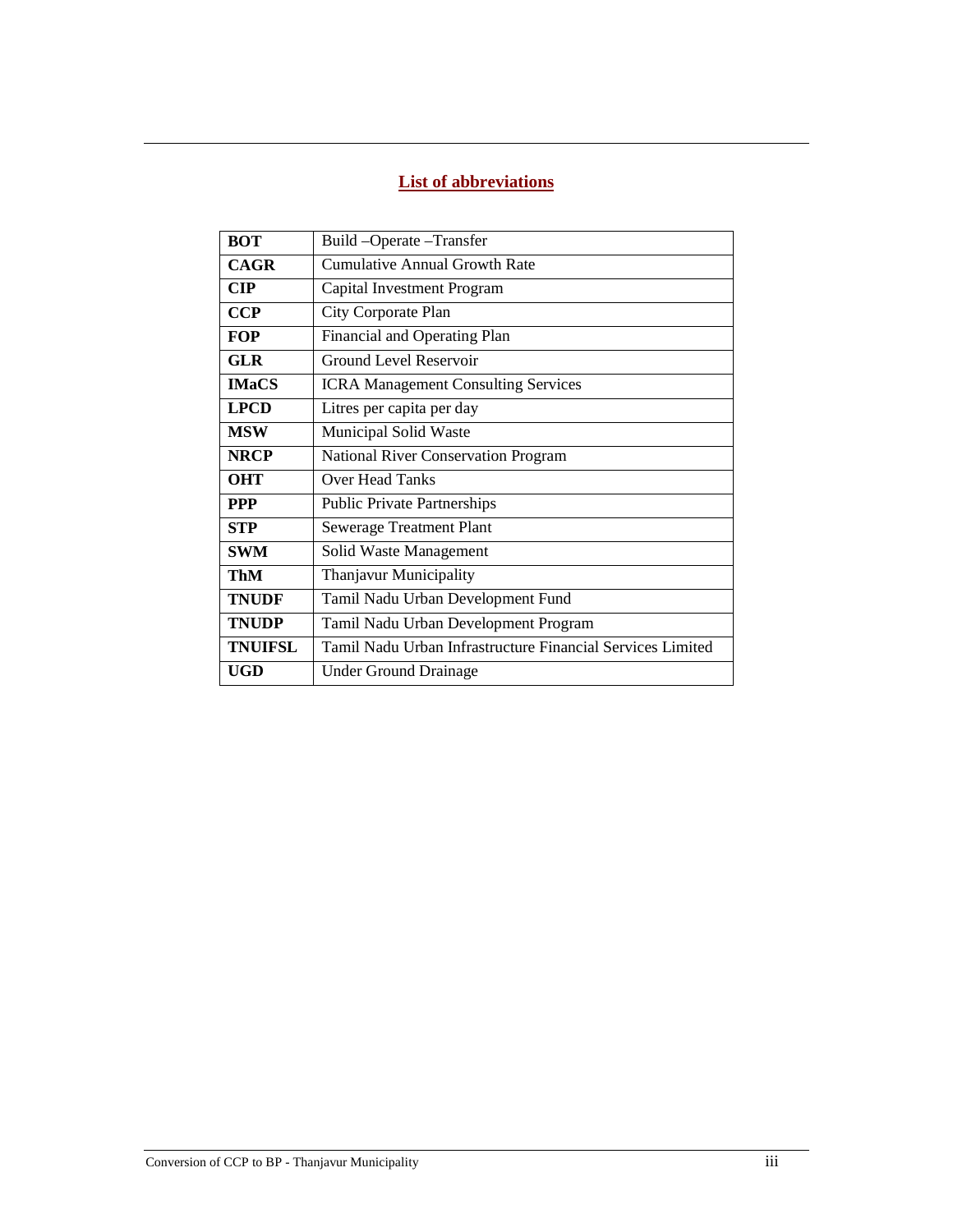## **Executive Summary**

The Tamil Nadu Urban Infrastructure Financial Services (TNUIFSL) mandated ICRA Management Consulting Services (IMaCS) for conversion of City Corporate Plan (CCP) of Thanjavur Municipality (ThM) into a Business Plan. The CCP for Thanjavur was prepared in 2002, under the Tamil Nadu Urban Development Project - II (TNUDP-II) to develop vision, strategies and tasks to be carried out by ThM. Subsequently, ThM has prepared a Vision Plan, identifying various projects that it plans to undertake during 2004-09. The objective of this study is to enable effective implementation of projects envisaged in its CCP and Vision Plan through preparation of this report on conversion of the City Corporate Plan to a Business Plan.

## **City profile and growth potential**

Thanjavur is a selection grade municipality as well as district headquarters, located in the centre of Cauvery Delta region, an agricultural land surrounding the town. This town is located at a distance of 351 km from Chennai and 56 km from the regional growth foci of Tiruchirapalli. The

| Constitution      | Special Grade |
|-------------------|---------------|
| Area              | 36.31 sq.km   |
| Population (2001) | 215,725       |
| Decadal growth    | 6.80%         |
| Wards             | 51            |

population growth has slowed down during the last couple of decades. This has primarily been due to Thanjavur's geographical constraints in terms of limited land area and industrial potential. Thanjavur is a temple town in the vicinity of large-scale agricultural activity, which supports trading and commercial activities. There are limited avenues for primary activities within the town. Thanjavur along with Kumbakonam, has strengths in Handicraft, particularly handloom silk weaving, bell metal craft, musical instruments and pith works. There appears to be potential for Thanjavur to leverage its heritage infrastructure and spur economic development through tourism initiatives. But this would require focused interventions in terms for restoring heritage sites and in providing necessary infrastructural facilities relating to connectivity, hospitality and sanitation. The CCP observes the violation of bye-laws in the small lanes in the town and the need for new by laws governing new developments in heritage areas of the town. Specifically, the CCP outlines the following strategies for better management of heritage areas

- Regulating land-use in vulnerable heritage areas
- Regulating height of buildings in and around heritage areas
- Major decisions relating to land use development should be cleared by an Heritage Committee comprising officials from key nodal agencies in the town

In order to safeguard and protect the heritage assets of the town, the CCP recommends constituting Heritage Act encompassing special building bye-laws and land use planning aspects. The CCP also recommends a review of the Master Plan of the town and to establish Land Information System to control and monitor developments in the town.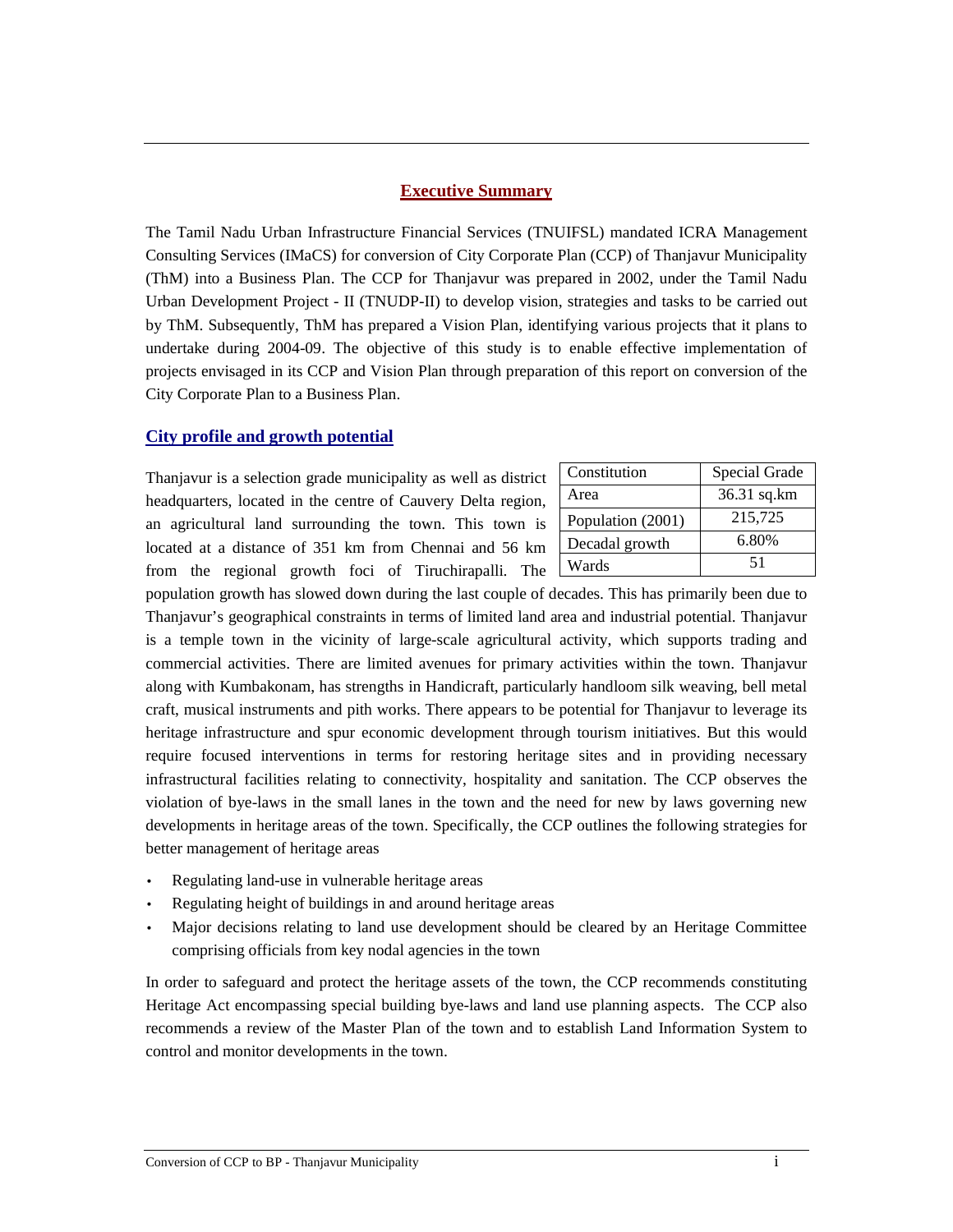## **Municipal Services - Status assessment, gaps and actions being taken**

Exhibit 1 presents a summary of service levels and status with respect to select indicators in Water Supply, Sanitation, Transportation, Street lights and Solid Waste Management.

| SI. no               | <b>Parameter / Indicator</b>        | Value  | <b>Issues and Gaps</b>                                                                            |  |  |  |  |
|----------------------|-------------------------------------|--------|---------------------------------------------------------------------------------------------------|--|--|--|--|
|                      | A. Water Supply                     |        |                                                                                                   |  |  |  |  |
|                      | Total Water Supply (MLD)            | 24     | Thanjavur has surplus water at a service level of 90<br>$\bullet$                                 |  |  |  |  |
| $\mathcal{P}$        | Water Connections - nos.            | ~21600 | LPCD till 2021.                                                                                   |  |  |  |  |
| 3                    | Public Fountains - nos.             | ~1100  | Only 56% of assessed properties have connections<br>$\bullet$<br>indicating scope for improvement |  |  |  |  |
| 4                    | Daily Per Capita Supply (LPCD)      | 105    | Poor collection efficiencies are a cause for concern<br>$\bullet$                                 |  |  |  |  |
| 5                    | Storage Capacity / Daily Supply (%) | 55%    | Uneven distribution and bottlenecks in storage in certain<br>٠                                    |  |  |  |  |
| 6                    | Pipe length / Road Length (%)       | 90%    | areas are other important issues that need to be<br>resolved.                                     |  |  |  |  |
|                      | Water connections / properties (%)  | 56 %   |                                                                                                   |  |  |  |  |
| Actions being taken: |                                     |        |                                                                                                   |  |  |  |  |

### **Exhibit 1 - Status of Municipal services**

#### **Actions being taken:**

• Rs. 9.04 crore proposal for pipe carrying bridges from Vennar headworks sent for Administrative sanction.

• OHTs as recommended in the CCP for augmenting storage has been implemented

• Distribution network needs to be provided in a few uncovered areas as identified in the CCP and in a few new layouts.

|                      | <b>B.</b> Sanitation                                                   |           |                                                                                                                         |  |  |  |
|----------------------|------------------------------------------------------------------------|-----------|-------------------------------------------------------------------------------------------------------------------------|--|--|--|
| 8                    | UGD network (Yes/No/WIP)                                               | WIP       | A comprehensive UGD scheme is under<br>$\bullet$                                                                        |  |  |  |
| 9                    | <b>Existing UGD connections</b>                                        | None      | implementation at an outlay of Rs. 70 crore under<br>NRCP.                                                              |  |  |  |
| 10 <sup>10</sup>     | Planned UGD scheme connections                                         | 30,000    | An estimated 31% of households do not have access to<br>$\bullet$                                                       |  |  |  |
| 11                   | Length of UGD network (km)                                             | ~250      | service levels Storm water drains in 58% of the total                                                                   |  |  |  |
| $12 \overline{ }$    | Length of Storm drains (km)                                            | 155       | road length.                                                                                                            |  |  |  |
| 13                   | Number of Public conveniences                                          | 49        | Major proportion of existing drains are kutcha and<br>$\bullet$<br>unlined and require upgradation to pucca surfaced    |  |  |  |
| 14                   | UGD - % of road length envisaged                                       | 100%      | drains                                                                                                                  |  |  |  |
| 15                   | Storm Drains - % of road length                                        | 58%       |                                                                                                                         |  |  |  |
| Actions being taken: |                                                                        |           |                                                                                                                         |  |  |  |
|                      | UGD scheme expected to be completed during the current financial year. |           |                                                                                                                         |  |  |  |
| ٠                    | Need for expediting completion of the same.                            |           |                                                                                                                         |  |  |  |
|                      |                                                                        |           | <b>C. Roads and Street Lights</b>                                                                                       |  |  |  |
| 16                   | <b>Total Length of Roads</b>                                           | 268       | ThM maintains a road network of 250 km<br>$\bullet$                                                                     |  |  |  |
| 17                   | Total number of Street Lights                                          | $~1$ 9320 | Roads need upgradation in view of the ongoing UGD<br>$\bullet$                                                          |  |  |  |
| 18                   | BT + CC roads / Road length (%)                                        | 90%       | scheme ThM's street light infrastructure is adequate.<br>Energy conservation measures including timers and<br>$\bullet$ |  |  |  |
| 19                   | Road length per Street Light (m)                                       | 27        | appropriate wattage lamps under implementation                                                                          |  |  |  |
| Actions being taken: |                                                                        |           |                                                                                                                         |  |  |  |

• ThM is currently undertaking upgradation and improvement projects of 43.56 km under the Special Roads scheme at an outlay of Rs. 280 lakh.

• Proposal submitted under UIDSSMT for comprehensive upgradation following UGD implementation

|    | D. Solid Waste Management   |     |                                                    |  |  |  |
|----|-----------------------------|-----|----------------------------------------------------|--|--|--|
| 20 | Total Waste Generation (MT) | 104 | Need for additional 19 acres land for compost yard |  |  |  |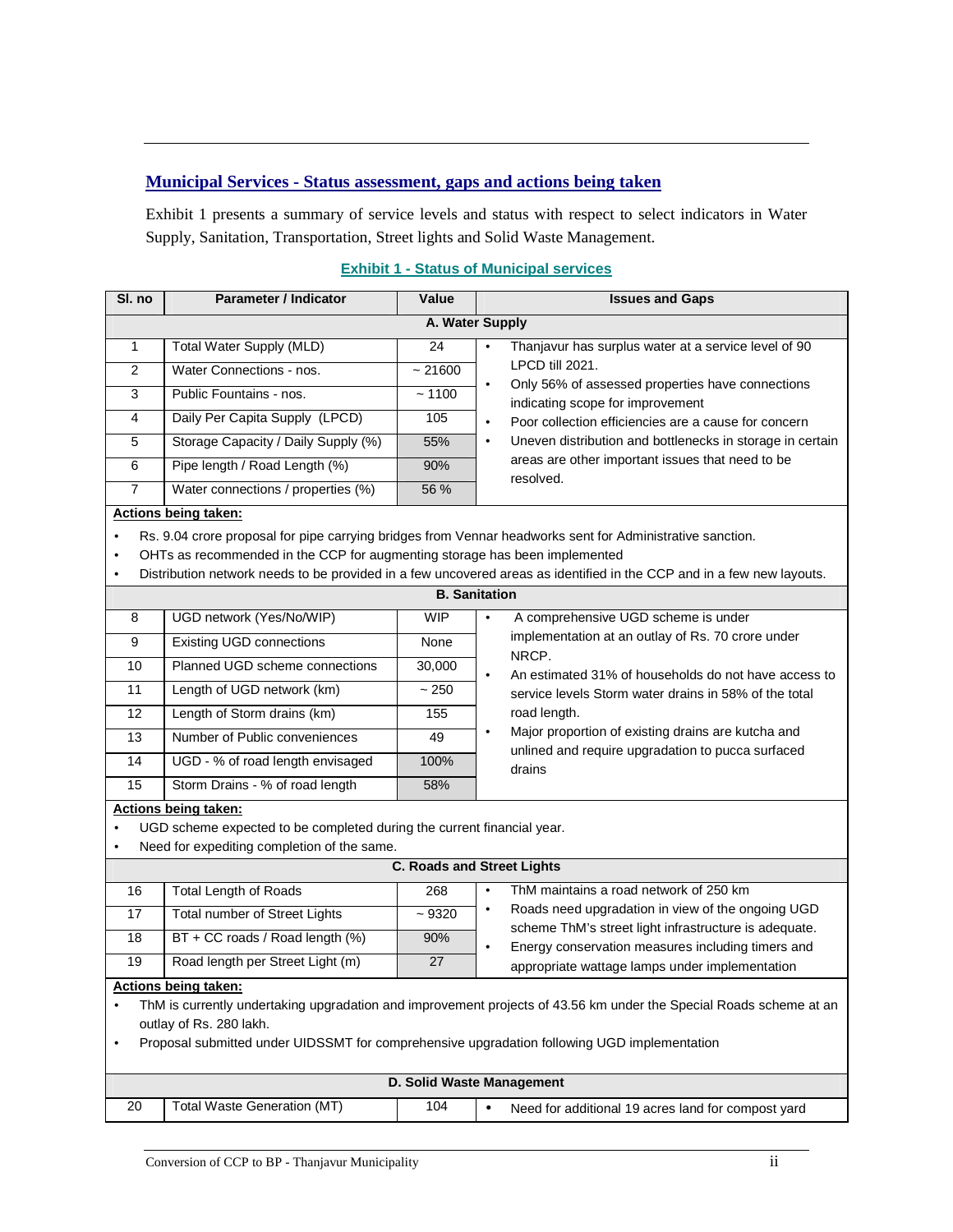| 21 | Collection - % of waste generated | 85  |
|----|-----------------------------------|-----|
| 22 | Compost yard area -available      | 20  |
| 23 | Compost yard - required (Acres)   | 39  |
| 24 | No. of Vehicles for SWM           | 12  |
| 25 | Compressed Carrying capacity      | 22% |
| 26 | Compost Yard - Gap - Acres        | 19  |

Visible garbage pile-ups in various pockets of the town indicating the need for better collection efficiencies.

• Equipment - ThM has been augmenting its collection infrastructure including vehicles and push carts, as recommended in the CCP, using NRCP non-core funds and XI finance commission grants

#### **Actions being taken:**

- ThM's vision plan has identified deficiencies in terms of compost yards and transportation infrastructure.
- ThM has initiated steps to involve private sector participation / Self-Help Groups in garbage collection and management and is in the process of implementing a project at an outlay of Rs. 299 lakh to improve its solid waste management handling infrastructure and compost yard.

#### **Other Ongoing / recent Initiatives:**

- Upgradation of slaughter house being considered
- Provision of Shelters and amenities in 15 slums envisaged under IHSDP at an outlay of Rs. 17.23 crore

#### **Analysis of financial performance**

Exhibit 2 provides a summary of the financials of THM. ThM financial position has improved from a cash surplus of of Rs. 157 lakh in FY 2001 to an overall surplus of Rs. 518 lakh in FY 2004. This has been primarily achieved through:

- A **16% CAGR in revenue** together with expenditure control has led to a steep growth (CAGR-49%) in operating surplus during FY 2001-2005.
	- Tax income has grown at a CAGR of 6 % over the last five years. There has been no revision in Average Rental Value (ARV) since 1998.
	- User charges have grown by a healthy 14 %. The share of user charges/fees has increased from 14% of revenue to 20% of revenue between FY 2001-04.
	- Grants / Contributions from state have been the biggest revenue driver and have doubled in the last five years. They contributed more than 28% of revenue in FY 2004.
- **Expenditure has remained flat** over the last few years, shown a declining trend till FY 2004. Salaries have marginally increased, while Operating expenditure has grown at 21%. Overall, revenue expenditure appears to have been in control.
- **Poor collection efficiencies** of own income is a major cause for concern
- **ThM has an outstanding loan of Rs. 2018 lakh in FY 2005.** Finance charges have declined from 11% of income to 6% of income over the last five year. However, overall debt servicing is likely to increase, as repayment of loans taken during 2002 to 2005 become due.

÷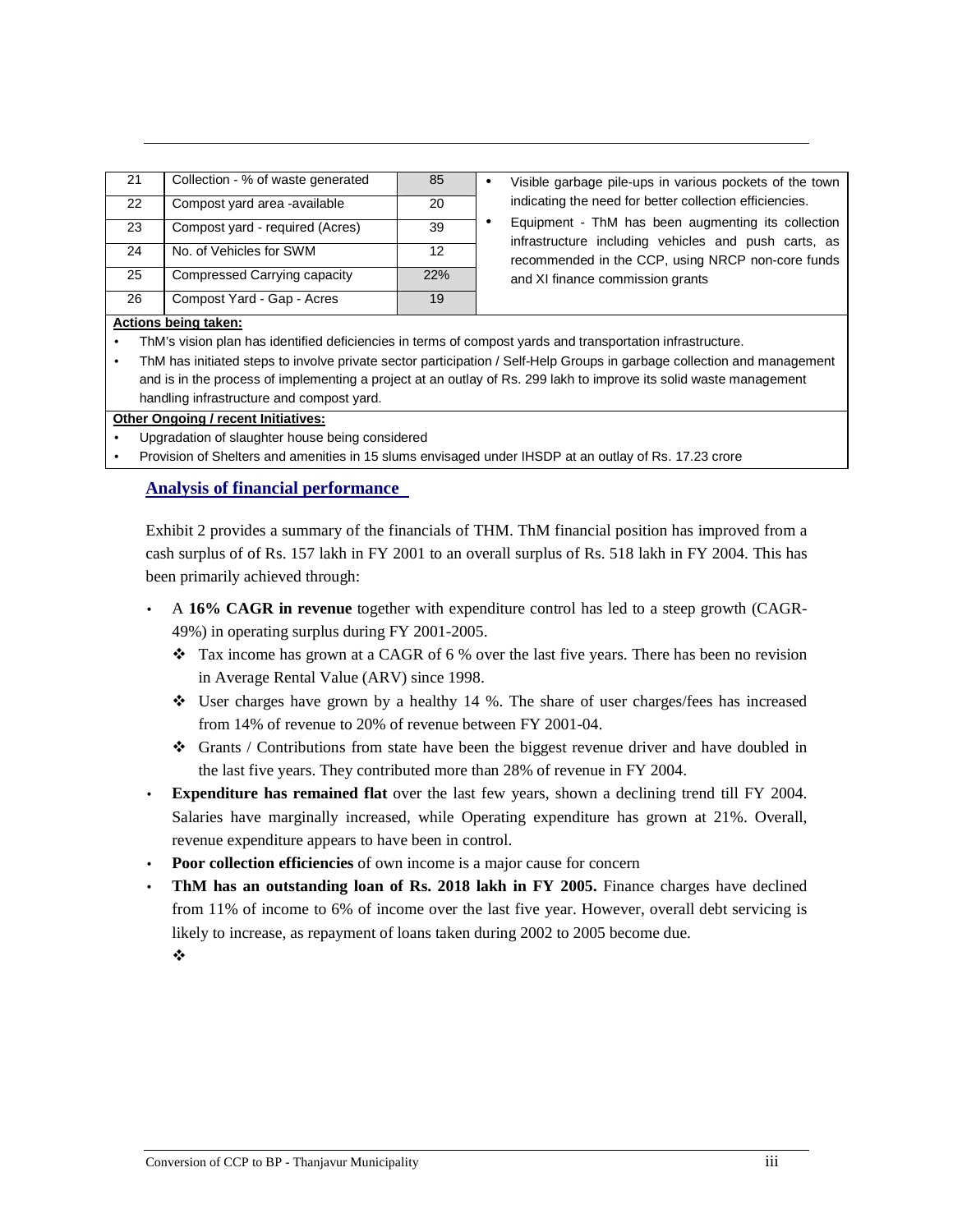|                                  | 2001  | 2002  | 2003  |       | $2004$ CAGR |
|----------------------------------|-------|-------|-------|-------|-------------|
| <b>Income</b>                    |       |       |       |       |             |
| <b>Property Tax</b>              | 344   | 389   | 399   | 405   | 6%          |
| <b>Professional Tax</b>          | 64    | 67    | 67    | 78    | 7%          |
| Assigned revenue                 | 187   | 195   | 484   | 362   | 25%         |
| Devolution Fund                  | 243   | 239   | 361   | 422   | 20%         |
| Service Charges and Fees         | 167   | 238   | 376   | 372   | 31%         |
| Grants and contributions         |       | 30    | 37    | 107   |             |
| Sale and Hire charges            | 0     | 0     |       |       | $-100%$     |
| Other income                     | 201   | 196   | 113   | 113   | $-18%$      |
| Total                            | 1,206 | 1,354 | 1,837 | 1,858 | 16%         |
| <b>Expenses</b>                  |       |       |       |       |             |
| Personnel cost                   | 613   | 646   | 645   | 619   | 0%          |
| Terminal and retirement benefits | 99    | 115   | 148   | 174   | 21%         |
| <b>Operating Expenses</b>        | 226   | 223   | 232   | 371   | 18%         |
| Admin expenses                   | 41    | 51    | 55    | 144   | 52%         |
| <b>Finance Expenses</b>          | 70    | 230   | 160   | 33    | $-22%$      |
| Depreciation                     | 702   | 565   | 478   | 329   | $-22%$      |
| Prior period                     |       | 1     |       | 1     |             |
| <b>Total</b>                     | 1,751 | 1,830 | 1,717 | 1,669 | $-2%$       |
| <b>Cash Surplus</b>              | 157   | 89    | 598   | 518   | 49%         |
| <b>Overall Surplus</b>           | ′545) | (476) | 120   | 189   |             |

## **Exhibit 2 - Financial analysis**

## **Capital Investment Plan**

The CIP has been prepared based on

- Review of projects recommended in the City Corporate Plan prepared earlier
- Status and progress on projects identified as part of the Vision Plan (2004-09)
- Consultations with stakeholders and feedback on our presentation to the Council.
- Discussion with ThM officials and review with TNUIFSL and CMA

Exhibit 3 provides a summary of the CIP for ThM.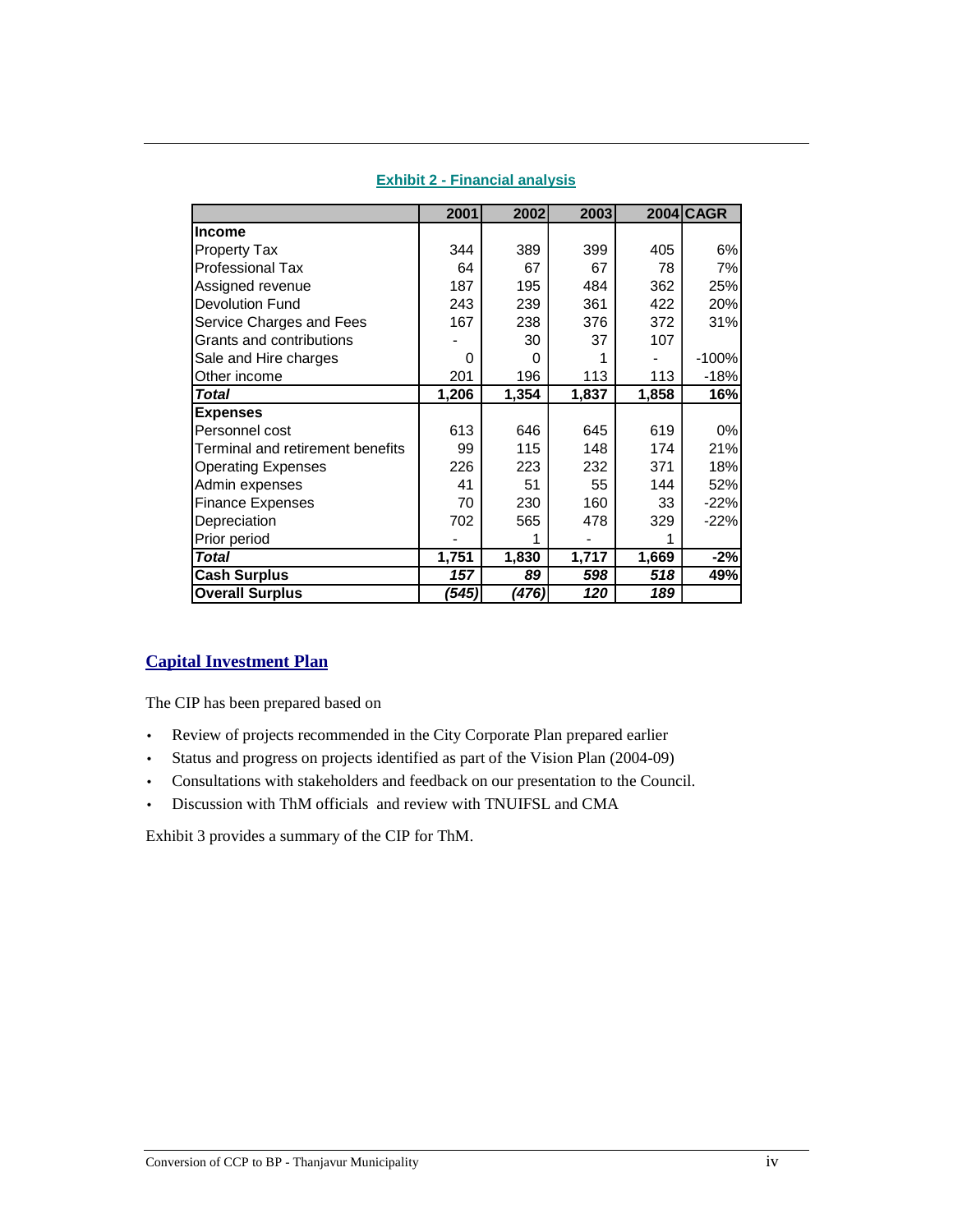## **Exhibit 3 Capital Investment Plan along with phasing - Short Term (2006-10 and 2011-15)**

|                         |        | <b>Phasing</b> |                 |
|-------------------------|--------|----------------|-----------------|
| <b>Segment</b>          | Outlay |                | 2006-10 2011-15 |
| <b>Water Supply</b>     | 3,594  | 1,014          | 2,580           |
| Sewerage and Sanitation | 5,250  | 4,200          | 1,050           |
| Solid Waste Management  | 650    | 380            | 270             |
| Roads                   | 9,505  | 1,975          | 7,530           |
| <b>Street Lights</b>    | 255    | 128            | 128             |
| <b>Storm Drains</b>     | 2,400  | 1,200          | 1,200           |
| Social Infrastructure   | 850    | 425            | 425             |
| Tourism                 | 3,925  | 425            | 3,500           |
| Slum Development        | 7,524  | 3,000          | 4,524           |
| ΙΤΟΤΑL                  | 33,953 | 12,747         | 21,207          |

## **Priority Projects**

Priority projects identified by Thanjavur municipality are listed below:

- 1. Water Supply upgradation covering replacement of pumping mains and implementation of pipe carrying bridges from Vennar and other headworks.
- 2. Upgradation of roads following ongoing Underground drainage scheme
- 3. Development of Compost yard and procurement of equipment for Solid Waste management in line with their action plan.
- 4. ROBs at Shanti pillai gate and Medical college road
- 5. Completion of ring road /bypass
- 6. Renovation of moat around the big temple.

The last three projects namely 4,5 and 6, being complex and high value projects would require significant support both in the form of technical assistance and in the form of viability grant funding in order to implement them. While the road and transportation projects (4 and 5) should be implemented by the State Highways department, GoTN along with the Thanjavur municipality would require support from other agencies including the Archaeological Survey of India in order to do the moat renovation. To start with, GoTN should form an apex committee comprising the ASI, Thanjavur municipality, Tourism department and other concerned local stakeholders to study this project further and prepare an implementation plan.

# **Reform Agenda**

The report provides the details of reform agenda. ThM's ability to improve on its financial performance hinges primarily on its ability to sustain and improve on the revenue growth noticeable in recent years.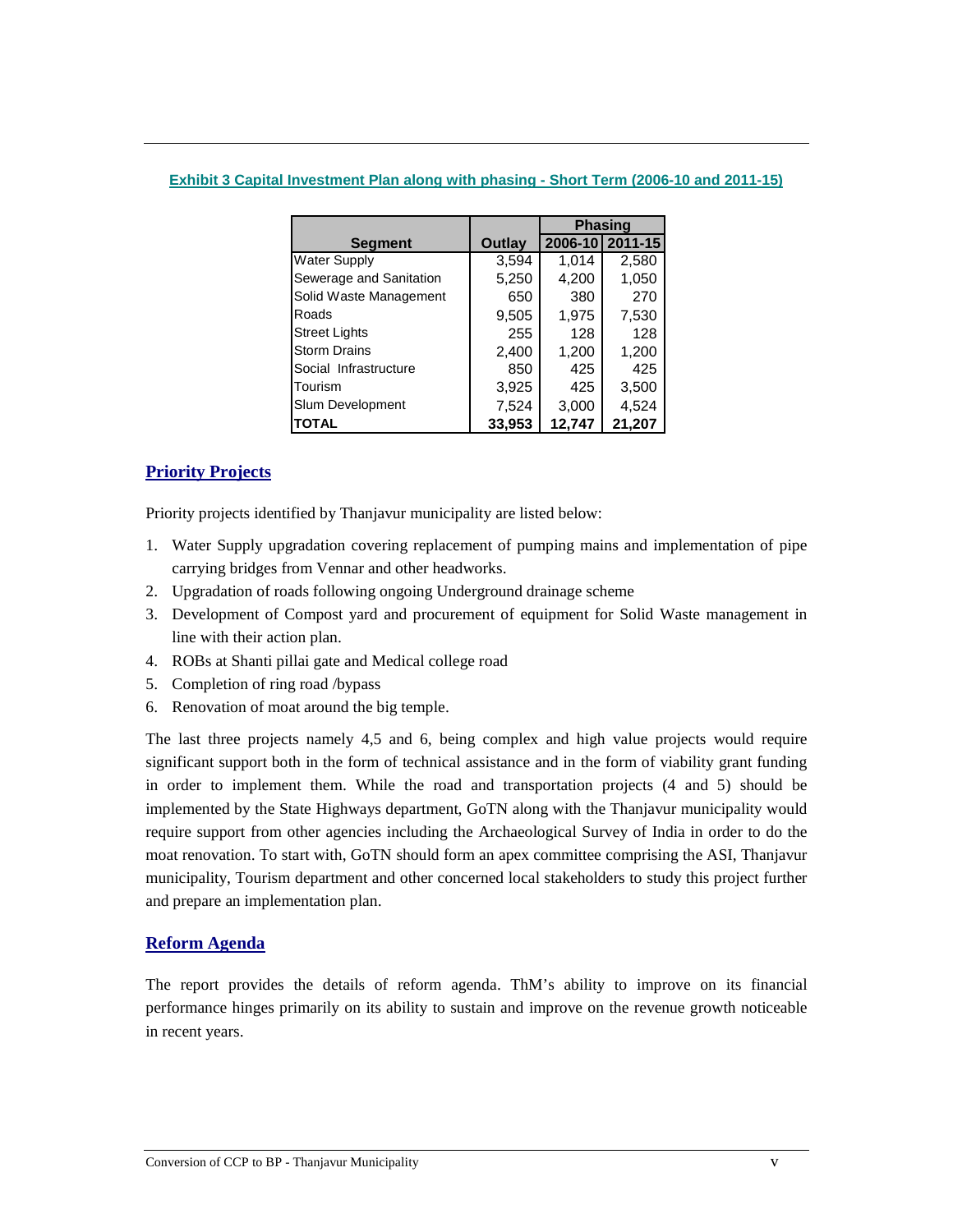# *ULB level*

ThM could potentially increase its own income to Rs. 1460 lakh through focused interventions in the following areas:

- 1. **Property tax**: through revision in ARV, widening assessee base and closer scrutiny.
- 2. **Professional tax**  sustaining a growth in assessments of 8 % in the assessments through widening tax base among traders and self-employed professionals
- 3. **User charges**  ThM should target to achieve 30,000 water connections and 15,000 sewerage connections by FY 2010. This would enable a significant jump in user charge revenue.
- 4. **PPP / remunerative projects**  ThM also needs to explore land development as a revenue enhancement mechanism and should focus on attracting private sector participation through appropriate BOT/ SPV structures for implementing remunerative projects. Considering that ThM has identified development of bus stand infrastructure and other remunerative projects at an outlay of nearly Rs. 100 crore, it could potentially realise 2.5% of this outlay or nearly Rs. 250 lakh as annual revenue. This potential has not been taken into account while arriving at the borrowing / investment capacity of ThM.
- 5. **Energy costs**  A savings of 10-15% reduction in energy costs appears imminently achievable and could translate to annual savings of nearly Rs. 100 lakh on the energy cost base for the year FY 2005. A comprehensive energy audit is required.
- 6. **Collection Efficiencies**  ThM's collection efficiency is very low across all its revenue heads namely, property tax, professional tax and user charges and needs significant improvement from current levels. ThM should consider a) a focused one-time drive to clear up its dues and b) strengthening of its collection process and organisation to ensure that the overall levels of efficiency in order to improve and sustain its collection efficiencies.
- 7. **NGOs / Corporate participation** Intensify focus on attracting NGOs/advertising revenue for city beautification projects.

## *Actions from GoTN and GoTN agencies*

- 1. Initiate action to complete ongoing updation of land use and master plan for Thanjavur Corporation on priority to guide future growth of the town in an orderly manner.
- 2. Revise ARV for property taxes, pending since 1998 at the earliest.
- 3. Develop model concessions / formats for involving Private sector in various areas including Solid waste, STP O&M, Maintenance of head works for water supply, Street light maintenance and remunerative projects
- 4. Incentivise energy conservation and implementation of SWM guidelines through specific grants
- 5. GoTN should continue its thrust on e-governance, accounting systems and capacity building/training. Specific actions on this have been identified in the report.
- 6. GoTN should support ThM in implementing the large projects involving significantly high capital outlay as outlined in the list of priority projects.

## **FOP, borrowing capacity and investment capacity**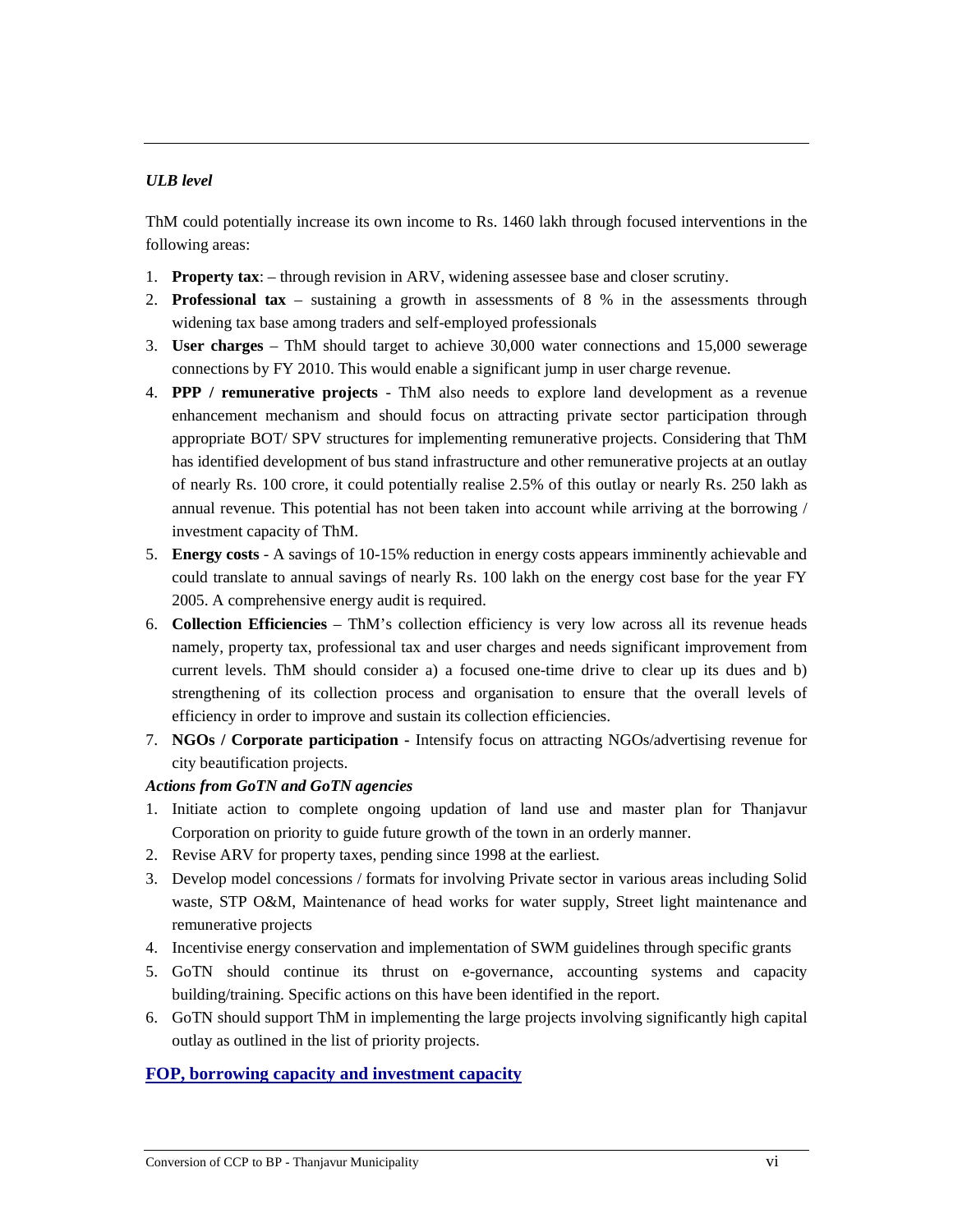At an aggregate level, assuming loans to be equivalent to 40 % of investment, sustainable investment capacity works out to Rs. 69.34 crore, which is only 22 % of the total investment requirement. However, if we exclude the projects to be undertaken by state level agencies (such as moat restoration and bypass/ ROB projects), the investment capacity goes up to more than 50 % of investment requirements.

| <b>Summary of FOP results</b>                  |        |  |  |  |
|------------------------------------------------|--------|--|--|--|
| Revenues - FY 2006 (Rs. Lakh)                  | 1986   |  |  |  |
| Revenues - FY 2015 (Rs. Lakh)                  | 3482   |  |  |  |
| Revenue CAGR % - FY 2006-15                    | 6.44   |  |  |  |
| Avg. Op. Surplus (Rs. Lakh)                    | 1      |  |  |  |
| Avg. Cash Operating Surplus                    | 797    |  |  |  |
| Avg. TE (excluding depreciation)/TR (%)<br>71% |        |  |  |  |
| Average Debt Servicing/TR (%)                  | 18%    |  |  |  |
| Borrowing Capacity as a minimum of NPV of      |        |  |  |  |
| NPV of 50% of Cash Surplus (without new        |        |  |  |  |
| loans)                                         | 2,773  |  |  |  |
| NPV of 30% of Revenue                          | 5,325  |  |  |  |
| <b>Borrowing Capacity</b>                      | 2,773  |  |  |  |
| Investment Capacity (assuming 40% loan)        | 6,934  |  |  |  |
| <b>Investment Requirement</b>                  | 31,453 |  |  |  |
| IC/IR                                          | 22%    |  |  |  |

## **Exhibit 4 Summary of key results**

While loans and own funds should be used to finance remunerative projects, ThM should leverage and utilize Grants from schemes like UIDSSMT and IHSDP to undertake non remunerative projects relating to slum development, tank restoration etc. Further, ThM could also consider involvement of private sector in implementing remunerative projects including slaughter houses etc. Further large projects such as ring roads, ROBs and moat restoration should be undertaken through viability gap funding and financing by state level nodal agencies.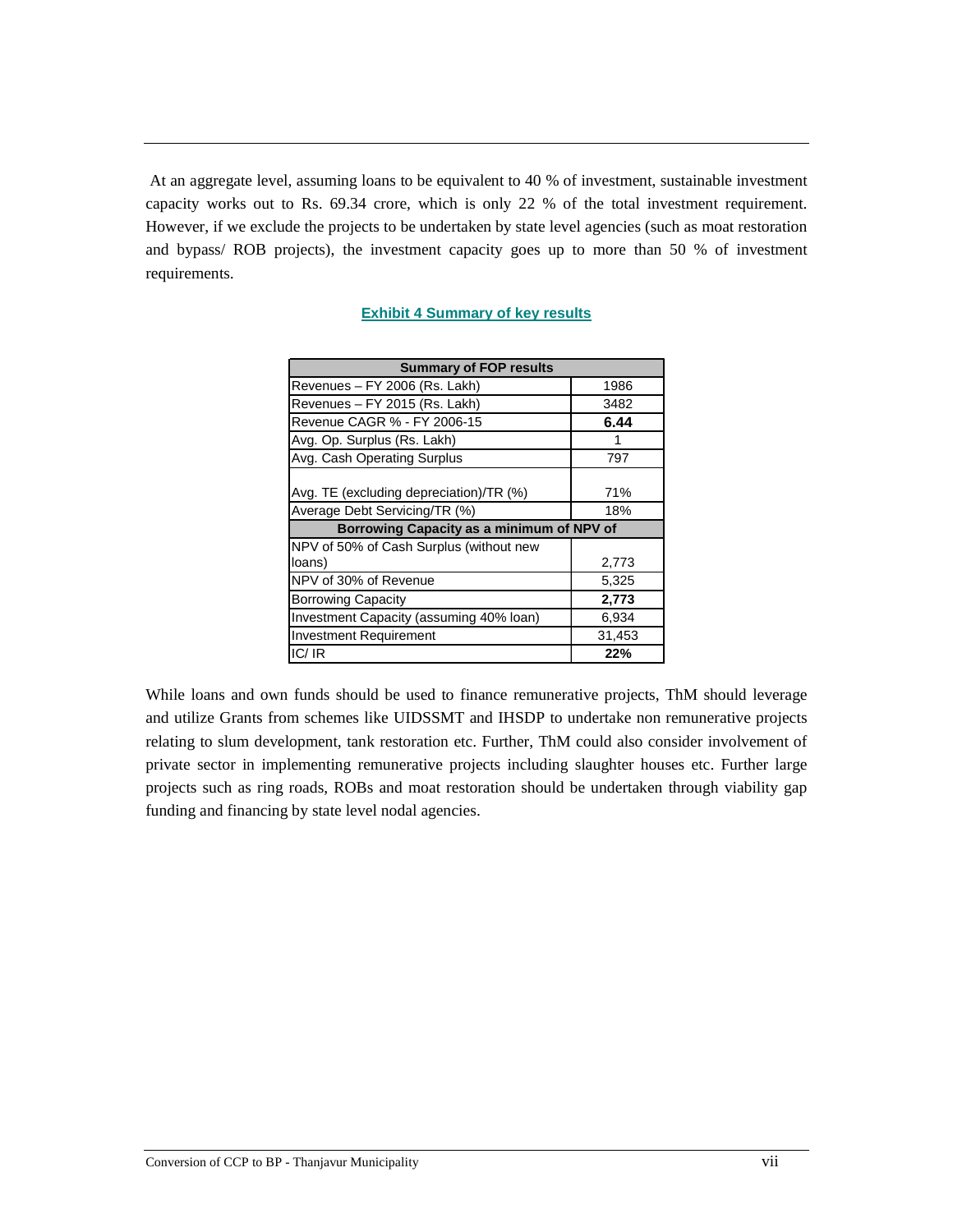# 1. Introduction

#### **1.1 Background to the study**

Thanjavur is a selection grade municipality as well as district headquarters, located in the centre of Cauvery Delta region, an agricultural land surrounding the town. Under the Tamil Nadu Urban Development Project - II (TNUDP-II), a City Corporate Plan (CCP) was prepared for Thanjavur Municipality (ThM) in 2002. The objective of the CCP was to outline a vision for development of the city and to identify strategies and tasks to be carried out by ThM. Subsequently, ThM has also developed a 5-year Vision Plan (2004-09), identifying various projects that it plans to undertake during this period. In order to enable effective implementation of projects envisaged in its CCP and Vision Plan, The Tamil Nadu Urban Infrastructure Financial Services (TNUIFSL) mandated ICRA Management Consulting Services (IMaCS) for conversion of City Corporate Plan (CCP) into a Business Plan (BP).

### **1.2 Scope of work**

The scope of work for the study covered a) assessment of the financial and operating aspects, b) Review issues relating to revenue realisation and cost management and identification of improvement (revenue enhancement and cost reduction) measures and c) Development of a Financial and Operating Plan (FOP), taking into account potential revenue enhancement and cost reduction measures.

#### **1.3 IMaCS approach to the study**

Exhibit 1.1 gives a snapshot of IMaCS' approach to the study.



#### **Exhibit 1.1 IMaCS approach to the study**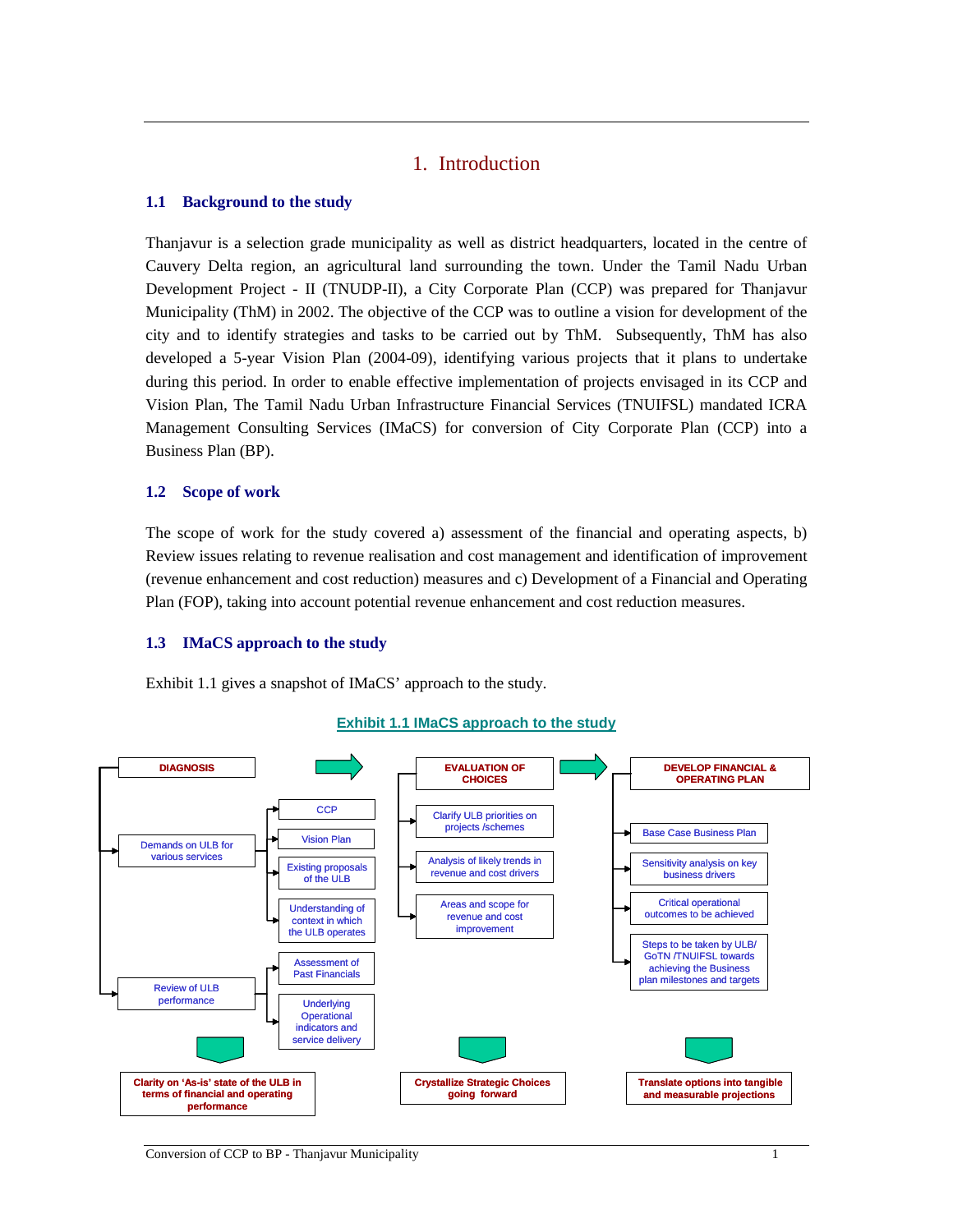#### **1.3.1 Step I – Diagnostic review**

The diagnostic review involved an assessment of the current status of ThM, its activities and financial performance, review of the City Corporate Plan (CCP) and discussions with TNUIFSL and ThM. We had the opportunity to interact with the Commissioner along with their team and had extensive interactions with the chairperson and select ward members during our field visits.

We collected relevant information on the performance (operational and financial) from ThM. Our review was focused on the following areas:

- Financial position
- Operational performance
- Demands on urban services in the town/municipality

The diagnostic review was directed towards achieving a clear understanding of the operating and financial performance of ThM.

### **1.3.2 Step II – Evaluation of options for financial improvement and projects**

Based on the diagnostic review, we crystallised the options for ThM covering a) analysis of areas for revenue enhancement and cost management and b) Felt needs in terms of projects and estimate of capital outlay.

# **1.3.3 Step III –Projection of financial statements and estimation of investment and borrowing capacity**

We have projected financial statements for ThM under two scenarios namely, a) base case and b) with potential improvements. Under both scenarios, the optimum borrowing capacity and sustainable investment capacity have been computed.

## **1.3.4 Step IV - Consultations and Finalisation**

Subsequent to preparation of draft final report, we had public consultations in Thanjavur to elicit and factor views of stakeholders in Thanjavur. The stakeholder meeting was well attended with participation from architects, city NGOs and other consumer welfare associations. Further to this we made a presentation to the Municipal council of Thanjavur on the findings of the study.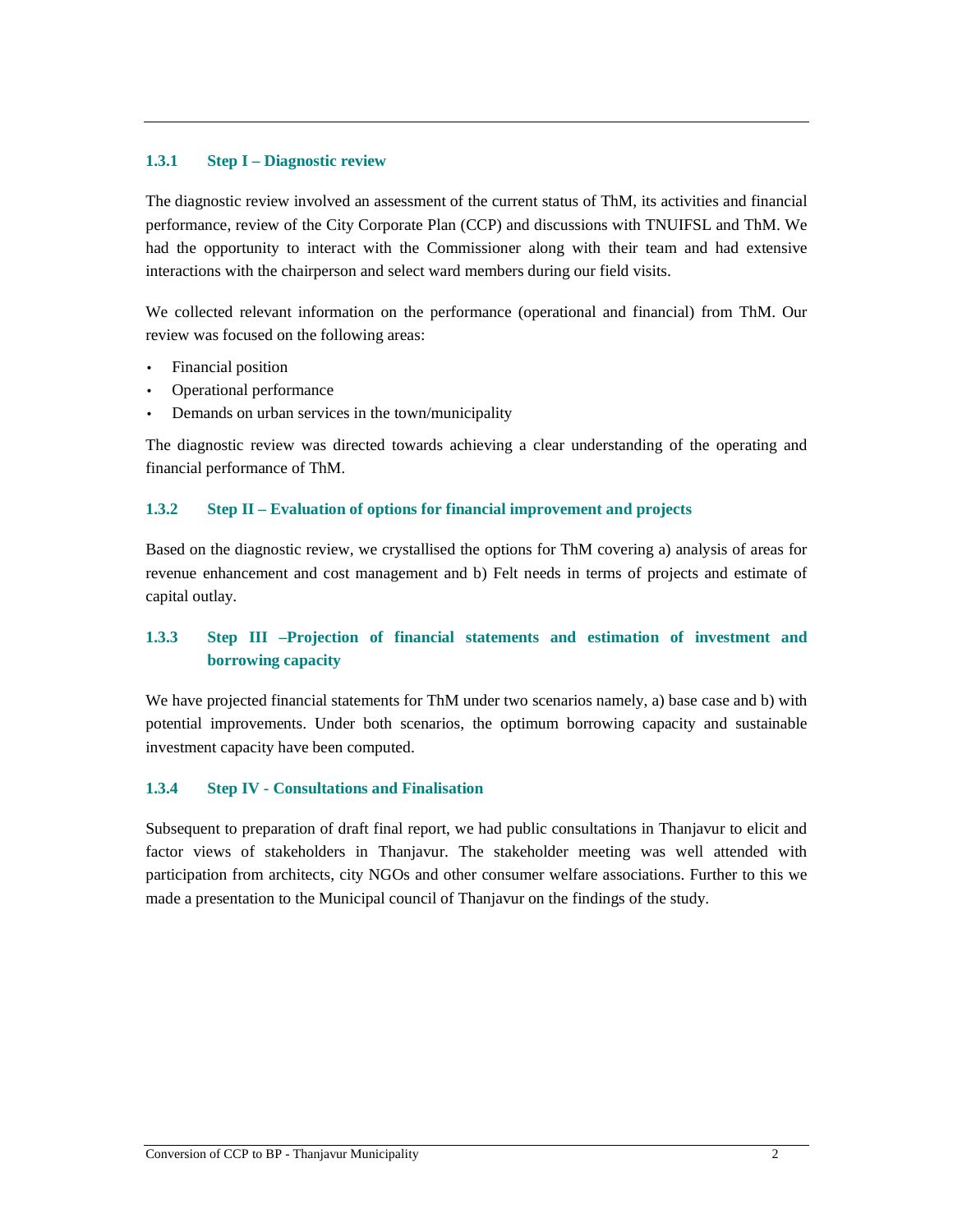## **1.4 Structure of the report**

This document covers our final report for the study and is organised as follows:

- **Section 1** Introduction
- **Section 2** Thanjavur a brief profile
- **Section 3** Review of operating performance
- **Section 4** Analysis of financial performance
- **Section 5** Potential areas for improvement
- **Section 6** Business plan projections and investment capacity of ThM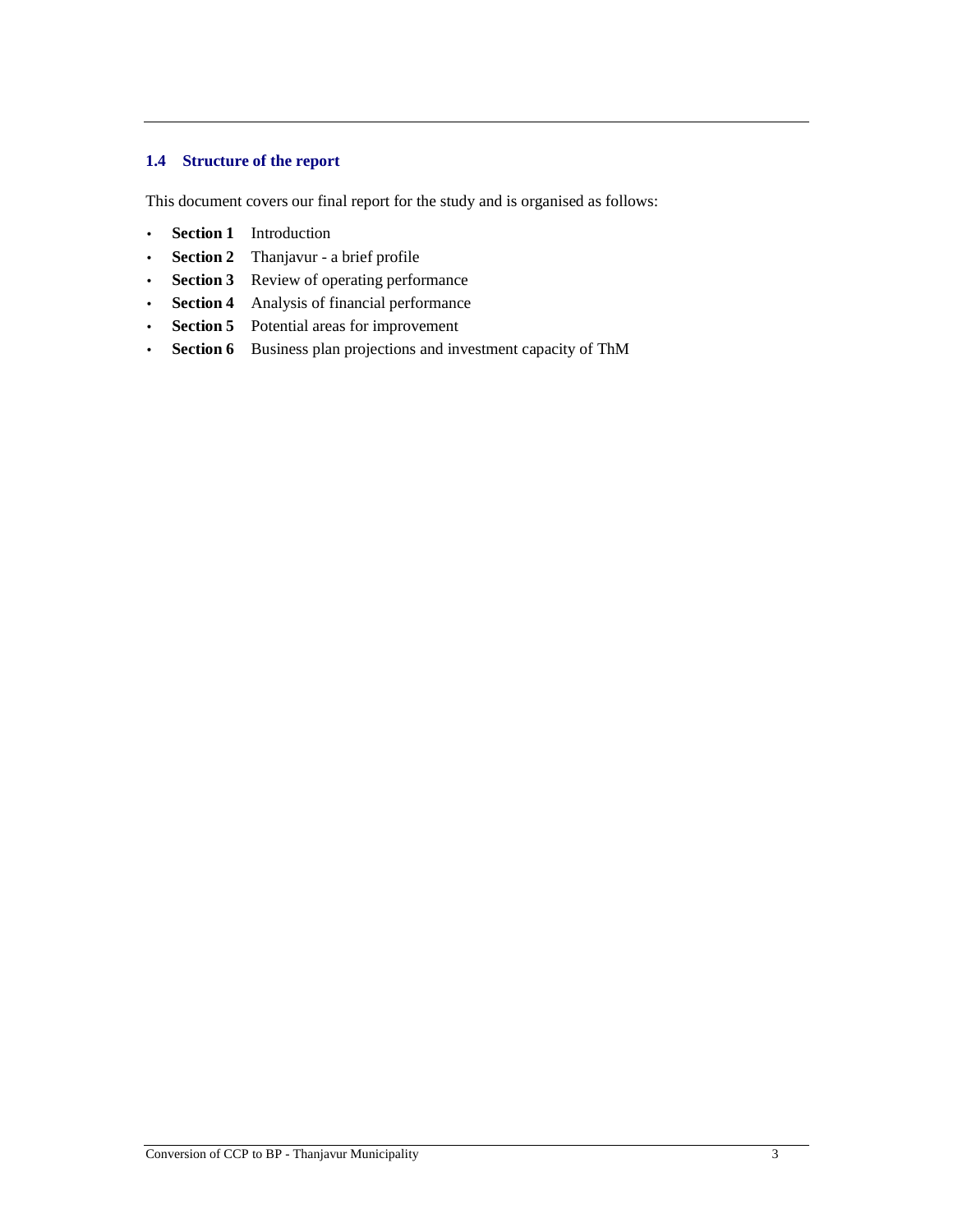# 2. Thanjavur - a brief profile

## **2.1 Location and connectivity**

Thanjavur is a special grade municipal town as well as district headquarters. Thanjavur is located in the Cauvery delta region, at a distance of 351 km from Chennai and 50 km from Tiruchirapalli. It is situated in 10' 47" latitude, 19" 08' longitude and 57 m above mean sea level. The town serves as a transit point and is well connected to the adjoining towns by road and rail. Vadavar and Vennar rivers traverse along Thanjavur town in the north.

## **2.2 Social and demographic characteristics**

#### **Thanjavur with a total land area of 36.31 sq. km had a population of 215,725 in 2001.**

The population of Thanjavur was 215,725 in 2001, implying a growth of 6.78 % over the population of 202,013 in 1991. Exhibit 2.2 below shows that the population growth has slowed down during the last couple of decades, after strong growth in the 70s and 80s. Map 3 shows the population density in various wards of the town.

| Year | <b>Population</b> |                  | <b>Decadal</b> |
|------|-------------------|------------------|----------------|
|      | <b>Population</b> | <b>Variation</b> | Growth rate %  |
| 1951 | 100,680           |                  |                |
| 1961 | 111,099           | 10.419           | 10.35          |
| 1971 | 140,547           | 29,448           | 26.51          |
| 1981 | 184.015           | 43,468           | 30.93          |
| 1991 | 202,013           | 17.998           | 9.78           |
| 2001 | 215,725           | 13,712           | 6.78           |

#### **Exhibit 2.1 Population trend**

*Source: Census of India* 

Thanjavur<sup>1</sup> recorded an overall literacy rate of 80.3 % with female literacy of 76.1 %, while the sex ratio was 977 females per 1000 males. Thus Thanjavur compares favourably in terms of literacy and sex ratio compared to state averages on these indicators.

## **2.3 Economic Development**

 $\overline{a}$ 

#### **2.3.1 Composition of workforce**

Only 26% of the population was engaged in economic activity (in 1991) indicating the limited opportunities and the need to exploit new opportunities to promote the economy. The occupational pattern for the city (available only as of 1991) indicates that more than 70% of the workforce is engaged in the tertiary sector. About 7% of the workforce was engaged in primary activities, while about 22% of the workforce is employed in secondary activities.

<sup>1</sup> Source: http://gisd.tn.nic.in/census-paper2/TABLES/table-1c.htm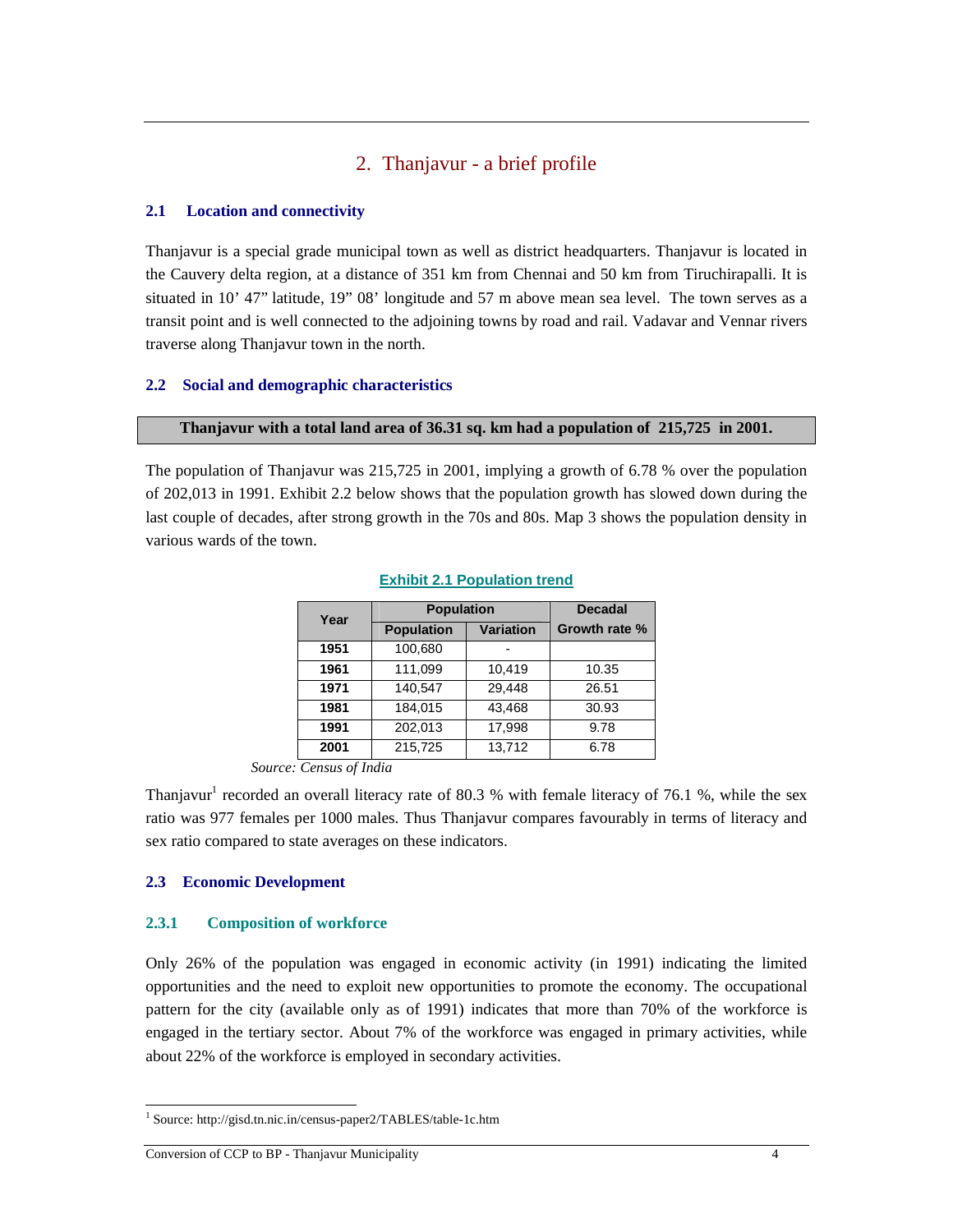## **2.3.2 Economic activities**

### *Primary and secondary sector*

Thanjavur is a temple town in the vicinity of large-scale agricultural activity, which supports trading and commercial activities. Being located in the Cauvery delta region, agriculture is a key economic activity in the region, though only around 7% of the workforce in the town is directly employed in the primary sector.

# **Thanjavur along with Kumbakonam, has strengths in Handicraft, particularly handloom silk weaving, bell metal craft, musical instruments and pith works**

- **Handloom industry** occupies an important place in the economy of Thanjavur District as it provides livelihood for more than 60,000 people in this district. It is reported that the number of looms in Thanjavur stood at 13233 of which 10662 looms comes under co-operative sector. This district stands foremost in the varieties of the handloom fabrics woven in silk cotton and lace in the designs of the pattern and the artistic workmanship exhibited. Silk weaving is mainly carried on in Thanjavur and Kumbakonam. There are 25 cooperative handloom societies functioning in this district. Silk sarees produced by Thirubuvanam cooperative silk society with gold lace cost from RS. 2000 to Rs. 15,000 and these sarees are very popular all over the country.
- This district is also famous for **bell metal craft** like Thanjavur metal plates, bronze images bowls, napkins and powder boxes etc made of bronze and copper images with inlaying and engraving work of motifs drawn from Hindu Mythology done in Silver etc known as "Thanjavur Swamy works" chief centres of Metal work are in Kumbakonam and in Nachiyarkoil.
- Thanjavur is also well known for its **pith works** consisting of beautiful models of hindu idols, temples, mosques, garlands, bouquets, parrots and peacocks. The flower garlands and bouquets are much demand during Christmas days. Pith is available on the river beds in Thanjavur and Kumbakonam.
- **Manufacture of musical instruments** from jack wood like Veena, Tambura, Violin, Mrithangam, tabela and Kanjira is another important occupation in Thanjavur.

However, due to lack of focused attention and lack of scale, these traditional industries are on the decline. Strengthening the existing craft clusters in and around Thanjavur through focused interventions by the Government of Tamil Nadu and other nodal agencies such as The Tamil Nadu Handicraft Development Corporation could spur growth of handicraft based economic activity and employment in the town.

*Commercial and tertiary activities*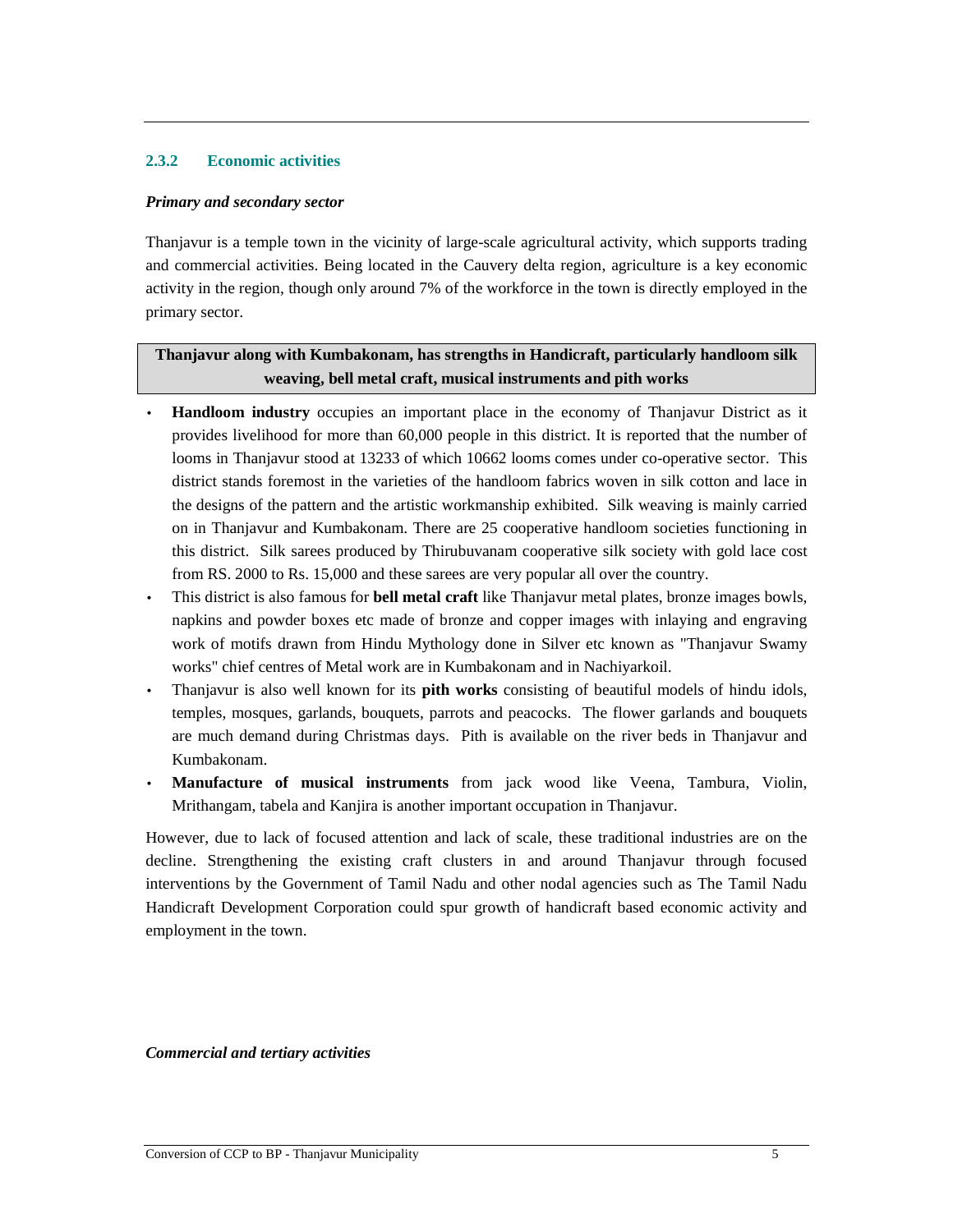Commercial activities in Thanjavur is primarily related to tourism and allied activities. Three major markets and a few neighbouring markets support the commercial requirements of the town. The important markets in the town and the key activities are detailed below:

- **Sarafoji Market** The old market is located near the Palace complex and consists of 10 blocks with more than 300 shops. This market serves the neighbourhood in the eastern parts of the town and has sufficient land for future expansion.
- **Kamaraj Market** This market is adjacent to the fort area with more than 100 shops serving the population in and around the fort area.
- **Subramanya Swami Koil market** This market place more than 100 years old is maintained by the temple authority and accommodates nearly 100 shops.

Besides these markets, Amarar Swaminathan market at Karanthai and AVK Swami market at Pookara street are other important markets. In addition, ThM also maintains three shopping complexes namely Raja Rajan commercial complex, Gandhiji commercial complex and Municipal colony commercial complex. ThM also maintains shops in the old and new bus stands.

## **2.4 Heritage development and tourism potential**

**There appears to be potential for Thanjavur to leverage its heritage infrastructure and spur economic development through tourism initiatives. But this would require focused interventions in terms for restoring heritage sites and in providing necessary infrastructural facilities relating to connectivity, hospitality and sanitation.** 

Apart from the internationally renowned Brahadeeswarar Temple (which has been declared as a World Heritage Monument and is managed by the Archaeological Society of India, there are more than 80 temples in Thanjavur. Map 4 shows the important heritage landmarks in the town. Major temples in the town include:

- Konnaneswarar temple
- Vijaya ramar temple
- Navaneetha Krishnan temple
- Kalingaya Vengatesa Perumal temple
- Vashiteswara temple
- Iruthayeswara temple
- Meenashi Sundareswarar temple
- Prasa Venkatesaswamy temple

## **2.4.1 Heritage areas**

There are five categories of heritage areas in Thanjavur. The landmarks and key issues (as observed in the CCP) in these zones are detailed below:

**Heritage Zone 1 - This zone includes the Small Fort area (which houses the famous)** Brahadeeswarar temple) Sivaganga park (one of the largest parks in Tamil Nadu) and Schwartz Church. Key issues faced in this zone include a) Lack of adequate parking facilities, b) poor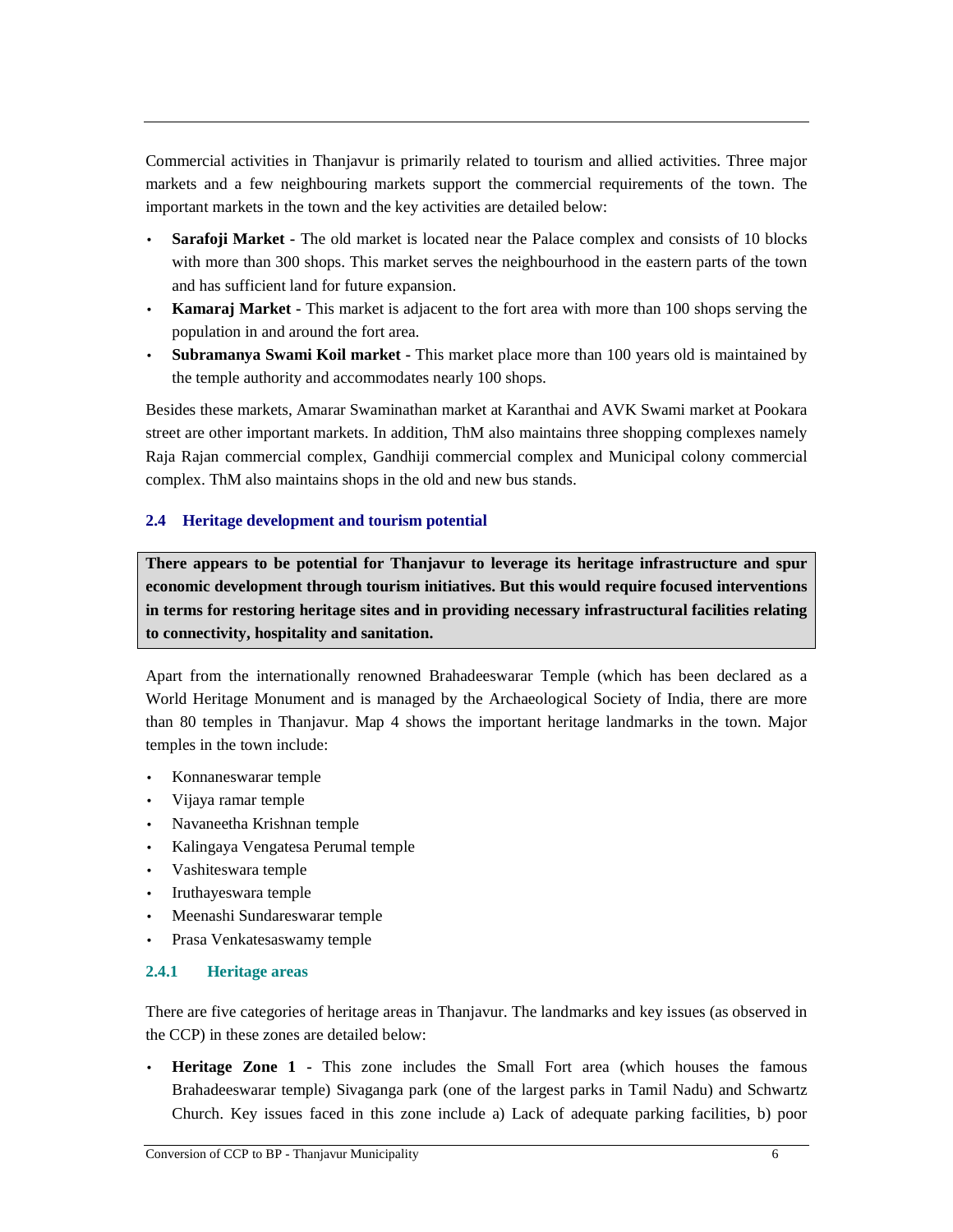condition and structural damage of the rampart on the rear of the fort, c) encroachments and slums on the northern and western environs of the fort and the temple and d) presence of high rise buildings obstructing view of the temple complex on the southern side.

- **Heritage Zone 2** This zone comprises the Palace complex and houses the Saraswathi Mahal Library and the Thanjavur Art Gallery. The palace complex is situated in an area of about 110 acres located in the eastern part of the big fort area. The area now has a number of Government offices, schools, university and play ground and several structures have been constructed without due consideration to the architectural value of the complex. Entry and exit to the palace complex is also troublesome and arrangements for lighting, public conveniences and drinking water also need substantial improvement. The surrounding environs to the palace complex has more than 50 temples, several of which need revival and renovation. The existing rampart around the palace complex is encroached.
- **Heritage Zone 3** This zone comprises Porch Sacred Cathedral, Church of Lady Dolor and traditional villas of Kalikulam area.
- **Heritage Zone 4** This zone comprises the railway station building, a church located at St.Peters School, few colonial structures and exhibit the influence of maratha and colonial architecture. This zone also includes the Sivarayar Thottam, which is predominantly a weavers settlement and the traditional urban built forms exhibit several unique features including linear streets and houses with columnar façade.
- **Heritage Zone 5** This zone comprises the Karanthai Tamil Sangam, traditional settlements and moderate size temples.

## **2.5 Land use management**

#### **2.5.1 Issues in land-use**

The town extends for an area of 36.31 sq.km. Exhibit 2.2 provides a snapshot of the land use pattern in Thanjavur.

| SI. No | <b>Type</b>            | Area (in Hectare) |                | % of total     |              |
|--------|------------------------|-------------------|----------------|----------------|--------------|
|        |                        | <b>Existing</b>   | <b>Propose</b> | <b>Existin</b> | <b>Propo</b> |
|        |                        |                   | d 2011         | g              | sed          |
|        |                        |                   |                |                | 2011         |
|        | Residential            | 2013.34           | 2700           | 55.4           | 74.00        |
| 2      | Commercial             | 111.32            | 125            | 3.06           | 3.50         |
| 3      | Industrial             | 82.68             | 85             | 2.28           | 2.50         |
| 4      | Educational            | 108.11            | 110            | 2.98           | 3.00         |
| 5      | Public and semi-public | 320.2             | 330            | 8.81           | 9.00         |
| 6      | Agriculture            | 996.85            | 283            | 27.47          | 8.00         |
|        | <b>Total</b>           |                   | 3633.00        | 100            |              |

#### **Exhibit 2.2 Land-use in Thanjavur**

Being a temple town, residential areas account for nearly 60.85% of the total land area. The new developments are taking place along the north-west. Along with residential development, the slum areas in the town has also grown. Commercial and industrial use has remained more or less similar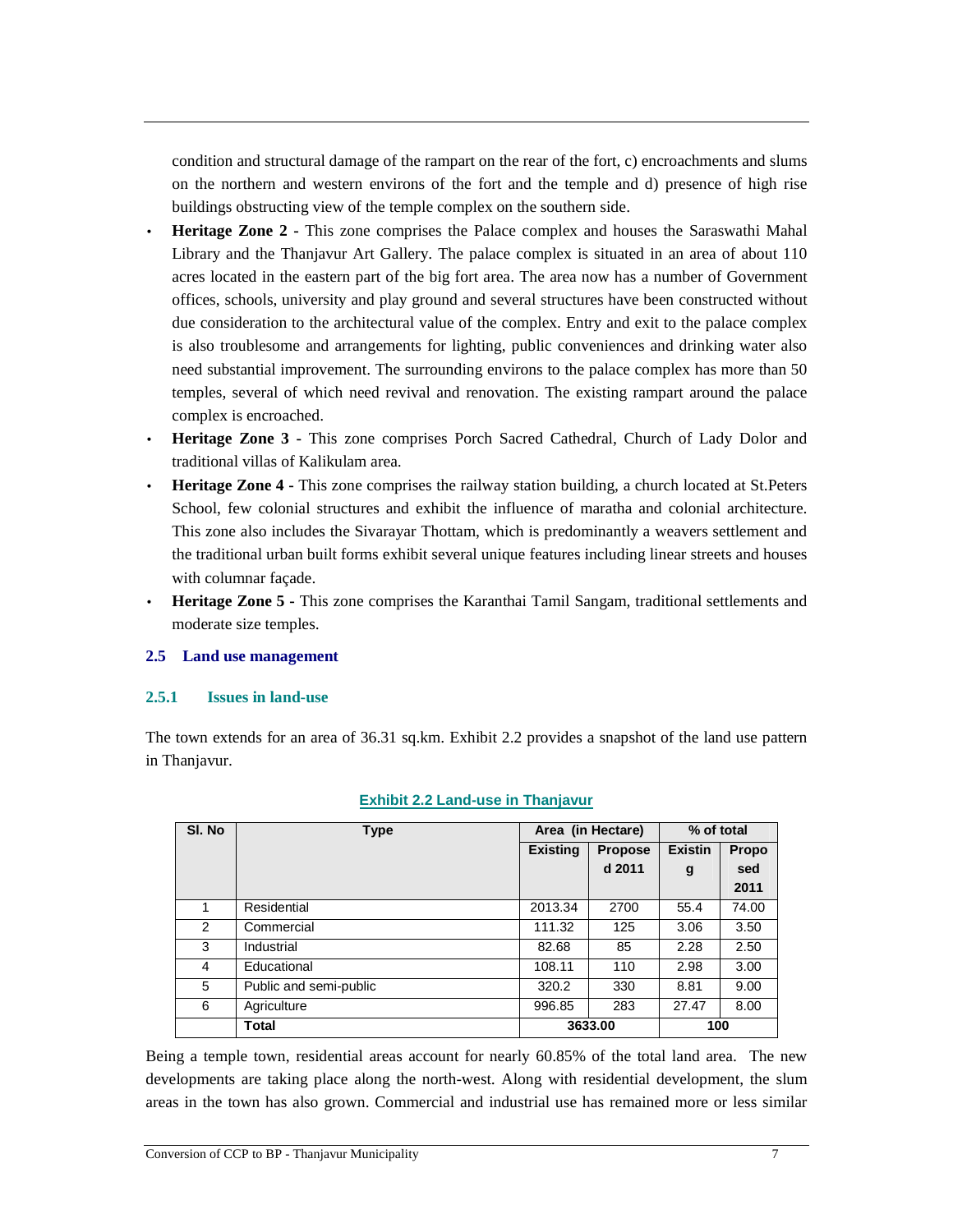and account for less than 6% of the land area. Agricultural use has declined significantly during 1981- 1991 from 24% to 10 % of land use.

### **2.6 Strategy for development**

The CCP prepared earlier recognises the heritage importance of Thanjavur and stresses the need to conserve this aspect. The CCP observes the violation of bye-laws in the small lanes in the town and the need for new by laws governing new developments in heritage areas of the town.

Specifically, the CCP outlines the following strategies for better management of heritage areas

- a) Regulating land-use in vulnerable heritage areas
- b) Regulating height of buildings in and around heritage areas
- c) Major decisions relating to land use development should be cleared by an Heritage Committee comprising officials from key nodal agencies in the town
- d) Need to review and prepare a fresh master plan for guiding future growth of the town in an orderly manner.

In order to safeguard and protect the heritage assets of the town, the CCP recommends constituting Heritage Act encompassing special building bye-laws and land use planning aspects. The CCP also recommends a review of the Master Plan of the town and to establish Land Information System to control and monitor developments in the town.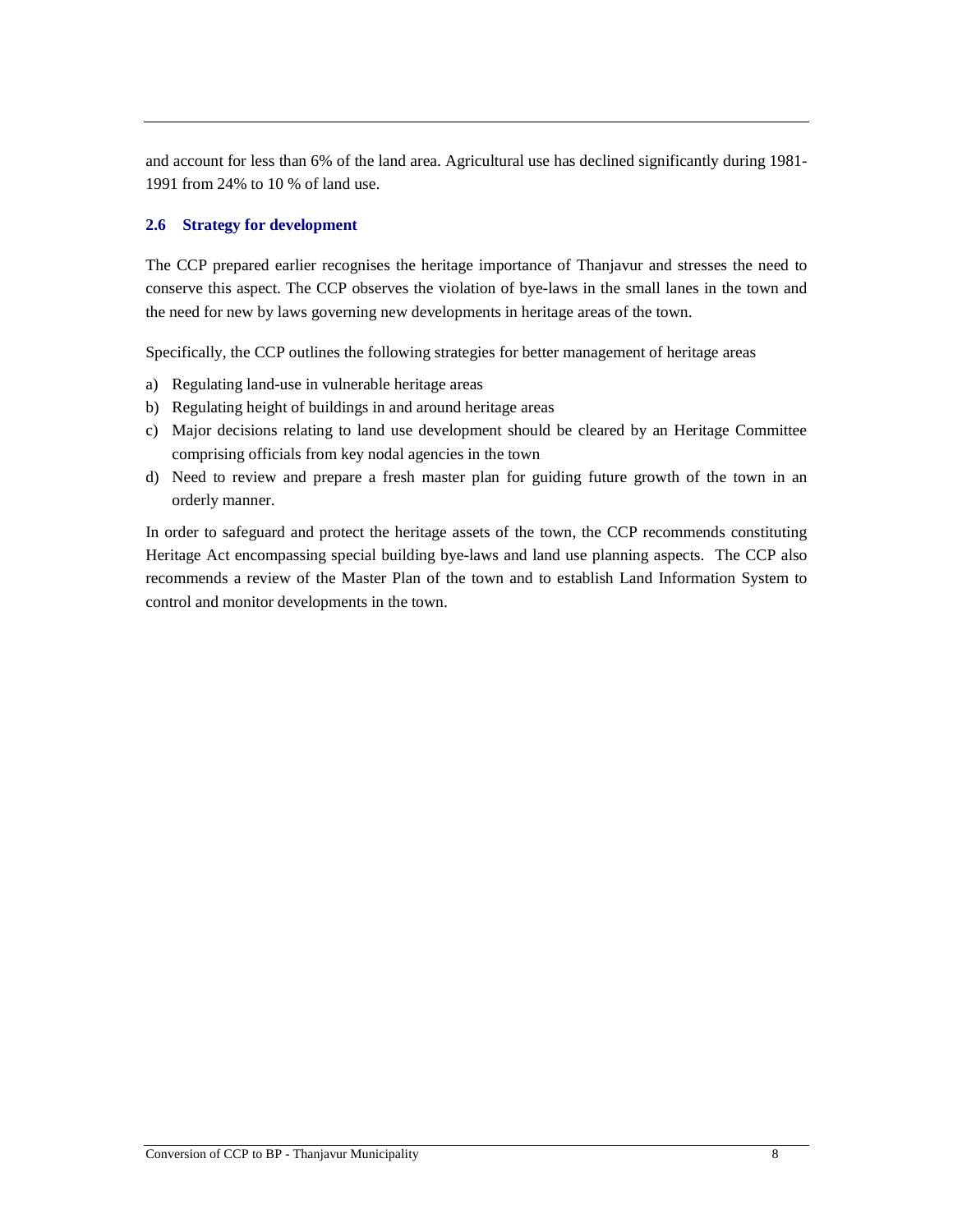# 3. Review of operating performance

This section presents a review of the status of infrastructure development undertaken by ThM

## **3.1 Water Supply**

### **3.1.1 Sources and distribution network**

Map 5 shows details of the water supply infrastructure in Thanjavur. Thanjavur is provided with a protected water supply with head works at both Vennar and Coleroon rivers. Apart from these two sources, 31 bore-wells augment these sources of water supply. The details relating to sources of water supply are given in Exhibit 3.1.

|                                           | Source I                                                                                                                                                                             |                                        | Source 2                              |         |
|-------------------------------------------|--------------------------------------------------------------------------------------------------------------------------------------------------------------------------------------|----------------------------------------|---------------------------------------|---------|
| Source                                    |                                                                                                                                                                                      | Vennar river                           | Coleroon river                        |         |
| Distance from the Municipality            | 5 km.                                                                                                                                                                                |                                        | 22 km                                 |         |
| Year of installation of water works       |                                                                                                                                                                                      | 1895                                   | 1979                                  |         |
| Transmission type                         |                                                                                                                                                                                      | Pumping                                | Pumping                               |         |
| Location of Head works                    |                                                                                                                                                                                      | Vennar                                 | Coleroon                              |         |
| Total No.of filter basing system          | 1                                                                                                                                                                                    |                                        | 1                                     |         |
| Average water table (M)                   |                                                                                                                                                                                      | 5.00                                   | 5.00                                  |         |
| Quantity of Water pumped (MLD)            |                                                                                                                                                                                      | 5.20                                   | 18.80                                 |         |
| Hours of Pumping                          |                                                                                                                                                                                      | 22                                     | 22                                    |         |
| No.of deep borewells                      |                                                                                                                                                                                      | 32 Nos. (various location of the town) |                                       |         |
| Total quantity of water supplied<br>(MLD) |                                                                                                                                                                                      | 25.20 (including borewells)            |                                       |         |
| Pumping machinery details                 |                                                                                                                                                                                      |                                        |                                       |         |
| Pumps (No's)                              | $I(Main)+$<br>I (Additional)                                                                                                                                                         | $I(Main)+$<br>I (Additional)           | $I$ (Main)+<br>I (Additional)         | I(Main) |
| Power (HP)                                | 125                                                                                                                                                                                  | 25                                     | 200                                   | 60      |
| Head (m)                                  | 54.0                                                                                                                                                                                 |                                        | 15.0                                  | 26.5    |
| Discharge (LPM)                           | 6000                                                                                                                                                                                 |                                        | 21000                                 | 7425    |
| Remarks                                   | A position of filter<br>basin was being<br>renovated.<br>The age old pumping<br>٠<br>main often get<br>choked, which need<br>to be replaced with a<br>parallel (new)<br>pumping main |                                        | Operating with<br>٠<br>moderate yield |         |

### **Exhibit 3.1 Water supply**

Water is pumped and transmitted to the 17 Over Head Tanks (OHTs) / Ground Level Reservoirs (GLRs), located at various places in the city. Water is then distributed within various areas through localised distribution networks without treatment from the respective OHTs. The OHTs / GLRs are complemented by a distribution network of 256 km, which covers almost 98% of the 260 km road network.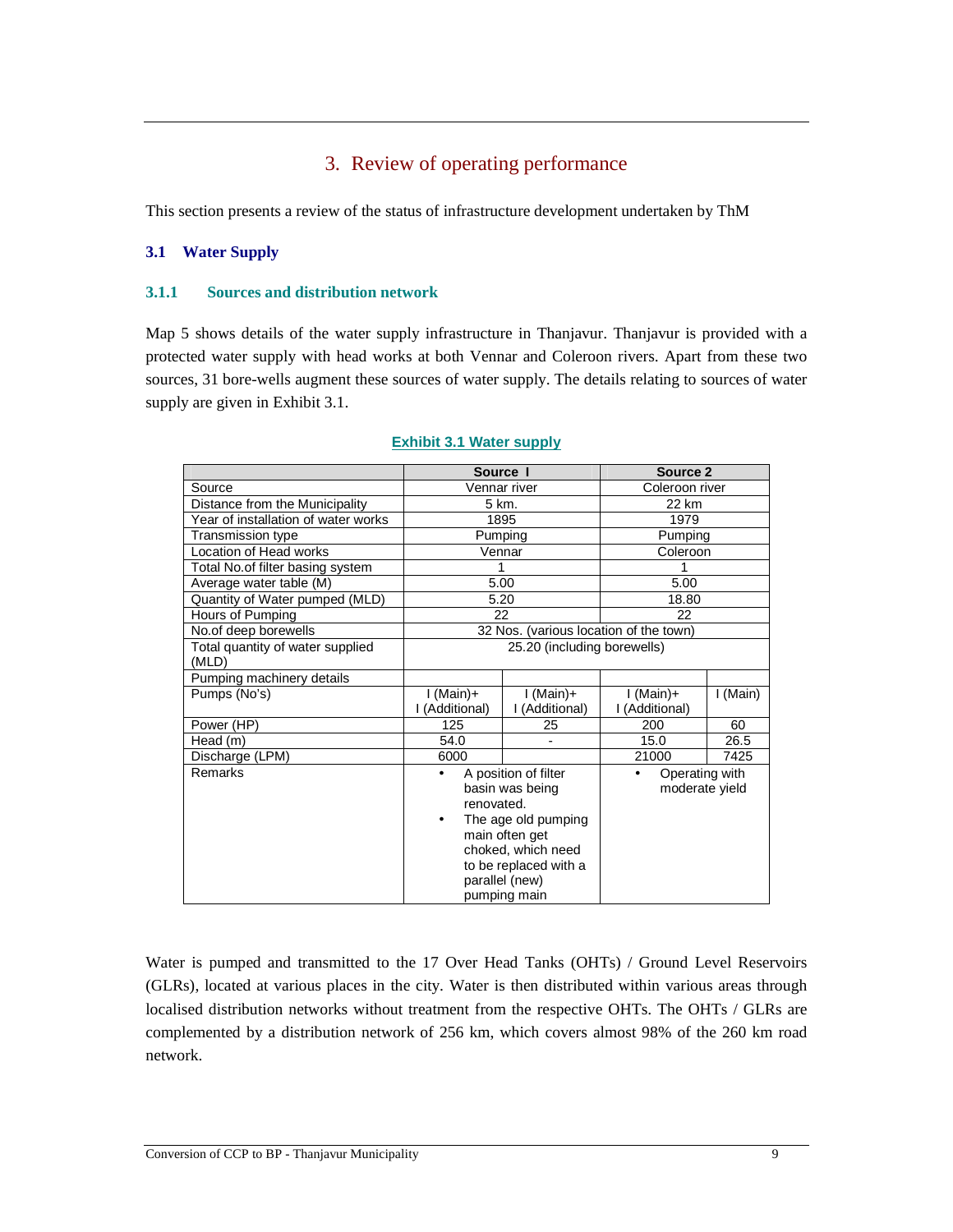## **3.1.2 Level of access**

Exhibit 3.2 provides details of service levels and level of access in water supply in Thanjavur.

| <b>Indicators</b>                                | <b>Existing</b> | <b>Proposed</b>  |
|--------------------------------------------------|-----------------|------------------|
| Per capita supply during Normal days (LPCD)      | 110             | 110              |
| Per Capita supply during Summer (LPCD)           | 70-80           | 110              |
| % of Storage capacity                            | 50.30%          | 63%              |
| % of distribution Network to total Road Length   | 89.45%          | 100%             |
| % of Population served through Public fountains  | 36.63%          |                  |
| % of Assessments covered with direct connections | 52.56%          | 70%              |
| Slum Population per stand post                   | 120             |                  |
| <b>Current Collection Performance</b>            | 26.26%          | 90%              |
| % of Population Served                           | 86.66%          | 100%             |
|                                                  |                 |                  |
| No. of House Service Connections                 | <b>Metered</b>  | <b>Unmetered</b> |
| Residential                                      | 15,400          | 5326             |
| Non Domestic/Commercial                          | 871             |                  |
| Industrial                                       |                 |                  |

| <b>Exhibit 3.2 Service levels - Water supply</b> |  |
|--------------------------------------------------|--|
|--------------------------------------------------|--|

### **3.1.3 Key issues**

Thanjavur has a fairly good coverage and access to protected water supply given its proximity to sources of water and presence of a water supply scheme over a long period. While the water supply level in summer months needs improvement, overall level of water supply is in line with municipal norms.

Some of the key issues with respect to water supply are highlighted below:

- **Demand Supply ThM** would require close to 25 MLD by 2021 to meet the needs of the projected population of 2.78 lakh. Thanjavur has surplus water at a service level of 90 LPCD even till 2021.
- **Scope for adding water connections** Water connections account for only about 55 % of the number of properties assessed and indicate the scope for adding more connections. However, the high number of public fountains could constrain the ability of ThM to add more connections.
- **Poor collection efficiency** Current collection efficiency was only 48% in FY 2005. Overall collection efficiency is even lower due to poor arrears collection (24% efficiency) and is a major cause for concern, especially considering the significant debt servicing obligation that ThM has.
- **Other issues** Uneven distribution and low pressure supply complaints prevail in select wards in the town. Also certain extended areas of the town need to be provided with distribution main. While municipal officials estimate leakages in the region of 5-6%, there is a need for a comprehensive audit to assess the extent of leakages and scope for improvement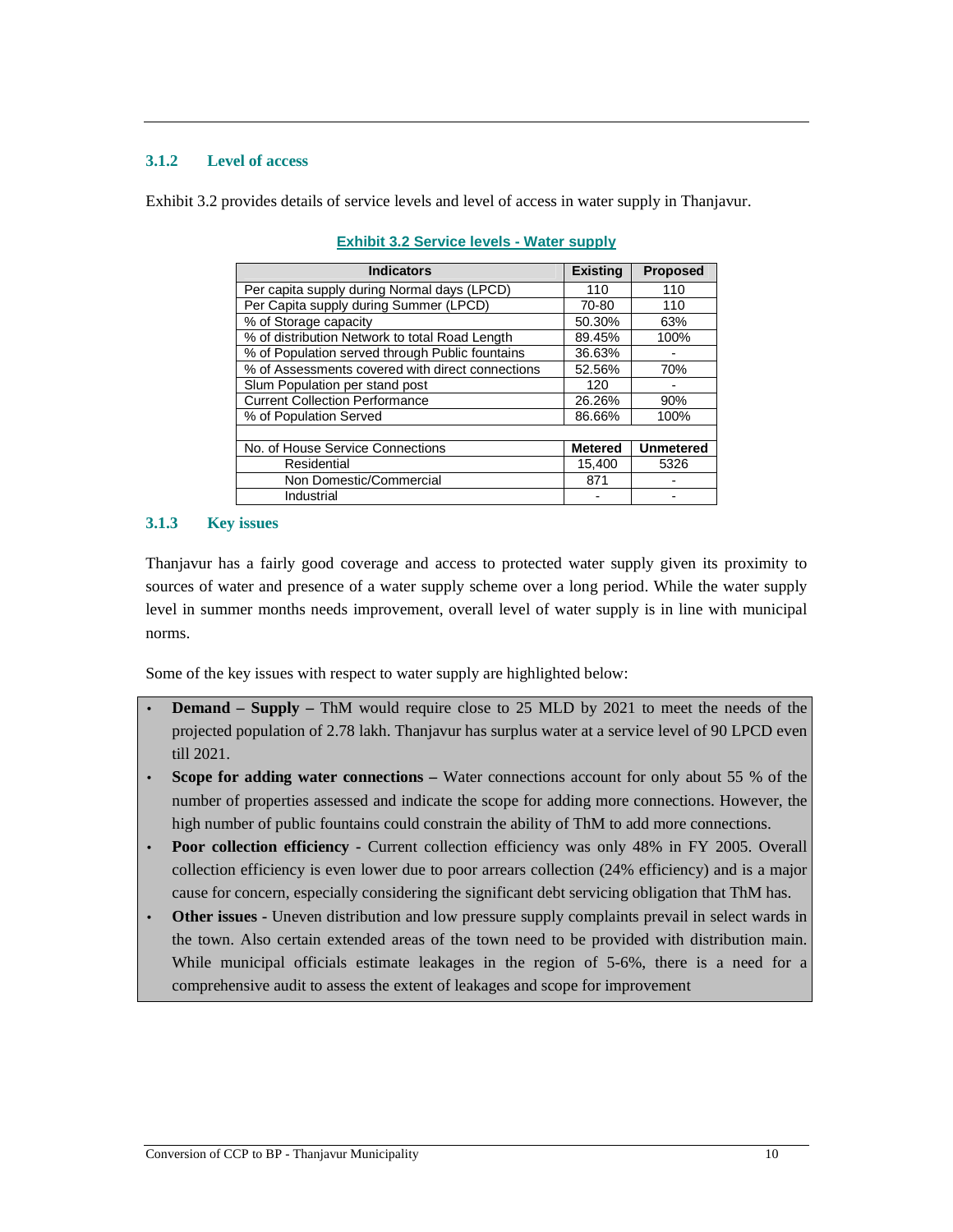## **3.1.4 Interventions required and status of projects identified in CCP**

The projects identified for implementation as part of CCP and their status is given below:

- a) **Provision of leasing of tanker lorries.** This has been done away with in view of proposed improvements in the distribution network.
- b) **Setting up Customer complaint cell.** Has been implemented
- c) **Renovation of Vennar source filter bed.** Yet to be implemented
- d) **Construction of OHTs.** Under implementation. Rs 90 lakh being spent in FY 2005-06
- e) **Laying of additional pumping main from Thirumanur to Vennar and pipe carrying bridges.** Yet to be implemented
- f) **Laying of additional pumping main from Vennar to Karanthai.** Yet to be implemented
- g) **Laying of distribution mains in uncovered areas.** Yet to be implemented

These projects identified in the CCP involved an outlay of Rs. 7.25 crore, of which projects worth more than Rs. 5.5 crore are yet to be implemented. ThM is already implementing the project for augmenting storage by construction of OHTs. A proposal for pipe carrying bridges for Rs. 9.04 crore has been submitted for administrative sanction.

## **3.2 Sanitation**

## **3.2.1 Under Ground Drainage (UGD)**

# **Thanjavur is currently implementing an Underground sewerage system with assistance under the National River Conservation Program (NRCP)**

Thanjavur is in the process of implementing comprehensive Underground drainage scheme with assistance from NRCD at an outlay of Rs. 70 crore. Nearly 80 % of the pipeline work for the project has been completed. When completed the project is expected to be ready to serve 30,000 house service connections. The project would have 5 pumping stations with the sewerage treatment plant located near Samuthiram tank. About 44 acres of land has been earmarked for setting up the sewerage treatment plant. The project is expected to be completed within two years. Exhibit 3.3 provides details of the existing sanitation facilities in Thanjavur. Nearly 56 % of the population has access to septic tanks, while another 13 % have access to low cost sanitation and public toilets. Nearly 30 % of the population do not have access to organised sanitation facilities.

|                                | $%$ of     |
|--------------------------------|------------|
|                                | households |
| Septic tanks                   | 56%        |
| Low cost sanitation            | 8%         |
| Public conveniences            | 5%         |
| Total                          | 69%        |
| % of households without access | 31%        |

#### **Exhibit 3.3 Sanitation facilities – coverage of population**

*Source: CCP*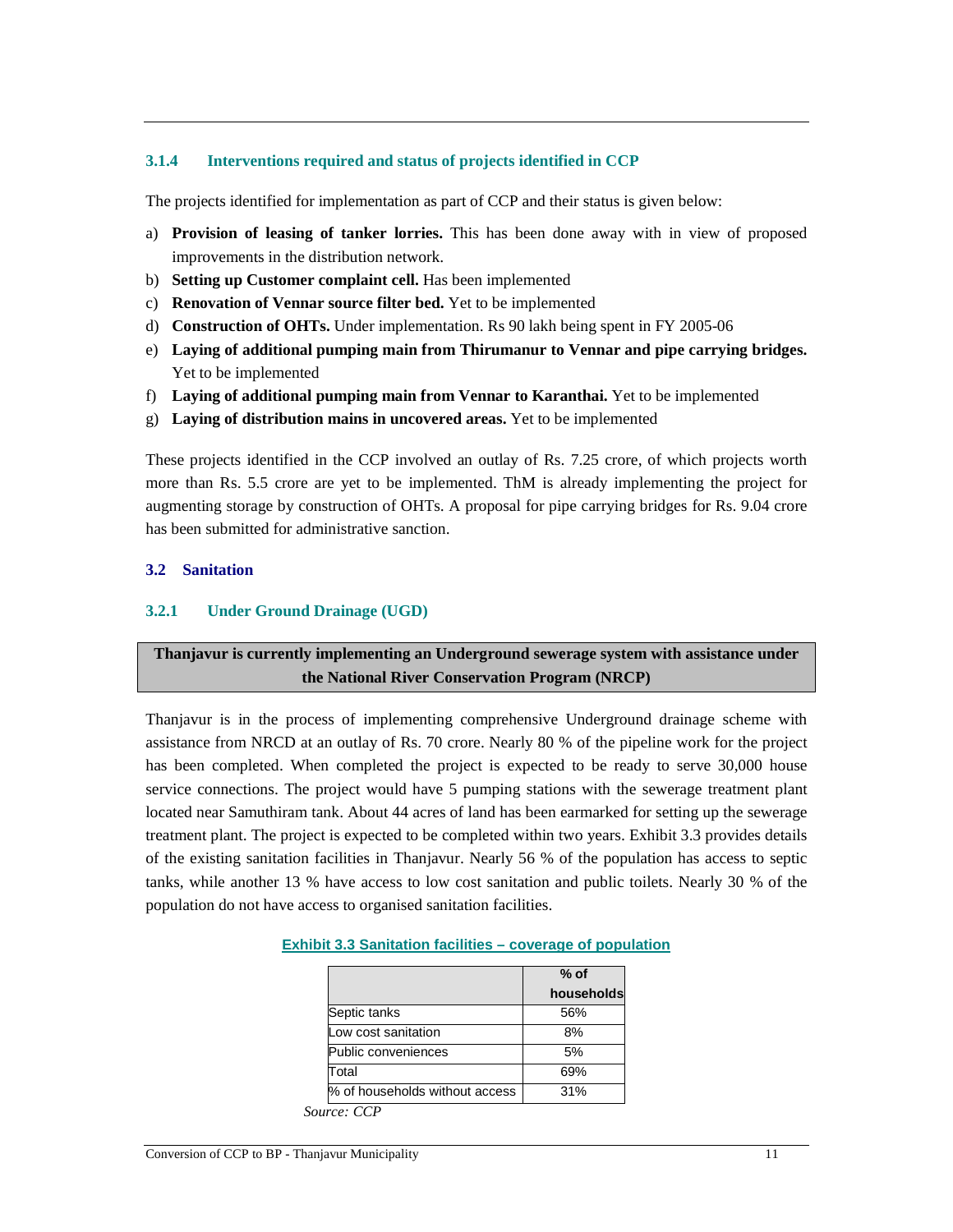There are more than 80 public conveniences (PCs) in Thanjavur town, of which nearly 49 are in operation.

## **3.2.2 Storm water drains**

 Storm water drains are provided in approximately 58% of the total road length within ThM limits. Major proportions of existing drains are kutcha and unlined and require upgradation to pucca surfaced drains. Exhibit 3.4 provides the details.

| <b>Details</b>                | Length in km | % coverage |
|-------------------------------|--------------|------------|
| Open pucca / surfaced         | 53           | 20%        |
| Kutcha / unlined              | 101.73       | 38 %       |
| Total Drains (km)             | 155          | 58 %       |
| Roads without drains          | 113          | 42%        |
| <b>Total Road Length (km)</b> | 268          | 100 $%$    |

**Exhibit 3.4 Storm water drain network**

*Source: CCP* 

#### **3.2.3 Issues**

The CCP stressed the importance of implementing the UGD project expeditiously and when completed, this is expected to address the problems relating to sanitation and pollution.

ThM should however focus on upgrading and renovating its public convenience infrastructure. Being a tourist town with a high floating population, Thanjavur should ensure creation and upkeep of adequate number of public conveniences.

About 40% of the road network does not have storm drains. Even in the roads that have drains, a large part of this drain network is covered by kutcha drains and hence there is a need for substantial upgradation of the drain network.

## **3.2.4 Project identified and status**

The projects identified for implementation as part of CCP and their status is given below:

- a) **UGD network.** Under implementation and expected to be completed during FY 2007.
- b) **Upgradation of storm water drain network.** Partial implementation.
- c) **Restoration of lakes and ponds.** Restortion of 4 lakes being taken up under NRCP non-core projects.

#### **3.3 Solid Waste Management**

Thanjavur generates nearly 104 MT of solid waste per day, while collection is estimated about 85 MT per day (implying nearly 80% collection). Exhibit 3.5 gives the current status of solid waste generation and management system of ThM.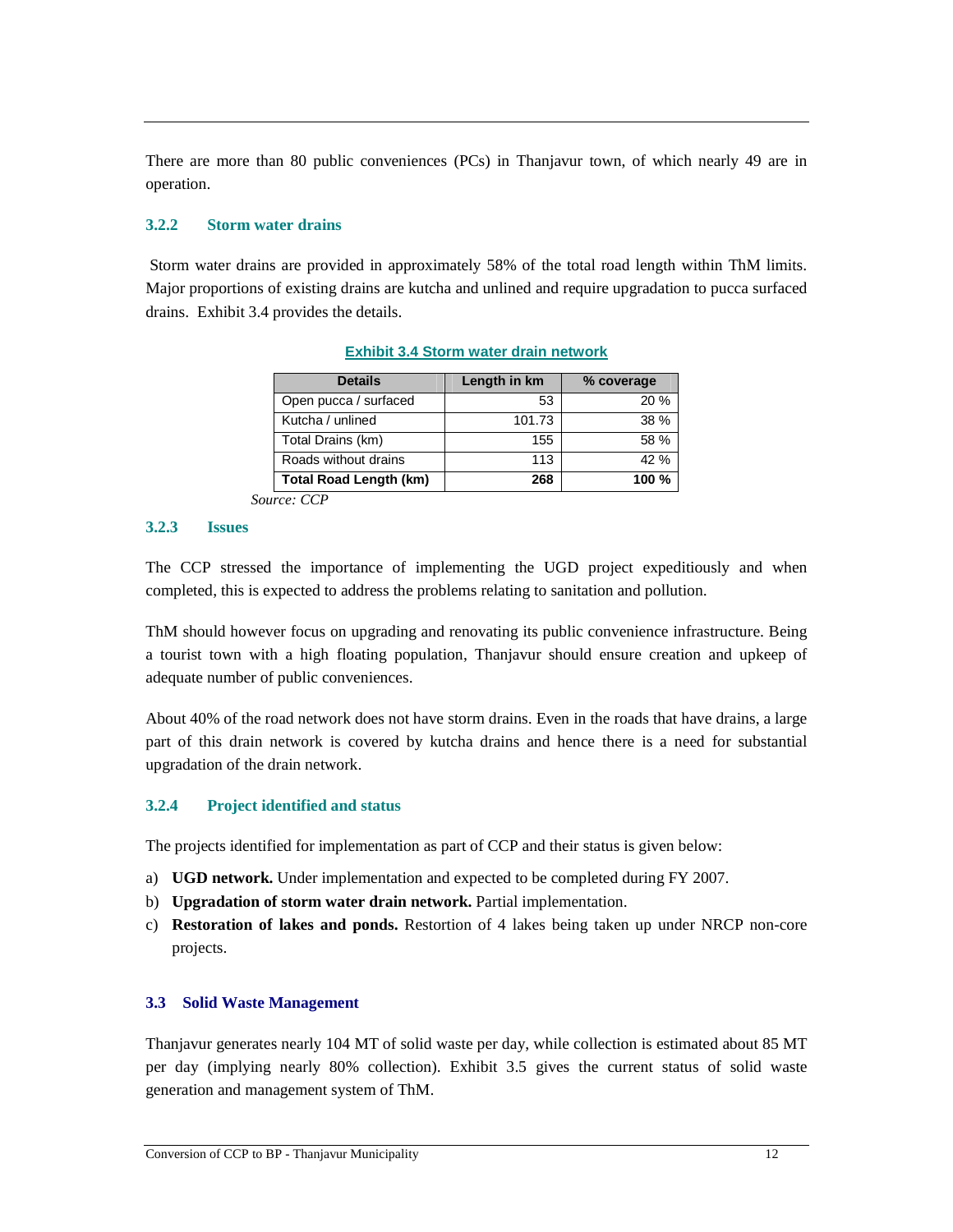| <b>Exhibit 3.5 Solid Waste Management - current status</b> |  |
|------------------------------------------------------------|--|
|------------------------------------------------------------|--|

| Generation / day                         | 104 MT   |
|------------------------------------------|----------|
| Collection / day                         | 85 MT    |
| Door - to - door collection              | 27 wards |
| Privatisation of door-to-door collection | 7 wards  |
| <b>Compost Yard</b>                      |          |
| <b>Total required</b>                    | 39 acres |
| Available                                | 20.acres |
| Additional required                      | 19 acres |

## **3.3.1 Equipment**

The list of equipment available with ThM for Solid Waste Management at the time of preparation of CCP is given below:

- Tractor 1
- Mini Lorry 6
- Bullock cart  $-22$
- Loaders 1
- Sullage lorry 1
- Tipper 2

The CCP observed that the carrying capacity of the vehicles for secondary collection was only 22% of the total waste generated. It estimated that a cumulative 160 trips in a day was required.

Subsequently, ThM has procured a dumper place and dumper place bins and push carts in line with its Solid Waste management action plan.

## **3.3.2 Disposal yard**

Household, market and commercial waste accounted for nearly 64% of the total waste generated in the town. The wastes are disposed off at the Sekkadai road and no composting used to be done. The land available is not sufficient for ultimate population requirements as shown in Exhibit 3.5. ThM is developing composting facilities at the disposal yard under NRCP non-core scheme.

## **3.3.3 Issues and status of project identified in the CCP.**

- a) **Need for integrated approach to SWM** There appears to be substantial deficiencies in Solid Waste management and this aspect of the municipal management requires immediate attention across the entire chain of activities starting with segregation and collection, transfer and need for additional land for composting and disposal.
- **b) Land for composting**  ThM requires additional land for disposal and composting and is in the process of acquiring land for the same.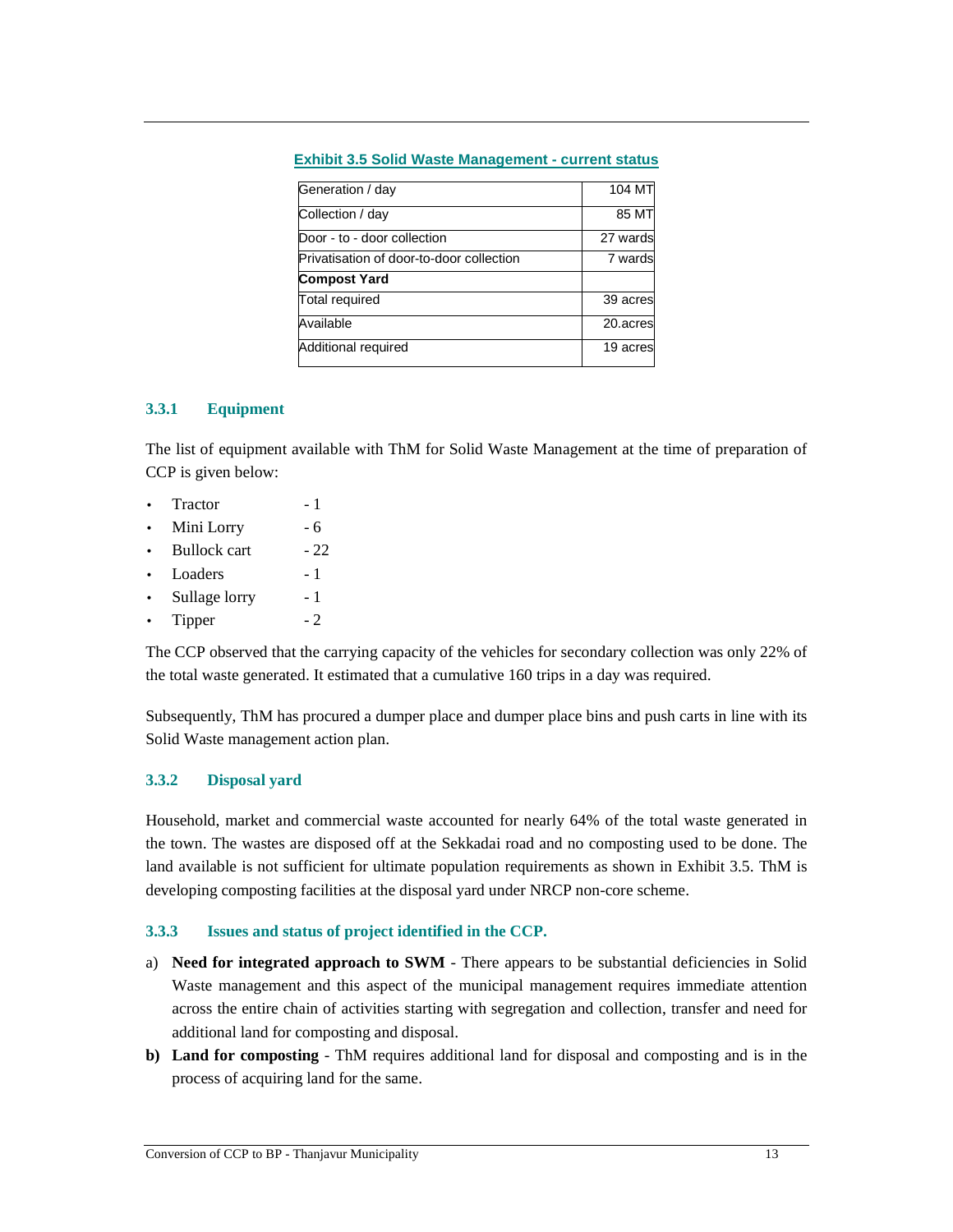- **c) Deficiencies in collection** There are visible garbage pile-ups in various pockets of the town indicating the need for better collection efficiencies. There may also be a need to intensify awareness campaigns to educate citizens on the need for handling and segregating their waste.
- **d) Equipment** ThM has been augmenting its collection infrastructure including vehicles and push carts, as recommended in the CCP. It proposes to buy to dumper placers to utilise XII finance commission grants during FY 2007.

ThM's vision plan has identified deficiencies in terms of compost yards and transportation infrastructure. ThM has initiated steps to involve private sector participation / Self-Help Groups in garbage collection and management and is in the process of implementing a project at an outlay of Rs. 299 lakh to improve its solid waste management handling infrastructure and compost yard.

## **3.4 Roads**

Map 6 shows the details of transportation infrastructure in Thanjavur. Exhibit 3.6 provides details of the road network under the jurisdiction of ThM.

| <b>Type</b>              | <b>Municipal Roads</b> |        | <b>Highways</b>          |      | <b>Total</b> |      |
|--------------------------|------------------------|--------|--------------------------|------|--------------|------|
|                          | km                     | %      | <b>km</b>                | $\%$ | km           | $\%$ |
| <b>BT.</b> Roads         | 186                    | 74     | 18                       | 100  | 204          | 76   |
| Cement Concrete pavement | 20                     | 8      |                          |      | 28           | 8    |
| W.B.M roads              | 13                     | 5      |                          |      | 18           | 5    |
| Earthen Roads            | 31                     | 12     | $\overline{\phantom{0}}$ |      | 43           | 11   |
| Total                    | 250                    | 100.00 | 18                       | 100  | 268          | 100  |

## **Exhibit 3.6 Road network**

ThM maintains a road network of nearly 250 km of which surfaced roads (both B.T. and CC) constitute 82 %. In addition, nearly 18 km of highway roads traverses the ThM area. ThM is currently undertaking upgradation and improvement projects of 43.56 km under the Special Roads scheme at an outlay of Rs. 280 lakh.

## **3.4.1 Issues and status of project identified in the CCP.**

The CCP points out that the proposed ring road in only partly completed and the rest of the road should be implemented. The proposed ring road connects Trichy, Nagapattinam and Kumbakonam rods which will facilitate easing of congestion in the town. With the implementation of UGD, municipal road network in the town needs substantial upgradation. Further nearly 25% of the road network needs to be converted from WBM to BT roads. Hence ThM requires substantial investment in road network.

Consultations with stakeholders in the city also reveal the need for better operational traffic management in terms of creating better traffic flow. Some of the suggestions include traffic improvements at 3 junctions - Railway junction, Maris corner and Srinivasan Pillai road junction. The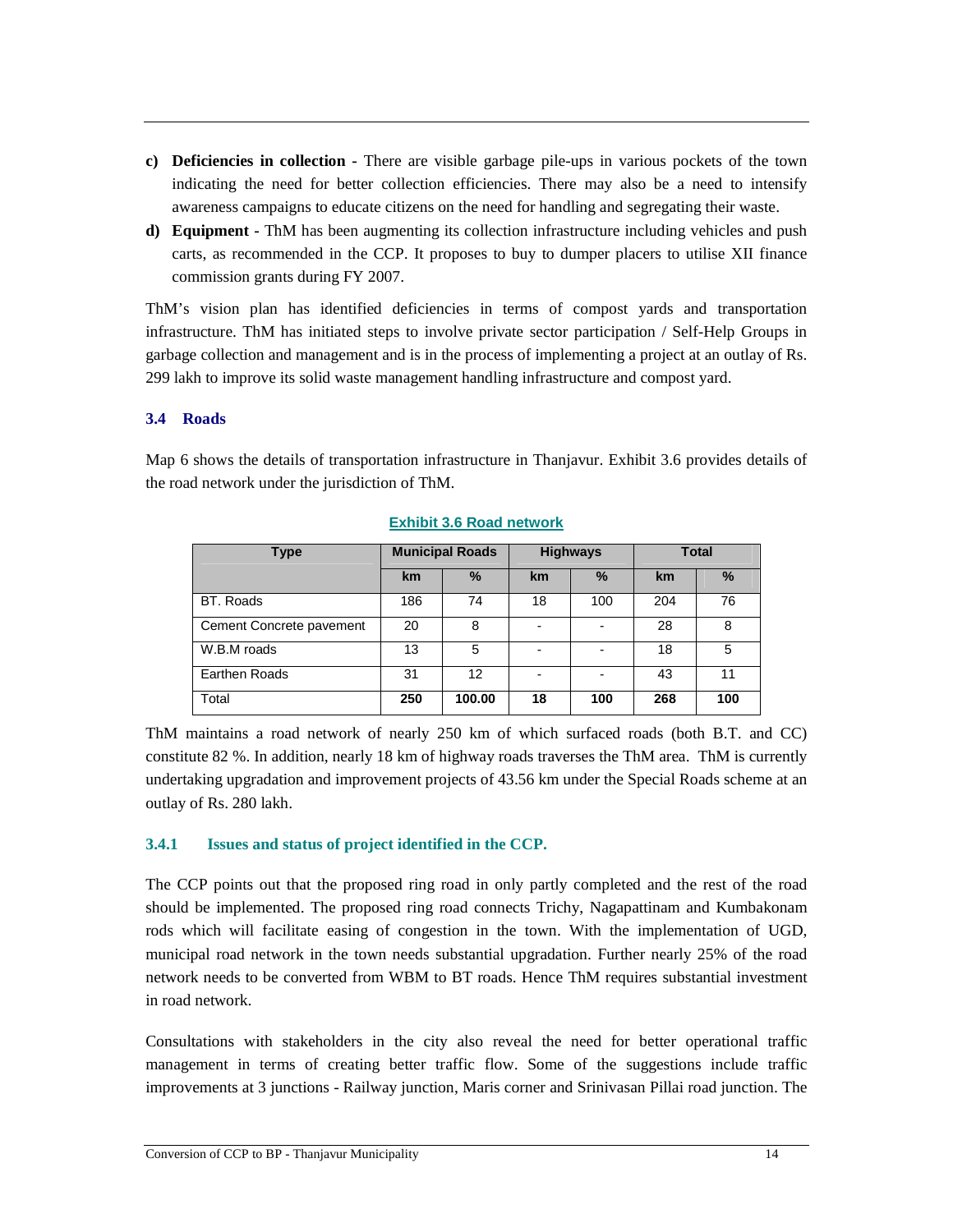report also proposes a one-way traffic plan for the city along with these changes. These suggestions need to be reviewed and implemented.

### **3.5 Street lights**

The CCP highlights that Thanjavur has fairly good coverage of the city roads with street lights. Exhibit 1 provides details of provision of street lights by ThM. Nearly 80 % of the lights are tube lights and 20 % are sodium vapour lamps. Average spacing between the lights  $\left(\sim 27 \text{ m}\right)$  is in line with the municipal norm of 30m. Tube lights are provided in interior streets, while sodium vapour lamps are provided at the major roads and junctions. Exhibit 3.7 provides the details.

| <b>Type</b>            | Nos. |
|------------------------|------|
| Tube lights            | 8235 |
| Sodium Vapour Lamps    | 1077 |
| <b>Mercury Lamps</b>   |      |
| <b>High Mast Lamps</b> |      |
| <b>Total</b>           | 9319 |

**Exhibit 3.7 Existing Street Lighting Facilities** 

#### **3.6 Bus stands**

Thanjavur has a new bus stand at the periphery (50 bus bays) and an old bus stand at the town centre (24 bus bays). These bus stands are classified as A category with an average inflow of 475 buses per day. The CCP mentions that the facilities provided at new bus stand are inadequate and highlights the need to improve facilities there. ThM is currently implementing concrete pavement at the new bus stand at an outlay of Rs. 100 lakh.

## **3.7 Capital Investment Plan**

We have compiled the felt needs of the city under various service areas, based on

- Review of projects recommended in the City Corporate Plan prepared earlier under TNUDP II
- Status and progress on projects identified as part of the Vision Plan (2004-09) prepared by ThM
- Consultations with stakeholders and
- Discussion with ThM officials

Exhibit 3.8 provides project components of the Capital Investment Plan over the next ten years for various services and the estimated outlay for implementing these projects. Nearly Rs.340 crore of investment is required over the next ten years to address these felt needs.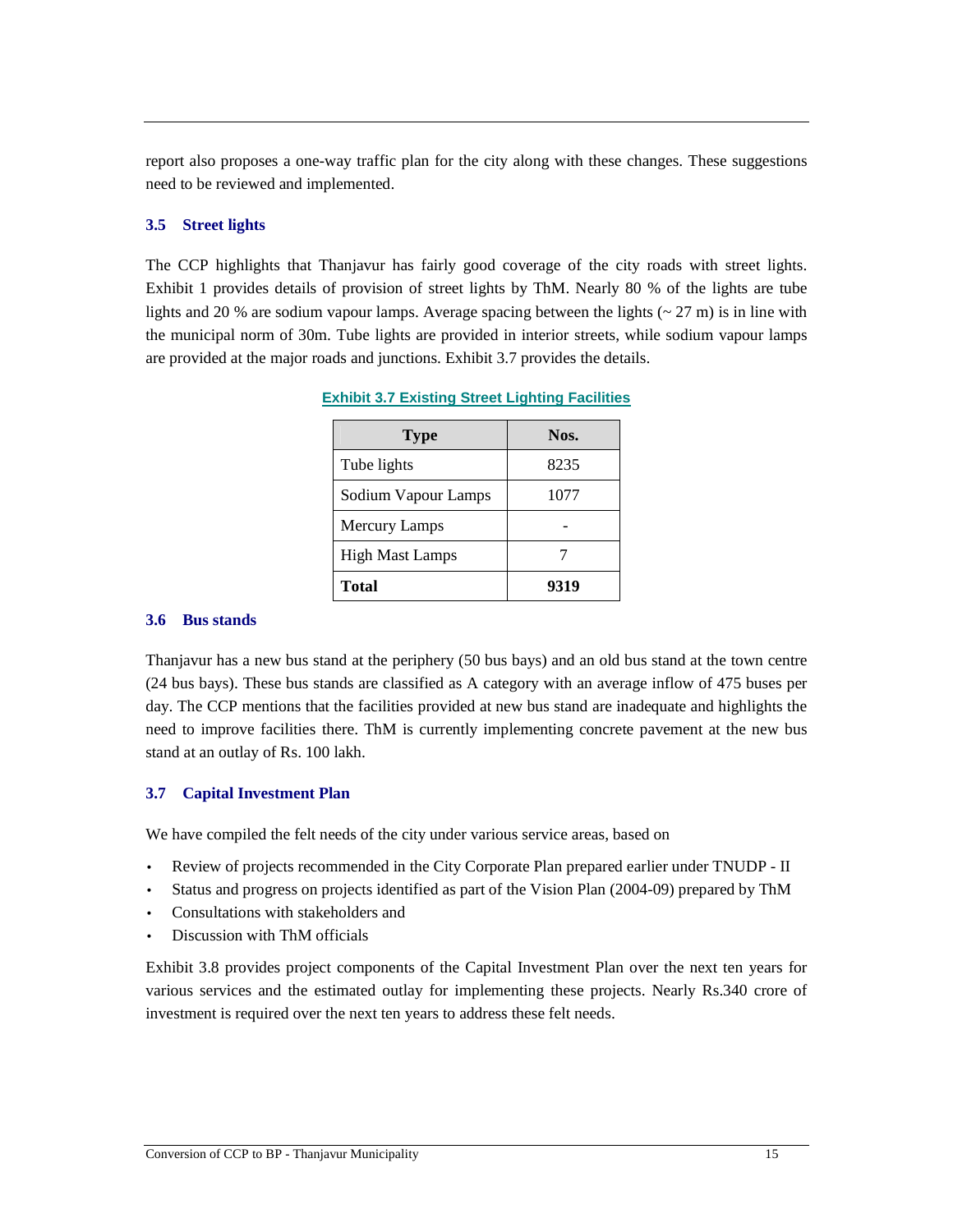| Area                                  | Outlay provided by ThM<br>(Rs. Lakh) |         | <b>Projects / Remarks</b>                                                                                                                                                                                                                                                                                                                                                     |
|---------------------------------------|--------------------------------------|---------|-------------------------------------------------------------------------------------------------------------------------------------------------------------------------------------------------------------------------------------------------------------------------------------------------------------------------------------------------------------------------------|
|                                       | 2006-10                              | 2011-15 |                                                                                                                                                                                                                                                                                                                                                                               |
| Roads, Bridges and<br><b>Culverts</b> | 1,975                                | 7,530   | Ongoing projects / proposals<br>Ongoing Special Roads project - Rs. 280 lakh<br>UIDSSMT project proposal ~ Rs. 800 lakh<br>Recommended projects in CCP (Rs. 1240 lakh)<br>New roads - 20 km ~ Rs. 1100 lakh<br>Feasibility for ROBs ~ Rs. 5 lakh<br>Provision of pedestrian subway ~ Rs. 60 lakh<br>Organised parking area ~ Rs. 25 lakh<br>Truck terminal $\sim$ Rs. 50 lakh |
| <b>Storm water drains</b>             | 1,200                                | 1,200   | Ongoing projects / proposals (Rs. 170 lakh)<br>IDSMT/UDSMT project proposals ~ Rs. 170 lakh<br><b>CCP (Rs. 260 lakh)</b><br>Convert Kutcha drains to pucca drains ~ Rs. 260 lakh                                                                                                                                                                                              |
| <b>Water supply</b>                   | 1,014                                | 2,580   | Completed / Ongoing projects / proposals<br>Construction of OHTs ~ Rs. 90 lakh<br>Distribution network additions<br>Upgradation of pumping mains<br>$\bullet$                                                                                                                                                                                                                 |
| <b>Solid Waste</b>                    | 380                                  | 270     | Ongoing project (NRCP) at an outlay of Rs. 299 lakh<br>$\bullet$                                                                                                                                                                                                                                                                                                              |
| <b>Street lights</b>                  | 128                                  | 128     | Energy savers, additional lights ~ Rs. 32 lakh<br>$\bullet$<br>High mast lamps $\sim$ Rs. 75 lakh (suggested in CCP)<br>$\bullet$                                                                                                                                                                                                                                             |
| Social / Rem.<br><b>Enterprises</b>   | 425                                  | 425     | Proposed Slaughter house projects, Crematorium and<br>$\bullet$<br>other projects identified in Vision Plan                                                                                                                                                                                                                                                                   |
| <b>Sanitation</b>                     | 4,200                                | 1,050   | Ongoing Underground sewerage scheme under NRCP<br>$\bullet$                                                                                                                                                                                                                                                                                                                   |
| <b>Slum Development</b>               | 3,000                                | 4,524   | Proposal for improvement of 15 slums at Rs. 17.23<br>$\bullet$<br>crore submitted.                                                                                                                                                                                                                                                                                            |

## **Exhibit 3.8 THM - Felt needs (2006-15)**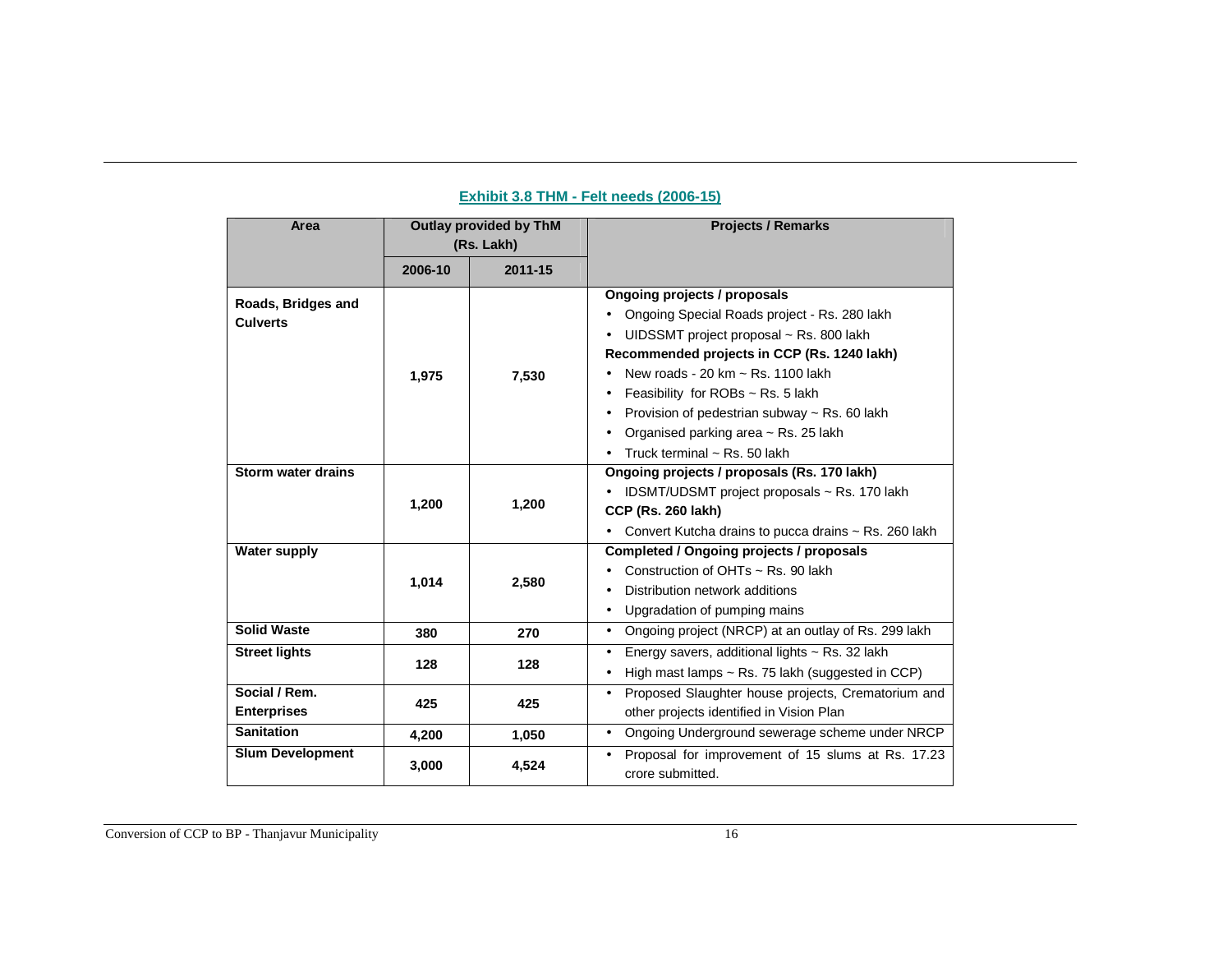| Area          | Outlay provided by ThM<br>(Rs. Lakh) |         | <b>Projects / Remarks</b>                                                                                                                                                    |
|---------------|--------------------------------------|---------|------------------------------------------------------------------------------------------------------------------------------------------------------------------------------|
|               | 2006-10                              | 2011-15 |                                                                                                                                                                              |
| <b>Others</b> | 425                                  | 3,500   | Proposal submitted for heritage tourism development<br>$\bullet$<br>schemes at an outlay of Rs. 4.25 crore.<br>Renovating and desilting moat/canal around big<br>٠<br>temple |
| <b>TOTAL</b>  | 12,747                               | 21,207  |                                                                                                                                                                              |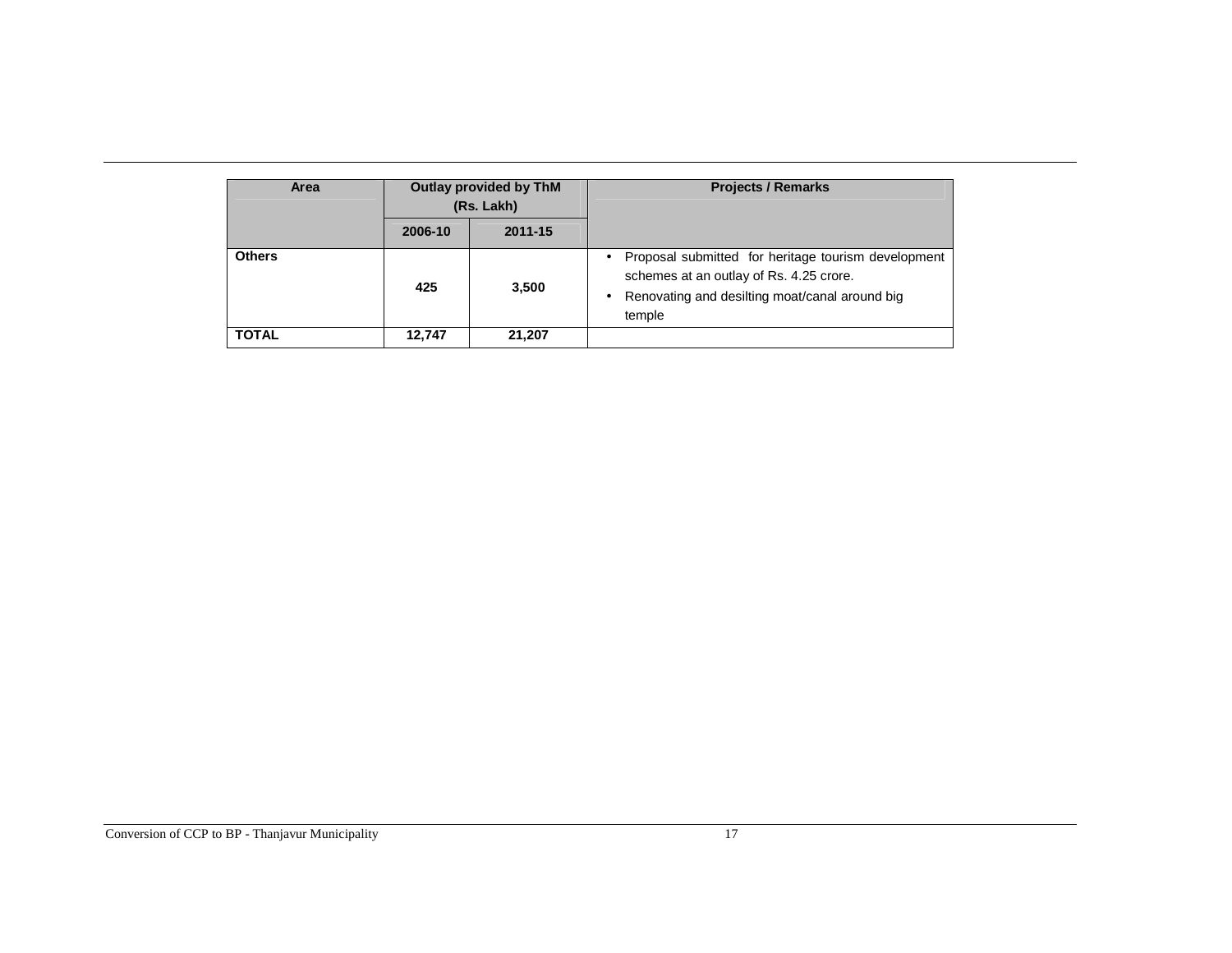### **3.7.1 Priority Projects**

Priority projects identified by Thanjavur municipality are listed below:

- 7. Water Supply upgradation covering replacement of pumping mains and implementation of pipe carrying bridges from Vennar and other headworks.
- 8. Upgradation of roads following ongoing Underground drainage scheme
- 9. Development of Compost yard and procurement of equipment for Solid Waste management in line with their action plan.
- 10. ROBs at Shanti pillai gate and Medical college road.
- 11. Completion of ring road /bypass
- 12. Renovation of moat around the big temple.

The last three projects namely 4,5 and 6, being complex and high value projects would require significant support both in the form of technical assistance and in the form of viability grant funding in order to implement them. While the road and transportation projects (4 and 5) should be implemented by the State Highways department, GoTN along with the Thanjavur municipality would require support from other agencies including the Archaeological Survey of India in order to do the moat renovation. To start with, GoTN should form an apex committee comprising the ASI, Thanjavur municipality, Tourism department and other concerned local stakeholders to study this project further and prepare an implementation plan.

#### **3.7.2 Phasing of Capital Investment Plan**

The prioritisation and phasing of the CIP during 2008-15 is given below:

|                         |        |        | <b>Phasing</b>  |
|-------------------------|--------|--------|-----------------|
| <b>Segment</b>          | Outlay |        | 2006-10 2011-15 |
| <b>Water Supply</b>     | 3,594  | 1,014  | 2,580           |
| Sewerage and Sanitation | 5,250  | 4,200  | 1,050           |
| Solid Waste Management  | 650    | 380    | 270             |
| Roads                   | 9,505  | 1,975  | 7,530           |
| <b>Street Lights</b>    | 255    | 128    | 128             |
| <b>Storm Drains</b>     | 2,400  | 1,200  | 1,200           |
| Social Infrastructure   | 850    | 425    | 425             |
| Tourism                 | 3,925  | 425    | 3,500           |
| Slum Development        | 7,524  | 3,000  | 4,524           |
| <b>TOTAL</b>            | 33,953 | 12,747 | 21,207          |

## **Exhibit 3.9 TCC - Phasing of CIP (2006-15)**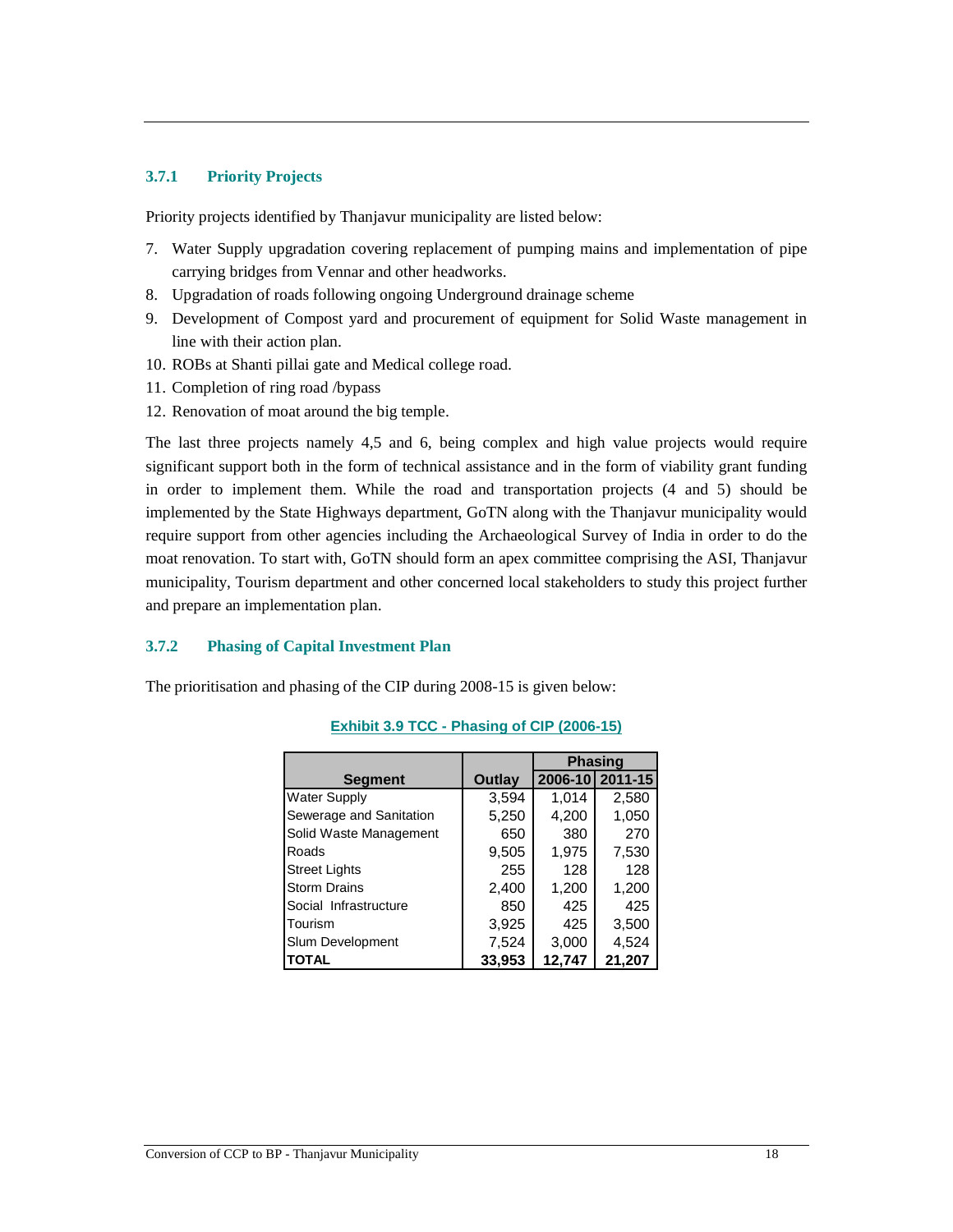# 4. Analysis of financial performance

This section provides a summary analysis of the financial performance of ThM.

#### **4.1 Income and Expenditure summary of ThM**

Exhibit 4.1 provides a summary of the income and expenditure of ThM. This summary has been prepared based on information provided by Th $M^2$ .

|                                  | 2001  | 2002  | 2003  |       | <b>2004 CAGR</b> |
|----------------------------------|-------|-------|-------|-------|------------------|
| <b>Income</b>                    |       |       |       |       |                  |
| <b>Property Tax</b>              | 344   | 389   | 399   | 405   | 6%               |
| <b>Professional Tax</b>          | 64    | 67    | 67    | 78    | 7%               |
| Assigned revenue                 | 187   | 195   | 484   | 362   | 25%              |
| <b>Devolution Fund</b>           | 243   | 239   | 361   | 422   | 20%              |
| Service Charges and Fees         | 167   | 238   | 376   | 372   | 31%              |
| Grants and contributions         |       | 30    | 37    | 107   |                  |
| Sale and Hire charges            | 0     | 0     |       |       | $-100%$          |
| Other income                     | 201   | 196   | 113   | 113   | $-18%$           |
| Total                            | 1,206 | 1,354 | 1,837 | 1,858 | 16%              |
| <b>Expenses</b>                  |       |       |       |       |                  |
| Personnel cost                   | 613   | 646   | 645   | 619   | $0\%$            |
| Terminal and retirement benefits | 99    | 115   | 148   | 174   | 21%              |
| <b>Operating Expenses</b>        | 226   | 223   | 232   | 371   | 18%              |
| Admin expenses                   | 41    | 51    | 55    | 144   | 52%              |
| <b>Finance Expenses</b>          | 70    | 230   | 160   | 33    | $-22%$           |
| Depreciation                     | 702   | 565   | 478   | 329   | $-22%$           |
| Prior period                     |       |       |       |       |                  |
| <b>Total</b>                     | 1,751 | 1,830 | 1,717 | 1,669 | $-2%$            |
| <b>Cash Surplus</b>              | 157   | 89    | 598   | 518   | 49%              |
| <b>Overall Surplus</b>           | (545) | (476) | 120   | 189   |                  |

**Exhibit 4.1 Income and Expenditure of ThM - Last five years**

## **4.2 Revenue streams of ULB in Tamil Nadu**

Revenue of ULBs in Tamil Nadu can be categorised along three areas:

- **Own Revenue**  comprising taxes (property tax and professional tax), user charges (water, sewerage, solid waste etc.) and other non-tax income (lease and rents, sale & hire charges etc)
- **Assigned Revenue** Income generated revenues shared with the ULB
- **Grants and Contributions** Grants and transfers made by GoTN

Exhibit 4.2 provides a detailed classification of the revenue streams.

-

*<sup>2</sup> We have received the audited accounts from ThM for FY 2001 to FY 2004 and information on FY 2005 (as in the case of DCB statements, we have considered the same in our analysis as well)*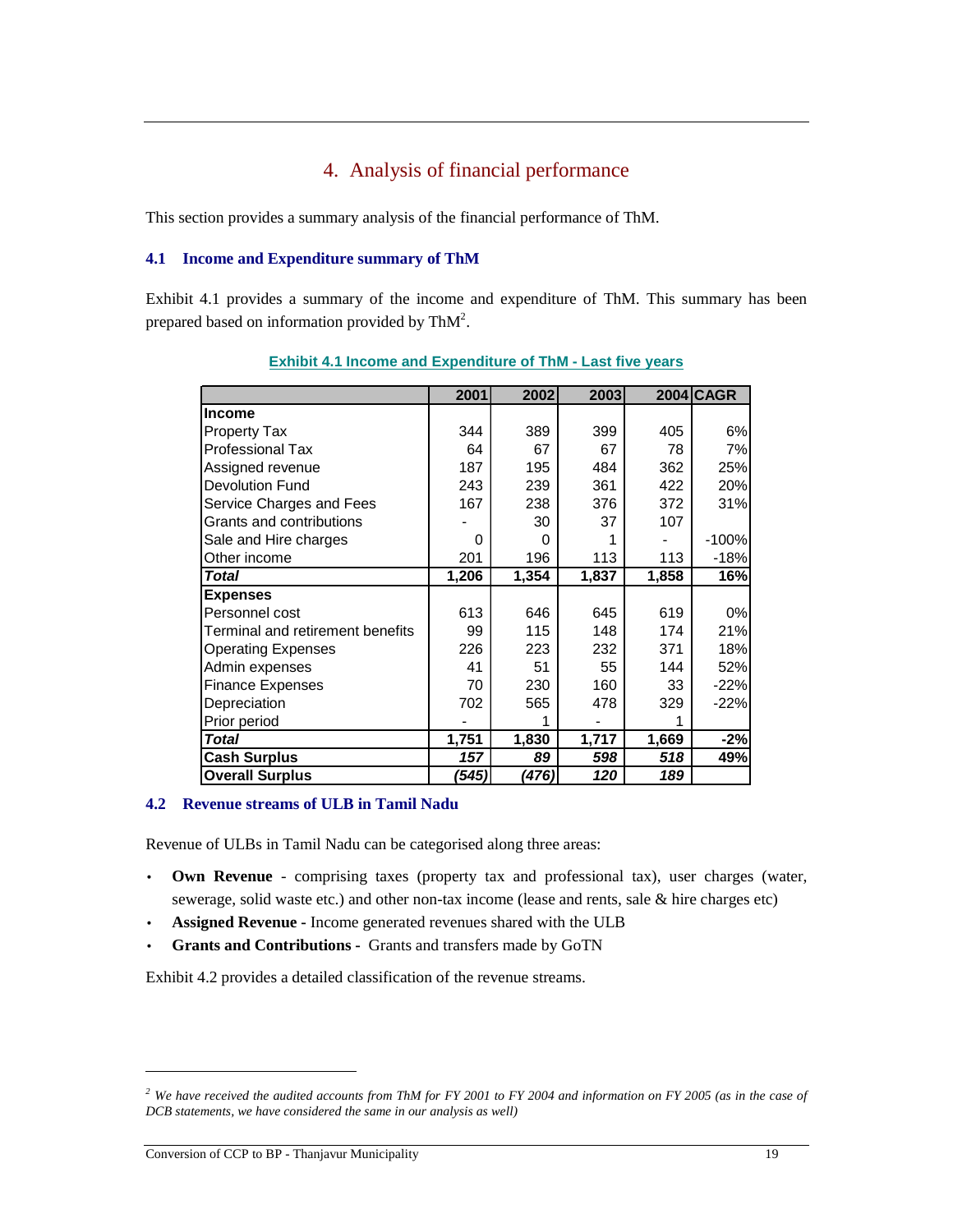

#### **Exhibit 4.2 Revenue streams - ULBs in Tamil Nadu**

#### **4.3 Revenues**

Exhibit 4.3 provides details of revenue of ThM along various heads between FY 2001 and FY 2005.

## **Exhibit 4.3 Analysis of Revenues of ThM**



*Figures in Rs. Lakh*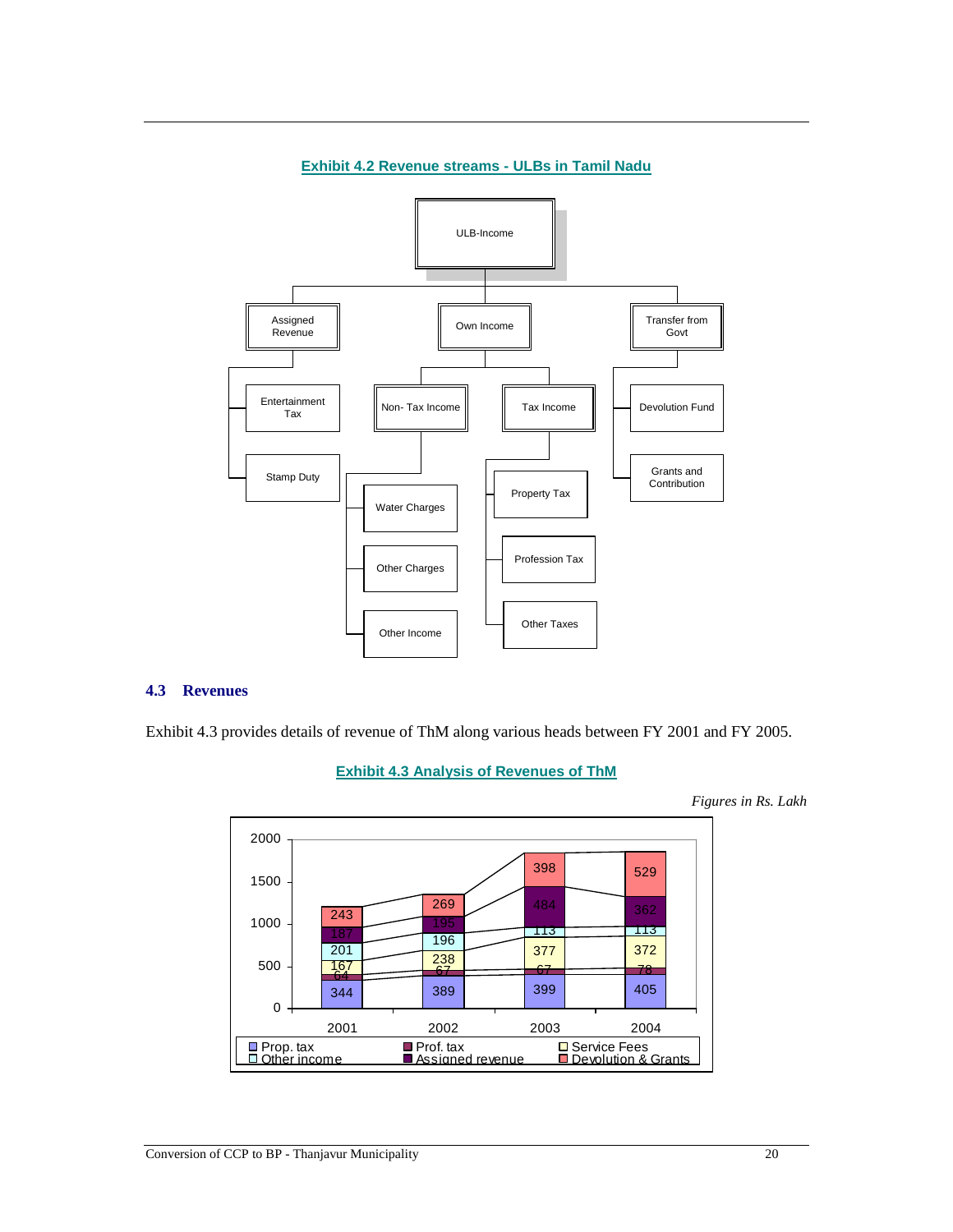#### **4.3.1 Tax Income**

Tax income has grown at a CAGR of 6 % over the last five years. Share of taxes have declined from 34% to 26 % of income.

## *Property Tax*

Property tax alone accounted for a 22% of income of ThM in FY 2005 and is an important contributor of revenues to ThM. Following are the key issues / observations with respect to property tax. Exhibit 4.4 provides a summary.

|         |                | <b>Collection Efficiency</b> |       | <b>Properties</b> |                     |          |  |
|---------|----------------|------------------------------|-------|-------------------|---------------------|----------|--|
| Year    | <b>Arrears</b> | <b>Current</b>               | Total | <b>Numbers</b>    | <b>Tax/property</b> | Growth % |  |
| 2000-01 | 25%            | 65%                          | 47%   | 33608             | 1226                | na       |  |
| 2001-02 | 21%            | 65%                          | 43%   | 34758             | 1209                | 3%       |  |
| 2002-03 | 14%            | 65%                          | 38%   | 35957             | 1192                | 3%       |  |
| 2003-04 | 22%            | 63%                          | 39%   | 37167             | 1177                | 3%       |  |
| 2004-05 | 16%            | 64%                          | 37%   | 38737             | 1118                | 4%       |  |

**Exhibit 4.4 Property tax - analysis of key revenue drivers**

- a) **Decline in share of property tax** Even though the property tax has increased in absolute terms, its share in total income has declined from 29% to 22 % over the last five years.
- b) **Stagnant demand per assessment** Though there has been a 3-4 % increase in the number of assessments between 2001-05, the average demand per property assessed has shown a marginal decrease from around Rs. 1226 in FY 2001 to Rs. 1118 in FY 2005. **The quinquennial revision of Annual Rental Value (ARV) due in 2003 has not been undertaken as of date.**
- c) **Low collection efficiencies** Collection efficiency is a cause for concern. While collection efficiency in current demand has been around 65%, efficiency in arrears collection has been very low. Overall efficiency at 37% in FY 2005 is very low and needs significant improvement.
- d) **Aging of arrears -** Nearly 47 % of the arrears are outstanding for more than five years. ThM may need to review the arrears, as some of these may not be collectable and would require provisioning.
- e) **Break-up of assesses** Residential segment contributes 72 % of the total assessments, but only 48% of the total property tax demand. ThM must take steps to increase property tax from this category. Exhibit 4.5 below gives the detailed break-up of assesses for property tax.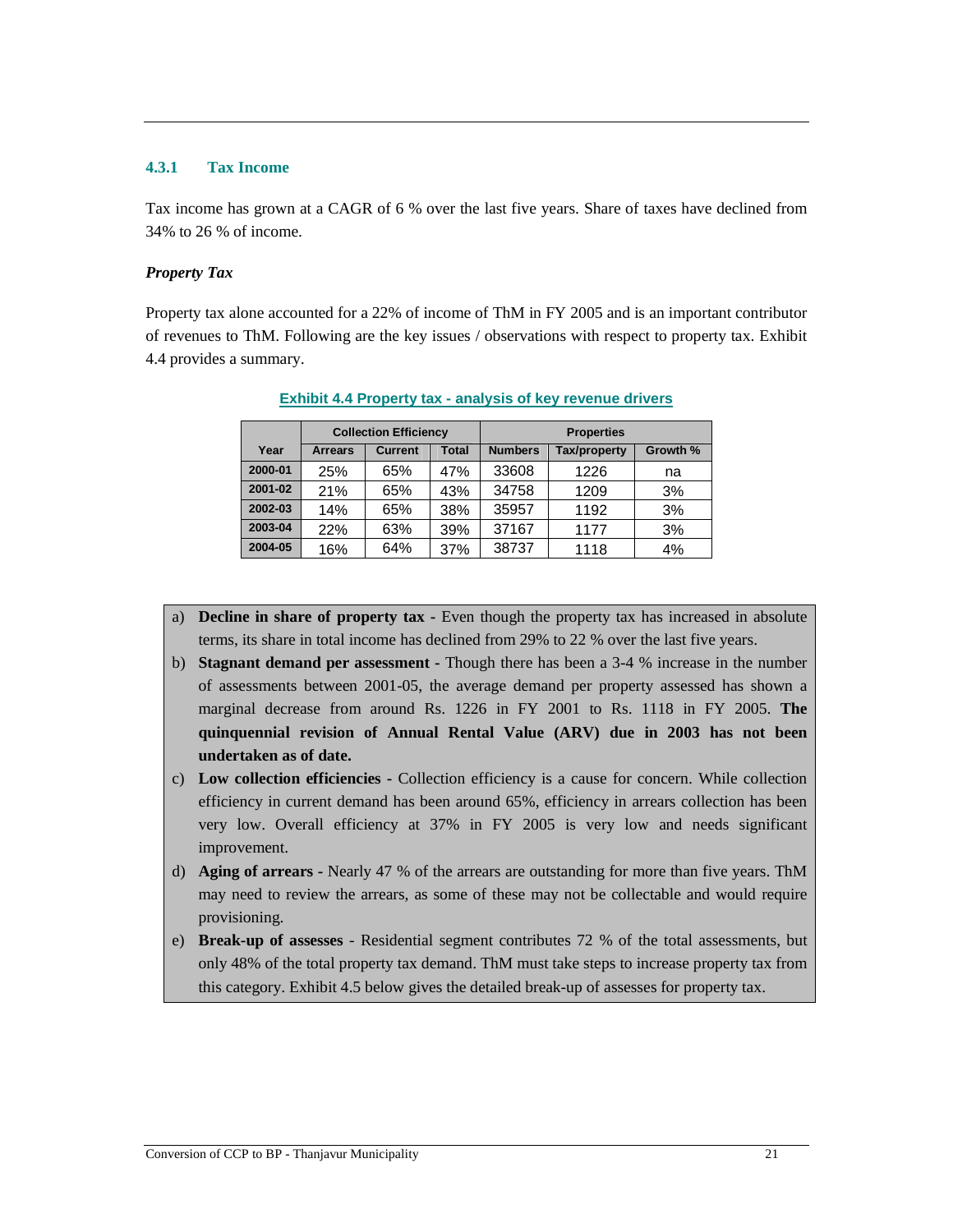| <b>Category of Property</b>        | Number of<br><b>Assessments</b> | $\frac{9}{6}$ | <b>Tax Demand</b><br>2005 - Rs. lakh | $\frac{1}{6}$ |
|------------------------------------|---------------------------------|---------------|--------------------------------------|---------------|
| Residential                        | 28331                           | 72%           | 258.01                               | 48%           |
| Commercial                         | 9610                            | 24%           | 174.92                               | 33%           |
| Industrial                         | 6                               | $0\%$         | 4.37                                 | 1%            |
| <b>State Government Properties</b> | 505                             | 1%            | 68.61                                | 13%           |
| <b>Public Sector Undertakings</b>  | 285                             | 1%            | 29.40                                | 5%            |
| Total                              | 38.737                          | 100.00%       | 535.31                               |               |

#### **Exhibit 4.5 Property Tax - breakup of assessees**

#### *Professional tax*

Exhibit 4.6 provides an analysis of key drivers for professional tax revenue.

|         |                | <b>Collection Efficiency</b> |              |
|---------|----------------|------------------------------|--------------|
| Year    | <b>Arrears</b> | <b>Current</b>               | <b>Total</b> |
| 2000-01 | 14%            | 69%                          | 42%          |
| 2001-02 | 31%            | 80%                          | 57%          |
| 2002-03 | 23%            | 88%                          | 60%          |
| 2003-04 | 22%            | 95%                          | 64%          |
| 2004-05 | 9%             | 77%                          | 51%          |

#### **Exhibit 4.6 Professional Tax - revenue drivers**

- a) **Share of professional tax in total income** has reduced from 5% to 4%
- b) **Demand per assessment was Rs. 2491 per assessee in FY 2005.**
- c) **Collection efficiency has been very low** While current collections improved from 69% in FY 2001 to 95% in FY 2004, it has declined to 77% in FY 2005. An ageing analysis reveals that 26% of arrears are more than 5 years old, while 19% arrears got added in FY 2005. Clearly there is a need to improve professional tax collections significantly from current levels.
- d) **Composition of professional tax assessments**  Exhibit 4.7 below shows the composition of assessments. Traders constitute 85% of assessments but just 13% of the total demand. There appears to be potential for increase professional tax from this segment.

| Category                    | <b>Number of</b>   | $\%$ | <b>Annual Tax</b> | $\%$ |
|-----------------------------|--------------------|------|-------------------|------|
|                             | <b>Assessments</b> |      | demand            |      |
| State/Central/Quasi Govt.   | 470                | 15%  | 69.16             | 87%  |
| Employees                   |                    |      |                   |      |
| Traders                     | 2721               | 85%  | 10.32             | 13%  |
| Self-employed professionals |                    |      |                   |      |
| Private employers/          |                    |      |                   |      |
| Companies                   |                    |      |                   |      |
| Private employees           |                    |      |                   |      |
| Total                       | 3191               |      | 79.48             | 100% |

#### **Exhibit 4.7 Professional Tax – assessee break up**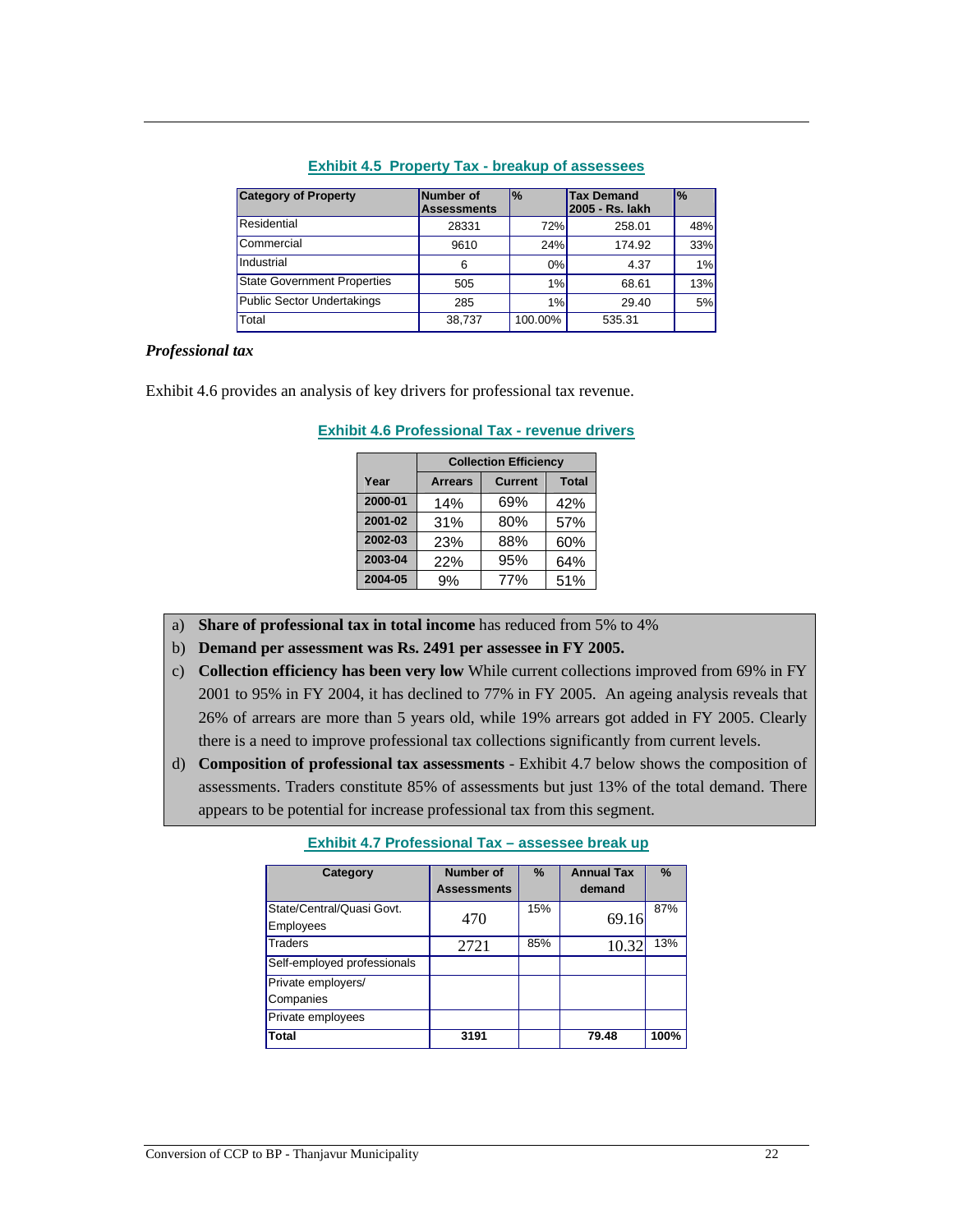#### **4.3.2 User Charges / Fees**

User charges have also grown by a healthy 31%, aided by 14% increase in collection of water charges and other fee income including lease and rents. As a result, the share of user charges/fees has increased from 14% of revenue to 20% of revenue over the last five years.

#### *Water charges*

Exhibit 4.8 provides an analysis of key drivers for water charges.

|         |                | <b>Collection Efficiency</b> |              | <b>Connections</b> |            |        |  |
|---------|----------------|------------------------------|--------------|--------------------|------------|--------|--|
|         |                |                              |              |                    | Charges/   | Growth |  |
| Year    | <b>Arrears</b> | <b>Current</b>               | <b>Total</b> | <b>Numbers</b>     | connection | rate   |  |
| 2000-01 | 26%            | 45%                          | 33%          | 18640              | 420        | na     |  |
| 2001-02 | 29%            | 49%                          | 38%          | 19420              | 557        | 4%     |  |
| 2002-03 | 21%            | 42%                          | 31%          | 20110              | 600        | 4%     |  |
| 2003-04 | 30%            | 53%                          | 39%          | 20960              | 609        | 4%     |  |
| 2004-05 | 24%            | 48%                          | 34%          | 21480              | 611        | 2%     |  |

**Exhibit 4.8 Water charges - revenue drivers**

- a) **No. of connections** There has been an increase in the number of connections from 18,640 in FY 2001 to more than 21,480 connections in FY 2005. Water connections account for about 55 % of properties assessed, indicating scope for increasing the number of connections. The low penetration is also due to the availability of water fountains in several areas (covering nearly 35% of population) which lead to loss of revenue for ThM.
- b) **Water tariff / connection** has increased from about Rs. 420 per year per connection to Rs.611 per connection in FY 2005 as a result of increase in water tariffs.
- c) While 80% of the water connections are metered**, water billing is being done on a flat (monthly) basis**. Refer exhibit 4.9 for details of type of connections and water charges. ThM is considering collections on the basis of meter readings.
- d) **Collection efficiency** Current collection efficiencies have ranged from a low of 63% (FY 2004) to a high of 75% (FY 2005) and have not shown a linear trend. Arrears collection efficiency has been very low and has ranged between 21% and 33%. The overall collection efficiency of 55% is quite low and needs significant improvement.

| <b>Connections</b> |        | Metered   Un-metered | <b>Total</b> | $\%$ | <b>Billing</b>   |
|--------------------|--------|----------------------|--------------|------|------------------|
|                    |        |                      |              |      | system           |
| Domestic           | 15,400 | 5326                 | 20,726       |      | 98% Flat rate    |
| Commercial         | 871    |                      | 871          |      | 2% Meter reading |
| Total              | 16,271 | 5326                 | 21,597 100%  |      |                  |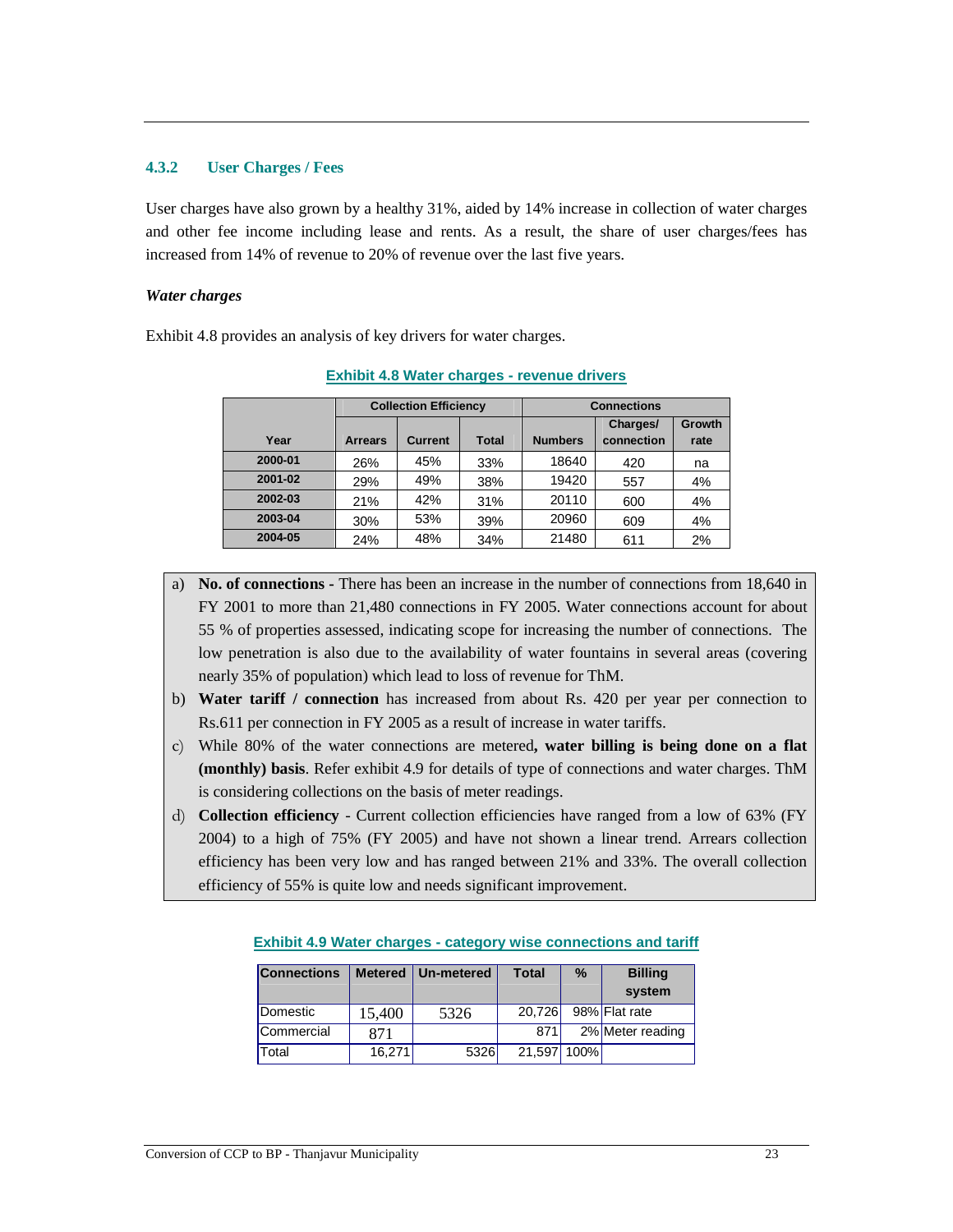| <b>Connection</b><br><b>Type</b> | <b>Flat rate</b>           | <b>Per KL</b> |
|----------------------------------|----------------------------|---------------|
| Domestic                         | Minimum Rs. 50/-PM Rs.8/-  |               |
| Commercial                       | Minimum Rs. 100/-PM Rs25/- |               |

## **4.3.3 Assigned Revenue**

Assigned Revenue (which includes transfers of stamp duty and entertainment tax) have grown ovr the last five years at a CAGR of 25%. However, assigned revenue has declined from Rs. 484 lakh in FY 2003 to Rs. 362 lakh in FY 2004.

## **4.3.4 Grants/Contributions**

Grants / Contributions from state have one of the biggest revenue drivers and have doubled during FY 2001-04. They contributed to nearly 28% of revenues of ThM in FY 2004.

### **4.4 Analysis of Costs**

Exhibit 4.10 provides details of costs of ThM along various heads between FY 2001 and FY 2005. Total expenditure has shown a declining trend till FY 2003, before increasing over the next two years. In FY 2003, expenditure in almost all the categories have declined, except repair and maintenance. Admin expenditure spiked from Rs. 151 lakh to Rs. 584 lakh in 2005.



## **Exhibit 4.10 Costs - FY 2001 and FY 2004**

#### **4.4.1 Salary and wages**

While salary and wages account for the highest expenditure (more than 43%% of total expenditure), it has shown a declining trend during FY 2001 to FY 2004. This has been due to the lack of addition in staff over the last few years and a number of posts remaining vacant. As of March 2005, the number of employees was 830.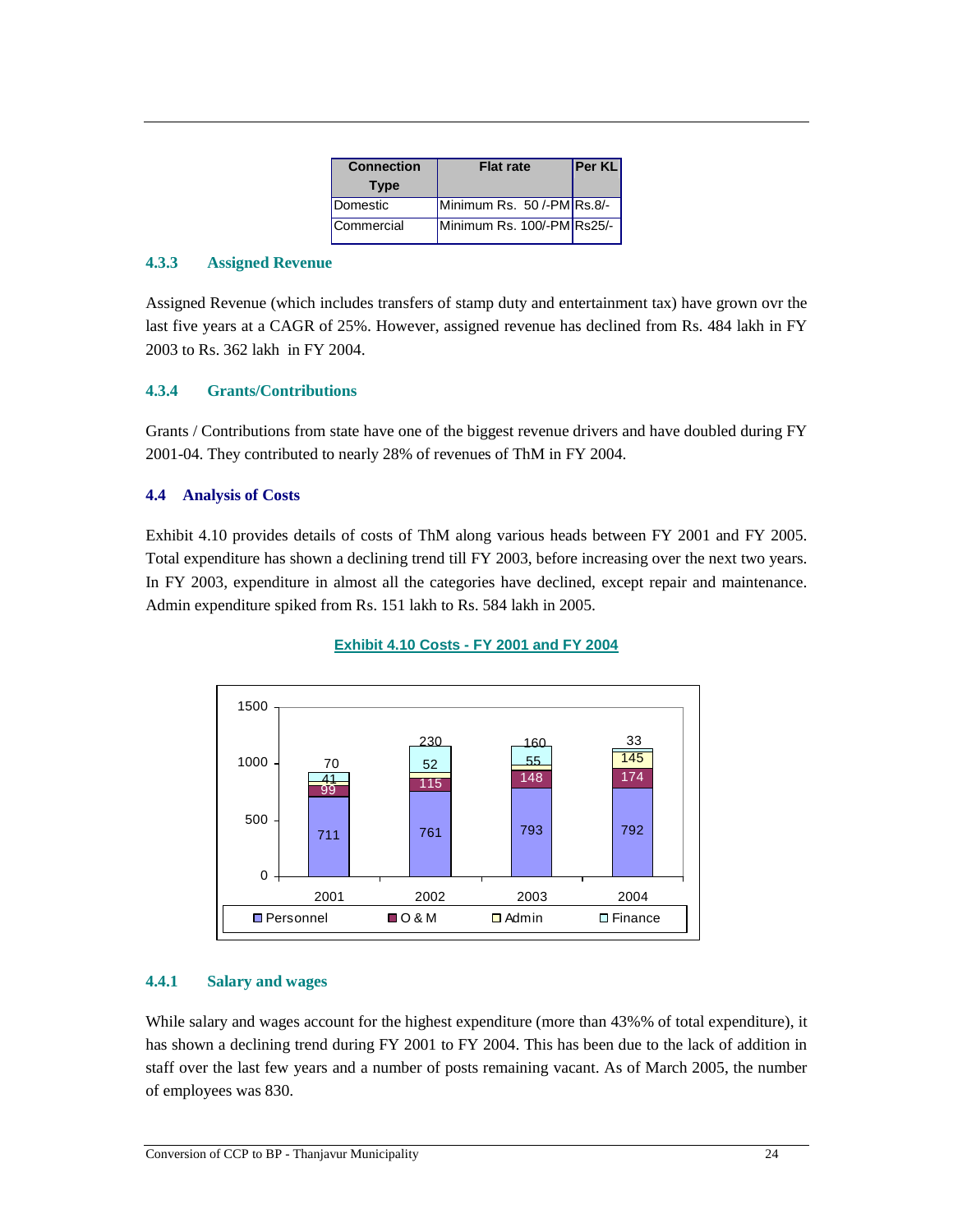### **4.4.2 Operations and Maintenance**

O & M forms the other major component of total expenditure. In absolute terms, this expenditure has been around 8-9% of total income during this period.

#### *Power costs*

Exhibit 4.11 gives the details of power costs out of the total repair and maintenance expenditure relating to Water & Sewerage and Street lights. Power costs have grown at a CAGR of 13%, driven primarily by a steep increase in power costs for street lights.

**Exhibit 4.11 Power costs - Water & Sewerage and Street Lights**

| <b>Power costs</b>      | FY 2001 | FY 2002 | FY 2003 | <b>FY 2004</b> | FY 2005 |
|-------------------------|---------|---------|---------|----------------|---------|
| Water & Sewerage (WS)   | 93.61   | 70.18   | 74.35   | 80.03          | 200     |
| % of total W&S          | 97%     | 96%     | 94%     | 86%            | 78%     |
| <b>Street lights</b>    | 36.91   | 31.35   | 27.87   | 64.35          | 66.75   |
| % of total Street light | 100%    | 100%    | 100%    | 100%           | 100%    |
|                         |         |         |         |                |         |

**Total 130.52 101.53 102.22 144.38 266.75**   *Source: SFC questionnaire* 

Power costs account for nearly 78 % of repair & maintenance costs of water and sewerage and the entire cost operating street lights.

# **Power costs have gone up from 20 % of O& M expenditure in FY 2001 to nearly 49 % of O&M expenditure in FY 2005.**

#### **4.5 Trends in Capital Expenditure**

Exhibit 4.12 gives details of capital expenditure by ThM over the last five years and estimated capital outlay to address the felt needs of ThM over the next ten years.

## **Exhibit 4.12 Capital Expenditure - Last five years**

|                             |         |                |         |         |         |         | Rs. In Lakh       |  |
|-----------------------------|---------|----------------|---------|---------|---------|---------|-------------------|--|
|                             |         | <b>Actuals</b> |         |         |         |         | <b>Felt Needs</b> |  |
|                             | 2000-01 | 2001-02        | 2002-03 | 2003-04 | 2004-05 | 2006-10 | 2010-15           |  |
| Roads                       | 0.78    | 0.82           | 1.60    | 0.43    |         | 1700    | 2100              |  |
| <b>Bridges and Culverts</b> |         |                |         |         |         | 30      | 40                |  |
| Storm water drains          | 0.06    | 0.08           | 0.07    | 0.04    | 0.25    | 225     | 250               |  |
| Water supply                | 7.16    | 71.96          | 17.46   | 40.30   | 28.65   | 200     | 100               |  |
| Solid Waste Management      |         | 15.40          | 80.00   | 60.00   | 72.00   | 380     | 270               |  |
| <b>Street lights</b>        |         |                |         |         | 18.00   | 55      | 65                |  |
| Remunerative enterprises    |         | 55.00          |         | 35.00   | 110.00  | 85      | 155               |  |
| Education                   | 5.40    | 9.61           | 10.81   | 18.00   | 6.00    | 100     | 110               |  |
| Sewerage and sanitation     |         |                |         |         |         | 4200    | 30                |  |
| <b>Others</b>               |         |                |         |         |         | 40      | 100               |  |
| Total                       | 13.40   | 98.54          | 109.94  | 153.77  | 234.9   | 7015    | 3220              |  |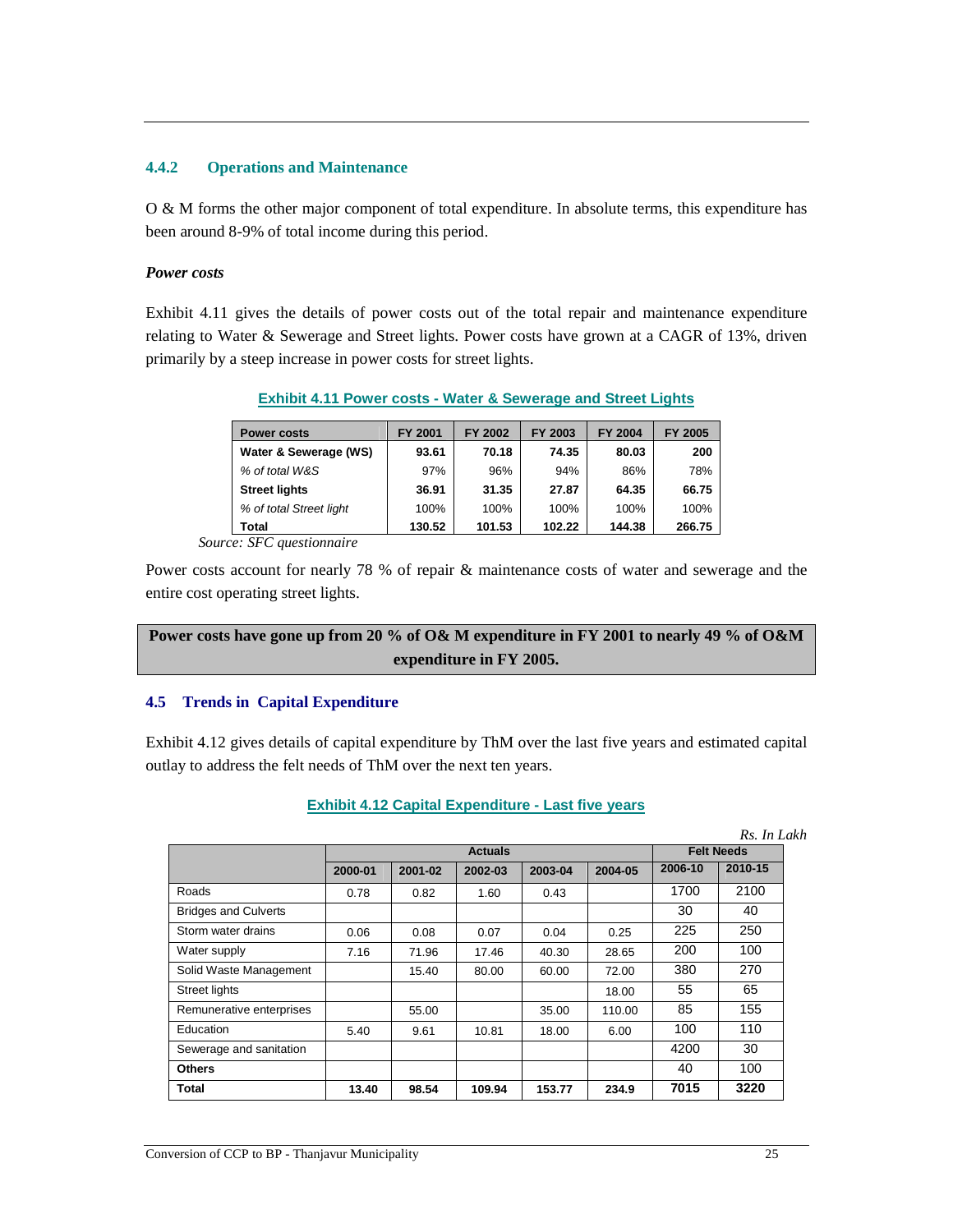## **4.6 Loans and Finance charges**

Exhibit 4.13 gives the details of outstanding loans of ThM at the end of last five years.

| SI.No | <b>Lending Agency</b>    | <b>Amount of</b> | <b>Year of</b> | <b>Interest</b> | <b>Repayment</b> | <b>Total loan repaid as on</b><br>30.9.2005 |       |              | <b>Outstanding</b><br>loan amount |
|-------|--------------------------|------------------|----------------|-----------------|------------------|---------------------------------------------|-------|--------------|-----------------------------------|
|       |                          | Loan             | drawal         | Rate %          | period (years)   | <b>Principal Interest</b>                   |       | <b>Total</b> | $(3-9+13+14)$                     |
|       | $\mathcal{P}$            | 3                | 4              | 5               | 6                | 9                                           | 10    | 11           | 16                                |
|       | Consolidate Govt Loan    | 109499.00        | 1998           | 13.50%          | <b>20</b>        | 6658                                        | 18405 | 25063        | 102841.00                         |
| 2     | TUFIDCO                  | 8560.00          | 2002           | 10.50%          | 15               | 2435                                        | 3082  | 5517         | 6125.00                           |
| 3     | TUFIDCO/IDSMT            | 20597.00         | 2003           | 10.50%          | 10               | 3178                                        | 2711  | 5889         | 17419.00                          |
| 4     | <b>TUFIDCO Road Work</b> | 14196.00         | 2004           | 10.50%          | 13               | $\Omega$                                    | 2939  | 2939         | 14196.00                          |
| 5     | MUDF/TUFIDCO             | 12434.00         | 2004           | 9.25%           | 10               | 1212                                        | 1690  | 2902         | 11222.00                          |
| 6     | <b>TUFIDCO /NRCP</b>     | 50000.00         | 2005           | 9.50%           | 15 <sup>1</sup>  |                                             |       |              | 50000.00                          |
|       | Total                    | 215286.00        |                |                 |                  | 13483                                       | 28827 | 42310        | 201803                            |

## **Exhibit 4.13 Loan Statement**

## **To summarise,**

- a) There has been a **growth in operating surplus** (CAGR-48 %) during FY 2001-2005. However this has been achieved primarily by growth in Grants/ Devolution income (CAGR-25%) and assigned revenue (CAGR-20%).
- b) **Poor collection efficiencies** of own income is a major cause for concern
- c) **ThM has an outstanding loan of Rs. 2018 lakh in FY 2005.** Finance charges have declined from 11% of income to 6% of income over the last five year. However, overall debt servicing is likely to increase, as repayment of loans taken during 2002 to 2005 become due.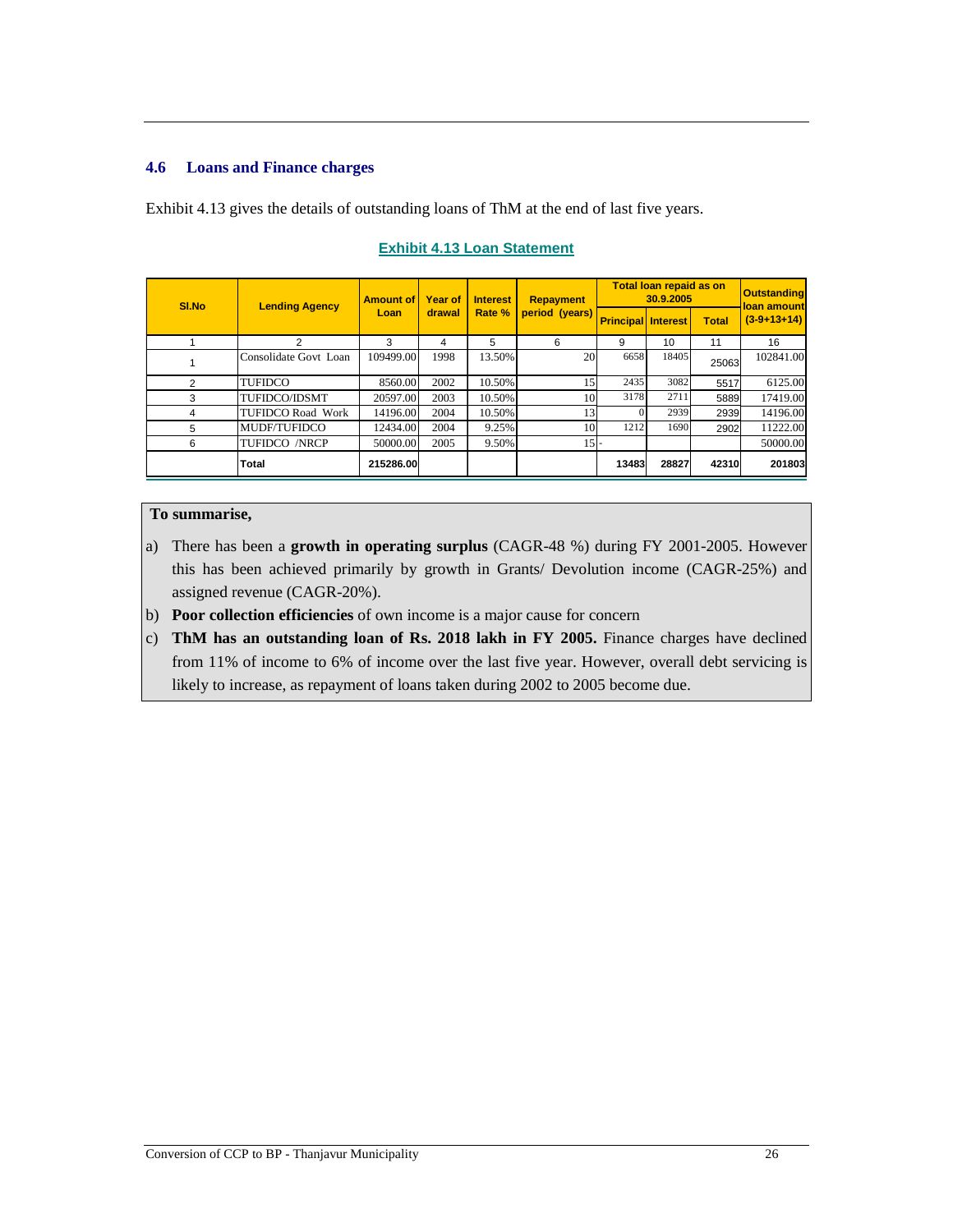# 5. Potential areas for improvement

## **5.1 Public private partnerships (PPP)**

ThM should consider handling the operations and maintenance of the Sewerage Treatment Plant of the ongoing UGD scheme and implementation of the proposed slaughter house project through private sector participation. ThM should explore more areas to augment its own resources through use of PPPs. PPPs have been found to be very effective in addressing efficiency and asset management (through pre-defined service levels and accountability for operations and maintenance) aspects of infrastructure development. In this regard,

- 1. CMA, GoTN should develop a **framework for PPP** including specific policies and guidelines.
- 2. ThM should explore use of private sector participation in its **proposed remunerative projects** in areas such as slaughter house, market development etc., through public private partnerships.
- 3. ThM should actively encourage **corporate / NGO partnerships** for heritage preservation and city beautification projects
- 4. ThM should consider addition of more **pay-and-park zones** in the town
- 5. TNUIFSL should provide assistance covering **necessary capacity building (in terms of evaluating mechanisms - BOT, SPV etc) and financing for developing projects** through private sector participation.

## **5.2 Potential for revenue enhancement**

## **5.2.1 Property Tax**

Exhibit 5.1 highlights the key issues and recommended interventions with respect to property tax. While a substantial improvement in property tax is contingent upon implementation of ARV revision (due in 2003), there are other interventions that would enable effective property tax realisation.

| <b>Issues</b>                           | <b>Recommended Interventions</b>                           | Agency     |
|-----------------------------------------|------------------------------------------------------------|------------|
| Revision of Annual rental Value (ARV)   | implement the<br><b>SFC</b><br>should<br><b>GOTN</b><br>6. | GoTN       |
| has fallen due in 2003. The revision is | recommendation of revision of property                     |            |
| yet to be implemented.                  | tax every three years, linked to inflation.                |            |
|                                         | This is will ensure gradual and stable                     |            |
|                                         | increase, rather than the<br>existing                      |            |
|                                         | quinquennial revision.                                     |            |
| In 1998 when the ARV scheme for         | All assesses should be taxed on the<br>7.                  | GoTN / ThM |
| assessing property tax was introduced,  | same basis through a uniform and                           |            |
| the old assesses were allowed to pay    | transparent approach to property tax                       |            |
| taxes based on capital value with       | assessment. Existing anomalies need to                     |            |

#### **Exhibit 5.1 Key issues and suggested measures**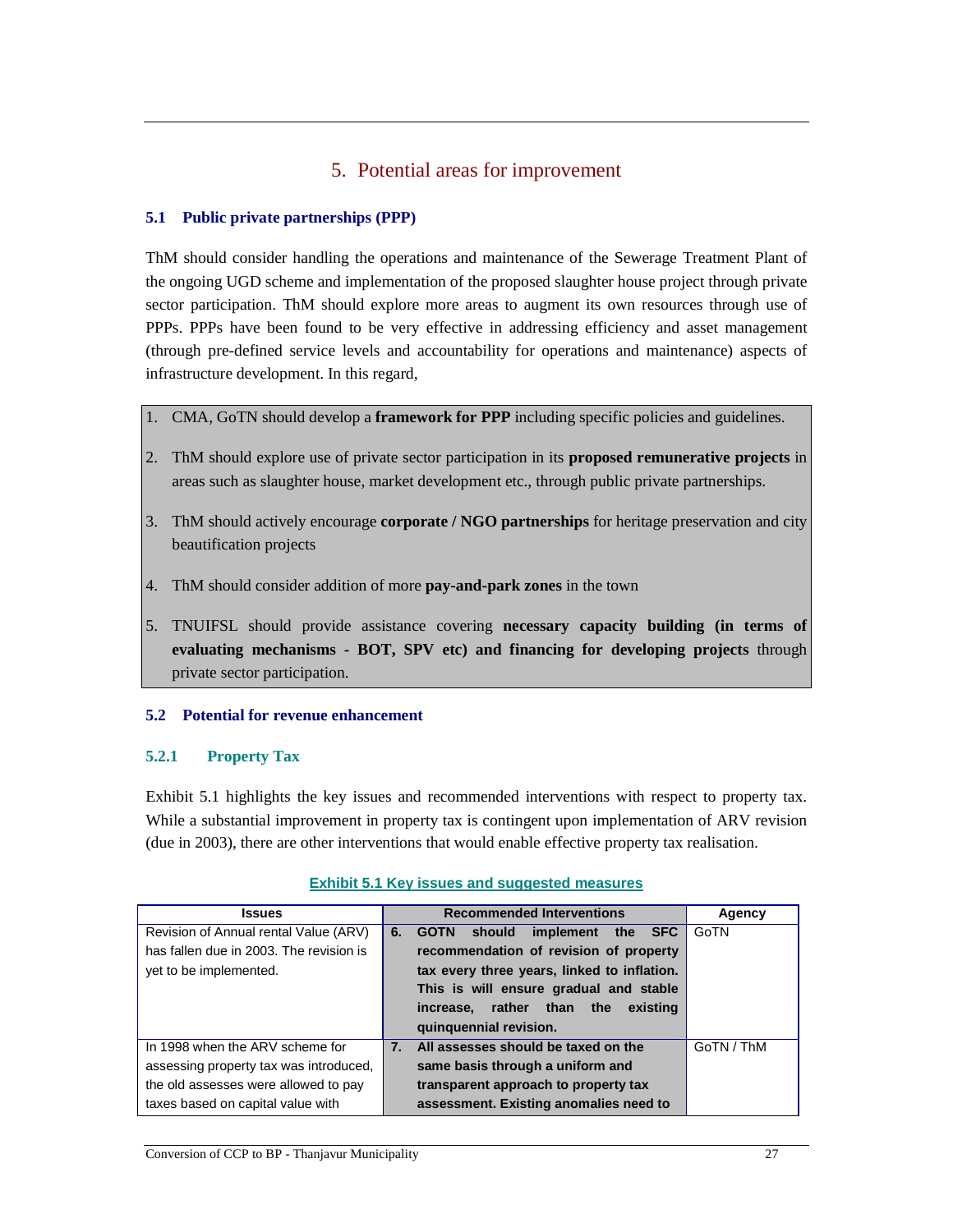| <b>Recommended Interventions</b><br><b>Issues</b>                                                                           | Agency     |
|-----------------------------------------------------------------------------------------------------------------------------|------------|
| be removed at the earliest.<br>marginal increase, leading to                                                                |            |
| distortions and non-uniform rates.                                                                                          |            |
| Survey of properties happens only<br>8.<br>Initiate a one-time survey to prepare a                                          | Ku         |
| when the ARV revision takes place.<br>comprehensive database of properties                                                  |            |
| available with it with updated information                                                                                  |            |
| Apart from addition in properties<br>on the area / type and property tax details                                            |            |
| without getting assessed, addition to<br>9.<br><b>Institutionalise</b><br>mechanism<br>for<br>a                             |            |
| area in existing properties or<br>conducting surprise checks on a sample                                                    |            |
| conversion of property from residential<br>basis in all wards on an ongoing basis                                           |            |
| to commercial category also goes<br>and<br>mandatory<br>οf<br>re-assessment                                                 |            |
| unnoticed leading to revenue loss<br>properties every five years.                                                           |            |
| 10. Streamline procedures for assessment/                                                                                   |            |
| approvals of new properties / expansion                                                                                     |            |
| of existing properties to encourage self-                                                                                   |            |
| disclosure of property development /                                                                                        |            |
| modification                                                                                                                |            |
| 11. Computerise and web-enable property                                                                                     |            |
| tax assessment and billing processes                                                                                        |            |
| 12. Develop a GIS based system for effective                                                                                |            |
| data capture and monitoring                                                                                                 | GoTN/ThM   |
| 13. Launch a focused drive on existing<br>On an absolute basis, property tax<br>arrears have shown an increasing<br>arrears |            |
| trend.<br>14. Conduct one time settlement scheme for                                                                        |            |
| old arrears and incentivise payments                                                                                        |            |
| through marginal rebates for arrears                                                                                        |            |
| pending for more than 5 years.                                                                                              |            |
| 15. Work with GOTN to moot creation of a                                                                                    |            |
| special tribunal for speedy disposal of                                                                                     |            |
| properties under litigation                                                                                                 |            |
| 16. Make provisions for the debtors and take                                                                                |            |
| steps for writing off bad debts                                                                                             |            |
| While Property tax is payable on a<br>17. Implement Payment Due Date along with                                             | GoTN/ThM   |
| semi-annual basis, no interest /penal<br>a 90 day grace period during which                                                 |            |
|                                                                                                                             |            |
| charges are levied on late payment.<br>payments would<br>involve a nominal                                                  |            |
| interest payment.                                                                                                           |            |
| 18. Payments beyond the grace period                                                                                        |            |
| should include a steep penal charge to                                                                                      |            |
| encourage payments on time.                                                                                                 |            |
| 19. In case of disputed property tax, the<br>Tax Dispute cases where the assessee                                           | GoTN / ThM |
| approaches legal recourse without<br>assessee should first pay the tax under                                                |            |
| paying any tax.<br>protest as in the case of excise or                                                                      |            |
| customs and then take the necessary                                                                                         |            |
| legal recourse. The Act should be                                                                                           |            |
| modified in such a way that no legal                                                                                        |            |
| recourse should be available to the                                                                                         |            |
| assessee without paying the tax under                                                                                       |            |
| protest.<br><b>Blanket Exemptions to institutions</b><br>20. Exemptions from tax should be provided                         | GoTN / ThM |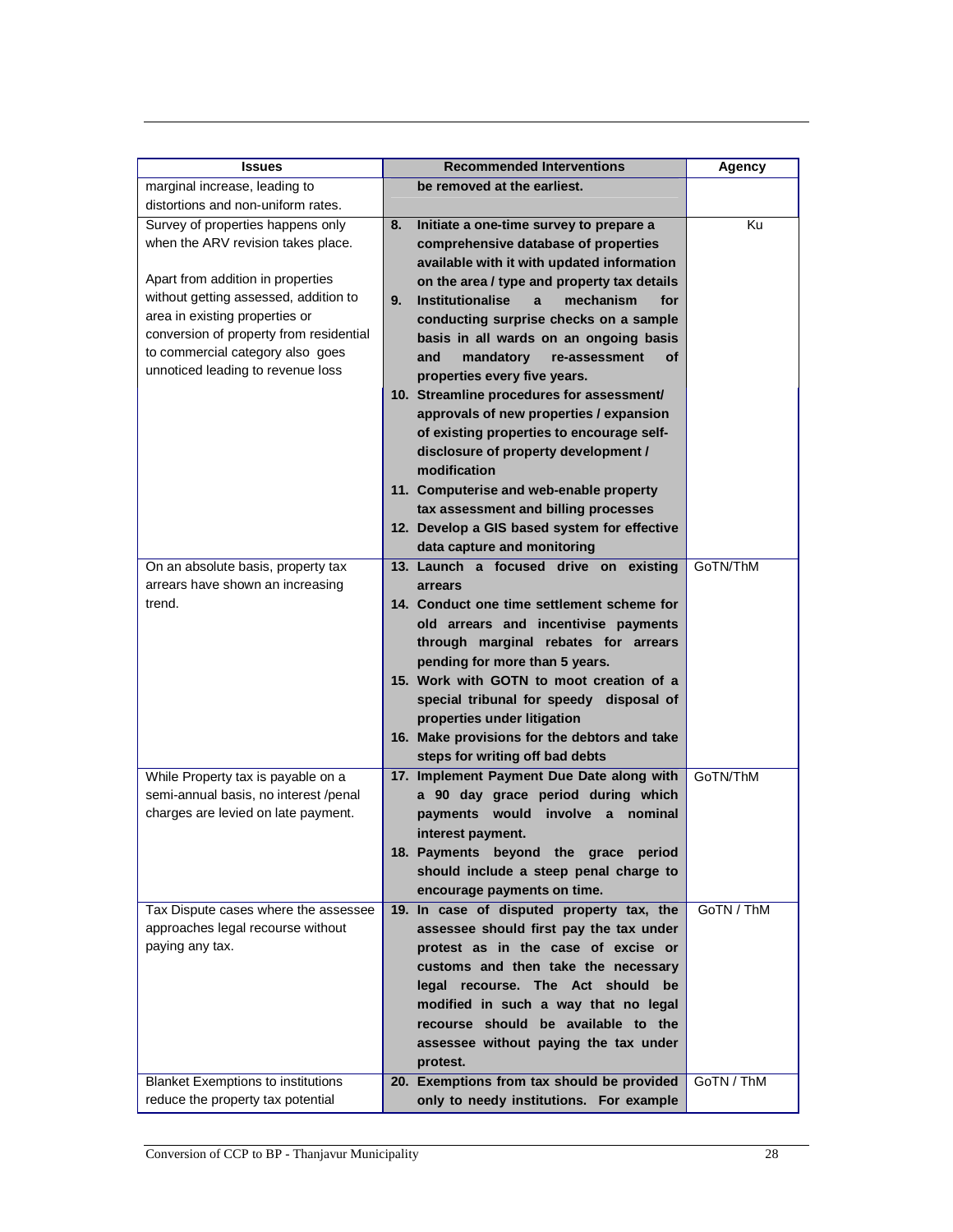| <b>Issues</b> | <b>Recommended Interventions</b>                                                                                                                                                                                                 | Agency |
|---------------|----------------------------------------------------------------------------------------------------------------------------------------------------------------------------------------------------------------------------------|--------|
|               | blanket<br>exemption to educational<br>institutions (including large self-funded<br>private residential schools) should be<br>reviewed.<br>21. All exemptions lead to a revenue loss to<br>the ULBs and should be compensated by |        |
|               | GoTN.                                                                                                                                                                                                                            |        |

## **5.2.2 Professional Tax**

Professional tax income has grown at a CAGR of 4% over the last five years. Specifically,

**22. ThM should focus on widening its professional tax base** by bringing more traders and independent professionals within the ambit of professional tax**.** Specifically, ThM should consider **tapping into databases of potential professional tax assesses** including

- **Professional associations** including Institute of Chartered Accountants of India (ICAI), the Bar Council, Medical Council etc.
- **Commercial Taxes Department, GoTN** to get details of sales tax registrations (existing and new) within ThM.

## **5.2.3 User charges**

ThM has been fairly successful in progressively increasing user charges, as reflected in the increase in the average water charges per collection and could augment its revenues through focused interventions including the following.

- 23. **Increase penetration of connections for water supply.** Currently ThM has about 21,000 connections, which accounts for only 55 % of the properties assessed. ThM should target achieving at least 30,000 connections over the next five years.
- 24. **Provide water fountains only in areas with a predominantly low-income population to minimise revenue loss.**
- 25. **Improve revenue per connection through implementation of either a graded water tariff scheme (as is being considered by CMA, GoTN) or a metering based tariff.** While the metering based system would a better system in principle (charges on the basis of usage) and in terms of incentivising water conservation, ULBs have faced resistance in implementation of metered tariffs.
- 26. Consider implementing **user charges for door-to-door collection** of Solid Waste.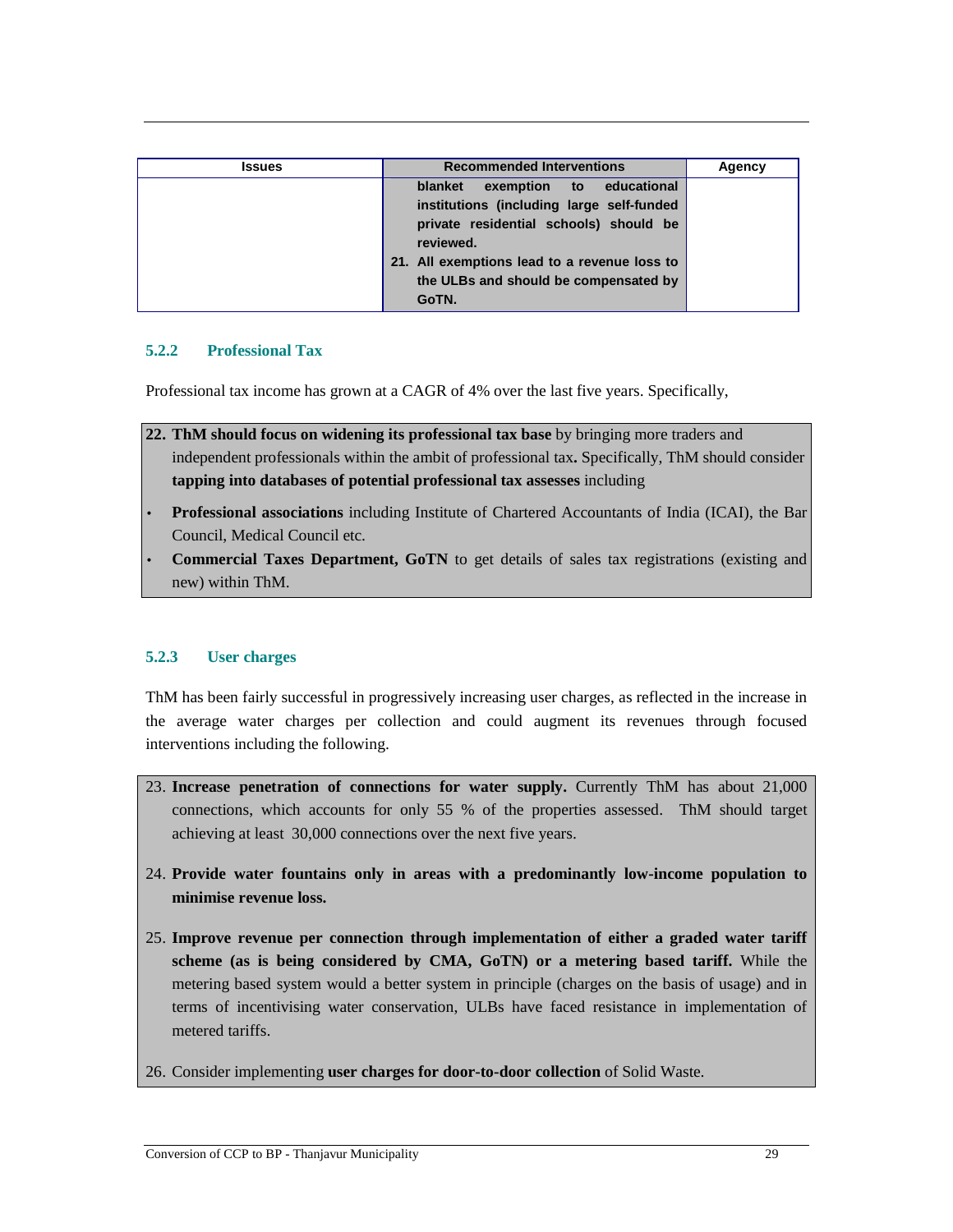27. **Adopt measures to improve collection efficiency.** Overall collection efficiencies in water charges are very low and needs to be improved. ThM should consider stiff penalties for nonpayment of user charges. Specifically ThM should consider implementation of late payment fines and in case of extreme overdue situations, disconnecting supply.

## **5.2.4 Measures to improve collection efficiency**

28. ThM's collection efficiency is very low across all its revenue heads namely, property tax, professional tax and user charges and needs significant improvement from current levels. ThM should consider a) a focused one-time drive to clear up its dues and b) strengthening of its collection process and organisation to ensure that the overall levels of efficiency in order to improve and sustain its collection efficiencies.

## **5.3 Measures for cost management**

## **5.3.1 Energy efficiency**

ThM needs to take steps to address its power costs, which comprise nearly 60% of its operations and maintenance costs. The following steps are needed in this direction:

- 29. ThM should conduct a **comprehensive energy audit** to identify areas for reducing power consumption and related costs. As envisaged in its Vision Plan, ThM should implement **automatic time based dimmers** on street light network and ensure that all **pumps / motors are energy efficient.**
- 30. GoTN should also consider a **specific grant / capital subsidy scheme to incentivise energy conservation initiatives** for not just ThM, but for all ULBs.
- 31. **CMA, GoTN and TNUDF should develop and implement minimum standards related to energy conservation including installation of energy efficient motors, right sized pumps etc.**

## **5.4 Other measures / interventions**

## **5.4.1 Accounting /Audit**

While all ULBs in GoTN have implemented a double entry accounting system, most of the ULBs including ThM require significant improvement in their accounting practices. Several ULBs have redundant systems involving manual and computerised book keeping and errors often creep into MIS. Often, the MIS in the form of DCB statements and information provided in accounting statements are not reconciled.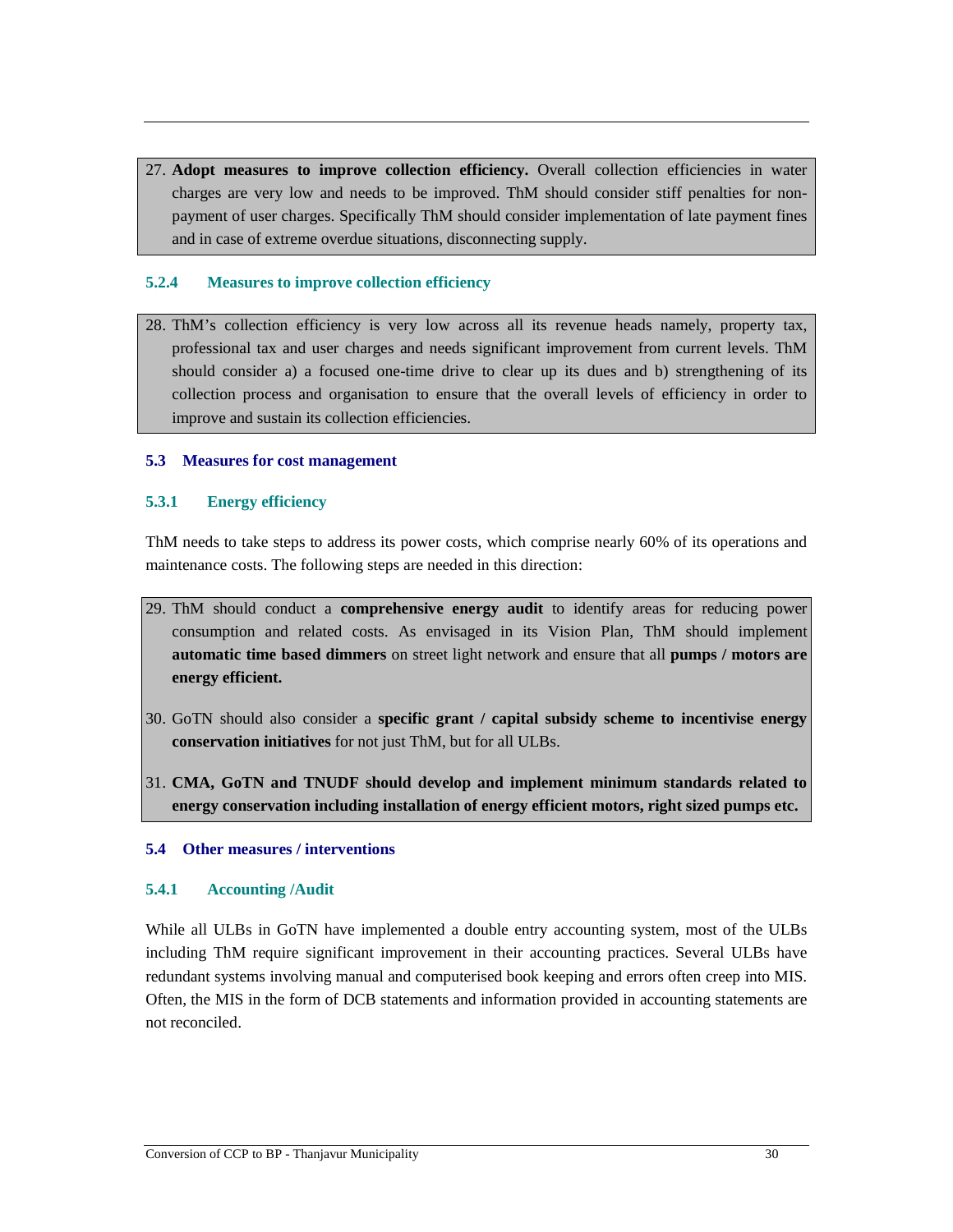- 32. CMA, GoTN should consider an **outlay for technical assistance** to ULBs to **improve their accounting systems and practices** and to provide adequate training to staff on the concepts of double entry book keeping.
- 33. Property tax system has been computerised but the software for accounting developed seems to have some errors. TNUDF should take steps to eliminate these teething problems in the accounting software.
- 34. GoTN should issue an order for phasing out manual books like the property tax DCB registers as the same data is being maintained both manually and also in computer database.
- 35. The LFA should also be given training in auditing through computer so that the manual books can be avoided in future.
- 36. GoTN should **insist and implement closing of accounts and audit of the same within a fixed time period** subsequent to the completion of financial year. The government should continue to provide for the payment of common accountants and computer assistant to work in the ULB which it was providing till date. GoTN should also evaluate the option of employing a local CA firm to give guidance and training to ULB staff on a regular basis. CMA,
- 37. TNUDF should consider a grading system to categorise ULBs on the basis of accounting and reporting practices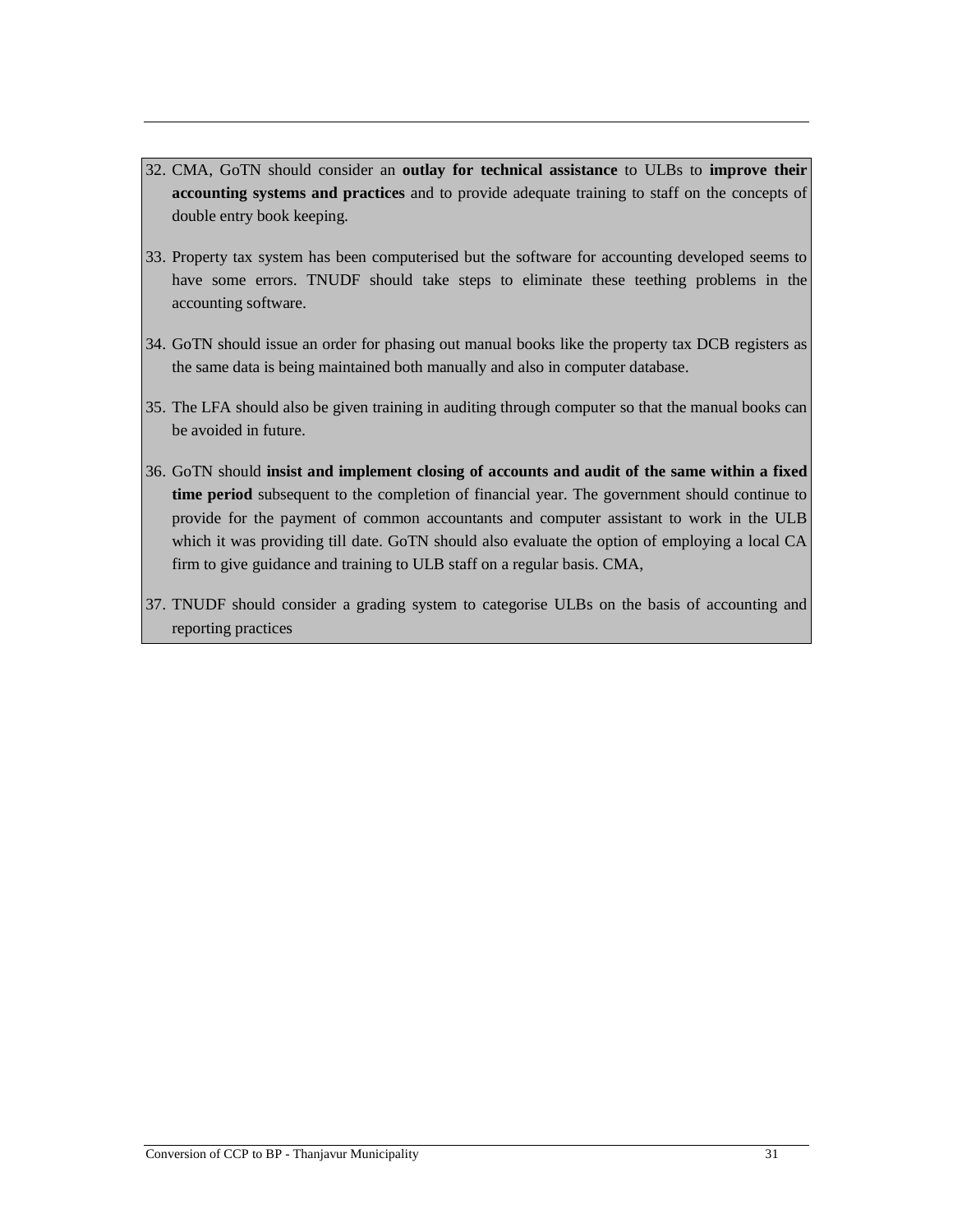# 6. Business plan projections and investment capacity of ThM

## **6.1 Financial and Operating Plan – time horizon and scenarios**

The FOP has been prepared for a ten-year period i.e., FY 2006-2015 for 2 different scenarios as given below:

- **Scenario I -** Base projections
- **Scenario II** Projections with 'potential improvements'

The basis and assumptions underlying income and expenditure projections for the FOP are detailed in section 6.2

## **6.2 Basis and assumptions**

### **6.2.1 Revenues**

Since the annual accounts were given only for years 2000-01, 2001-02, 2002-03 and 2003-04, we have assumed the figures for 2004-05 will be same as the figures given for 2003-04.

### **Property tax**

Property tax projections has been arrived at as a product of average tax per assessment and the number of properties assessed. Assumptions on these revenue drivers are given below:

## • *Scenario I –Base case*

- Assessments growth  $-4\%$  per annum (assumed), with a cap on the number of assessments at 40,000 properties. The base number of assessments has been taken as 28377 properties.
- $\triangle$  Average tax per property Rs. 1526 per property assessed, in line with the average tax per property collected in FY 2005.
- $\div$  Arrears collection efficiency 25 % for FY 2006 (maximum during FY 2001-05) in FY 2001 and assumed to increase by 2 % every year (27% in FY 2007 and so on)
- $\div$  Current collection efficiency 65 % for FY 2006 (maximum during FY 2001-05) in FY 2003 and assumed to increase by 2 % every year (67% in FY 2007 and so on)

## • *Scenario II – with improvements*

- Assessments growth 8% per annum, with a cap on the number of assessments at  $40,000$ properties.
- Average tax per property Rs. 1526 per property assessed in FY 2006 with a one-time upward revision of 25% in FY 2007
- Collection efficiency are kept at the same levels as Scenario I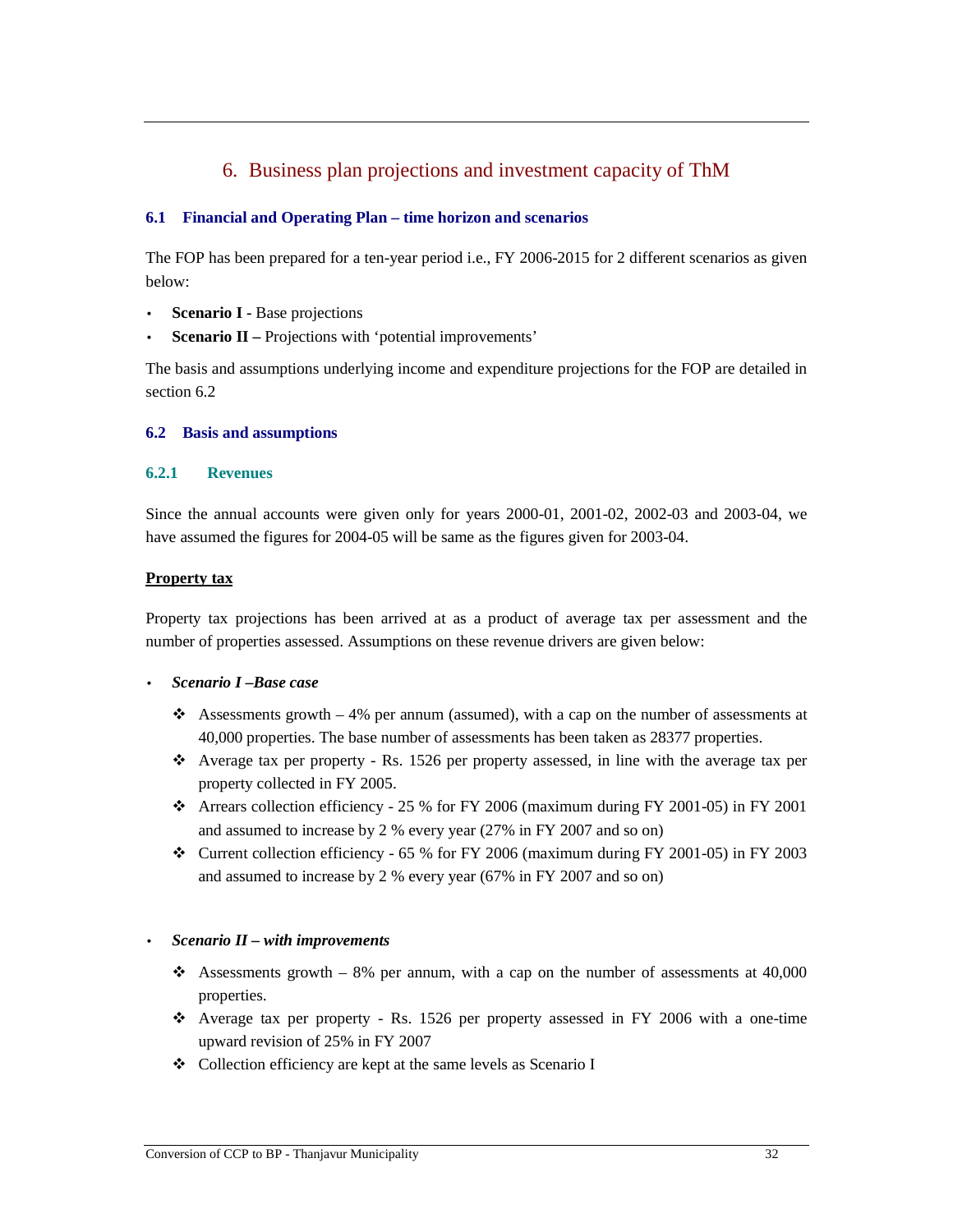## *Profession tax*

Profession tax has been arrived at as a product of average tax per assessee and the number of assessments. Assumptions on these revenue drivers are given below:

#### • *Scenario I –Base case*

- Assessments growth  $-4$  % per annum (assumed), with a cap on the number of assessments at 4000. The base number of assessments has been taken as 3191 assessments.
- $\bullet$  Average tax per assessment Rs. 2491 per assessment, in line with the average in FY 2005. No revision has been assumed for the base case.
- $\div$  Arrears collection efficiency 31% for FY 2006 (maximum during FY 2001-05) in FY 2002 and assumed to increase by 2 % every year (33% in FY 2007 and so on)
- $\div$  Current collection efficiency –95 % for FY 2006 (maximum during FY 2001-05) in FY 2004 and assumed to increase by 1% every year (96% in FY 2007 and so on till 99% in FY2010).

### • *Scenario II – with improvements*

- Assessments growth 5 % per annum (in line with the CAGR over the last five years), with a cap on the number of assessments at 4000.
- $\bullet$  Average tax per assessment Rs. 2491 per assessment, in line with the average in FY 2005.
- Collection efficiency are kept at the same levels as Scenario I

#### *Water Charges*

Water charges have been arrived at as a product of average water charges per connection and the number of connections.

#### • *Scenario I –Base case*

- Assessments growth 3.61 % per annum (in line with the CAGR over the last five years), with a cap on the number of assessments at 25,000. The base number of assessments has been taken as 21480 assessments.
- $\div$  Average tax per assessment Rs. 611 per assessment, in line with the average in FY 2005. No revision has been assumed for the base case.
- $\div$  Arrears collection efficiency 30% for FY 2006 (maximum during FY 2001-05) in FY 2004 and assumed to increase by 2 % every year (32% in FY 2007 and so on)
- $\div$  Current collection efficiency –53 % for FY 2006 (maximum during FY 2001-05) in FY 2004 and assumed to increase by 2% every year (55% in FY 2007 and so on).

#### • *Scenario II – with improvements*

Assessments growth  $-5%$  per annum (in line with the CAGR over the last five years), with a cap on the number of assessments at 25,000.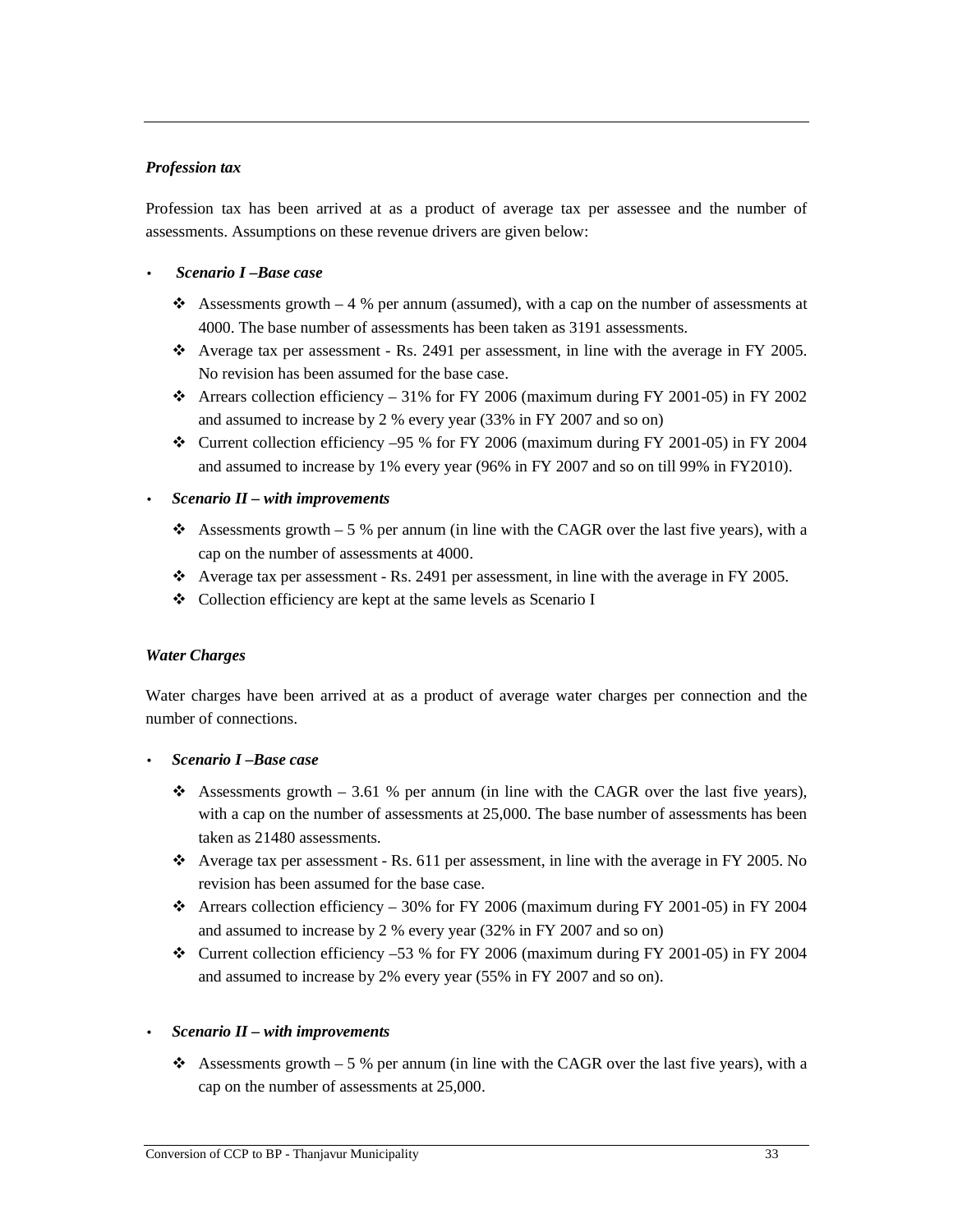- $\div$  Average tax per assessment Rs. 611 per assessment, in line with the average in FY 2005, with a tariff increase of 5% every three years.
- Collection efficiency are kept at the same levels as Scenario I

### *Other income*

The assumptions made in case of other income is summarised in the table below:

| <b>Item</b>             | <b>Base Amount</b><br>(in Lakhs) | <b>Growth</b><br>(CAGR %) | <b>Assumptions</b>         |
|-------------------------|----------------------------------|---------------------------|----------------------------|
| Service Charges & Fees  | 220.41                           | 29.2%                     | CAGR of 5%                 |
| Other income            | 112.64                           | -ve growth                | Assumed at FY 2005 levels. |
| <b>Assigned Revenue</b> | 362.05                           | 18.0%                     | CAGR of 5%                 |
| Devolution Fund         | 421.54                           | 14.8%                     | CAGR of 10%                |
| Grants & Contributions  | 107.12                           | 53.3%                     | CAGR of 5%                 |

# **Exhibit 6.1 Assumptions for other income**

# **6.2.2 Expenditure**

The major assumption adopted for projection in revenue expenditure based on the past performance is as follows:

## **Exhibit 6.2 Expenditure**

| <b>Item</b>                    | <b>Base Amount</b><br>(in Lakhs) | <b>Growth</b><br>(CAGR %) | <b>Assumptions</b>                                                         |
|--------------------------------|----------------------------------|---------------------------|----------------------------------------------------------------------------|
| <b>Salaries</b>                | 792.14                           | 2.7%                      | CAGR of 3% with cost of FY 2005 as the base                                |
|                                |                                  |                           |                                                                            |
|                                |                                  |                           |                                                                            |
|                                |                                  |                           |                                                                            |
|                                |                                  |                           |                                                                            |
|                                |                                  |                           |                                                                            |
| <b>Operating Expenses</b>      | 370.60                           | 13.1%                     | The expenditure has been assumed as 3% of the                              |
|                                |                                  |                           | gross block of fixed assets (in line with the average                      |
|                                |                                  |                           | over the last five years). An inflation of 5% has also<br>been considered. |
| <b>Administrative Expenses</b> | 144.17                           | 36.7%                     | The growth rate has been assumed at a nominal rate                         |
|                                |                                  |                           | of 5% and has been applied on the base amount,                             |
|                                |                                  |                           | which is for the year 2004-2005.                                           |
| Depreciation                   |                                  |                           | Expenditure assumed as 2.5% of the gross block of                          |
|                                |                                  |                           | fixed assets                                                               |
| <b>Finance Expenses</b>        |                                  |                           | Refer 6.2.3 below.                                                         |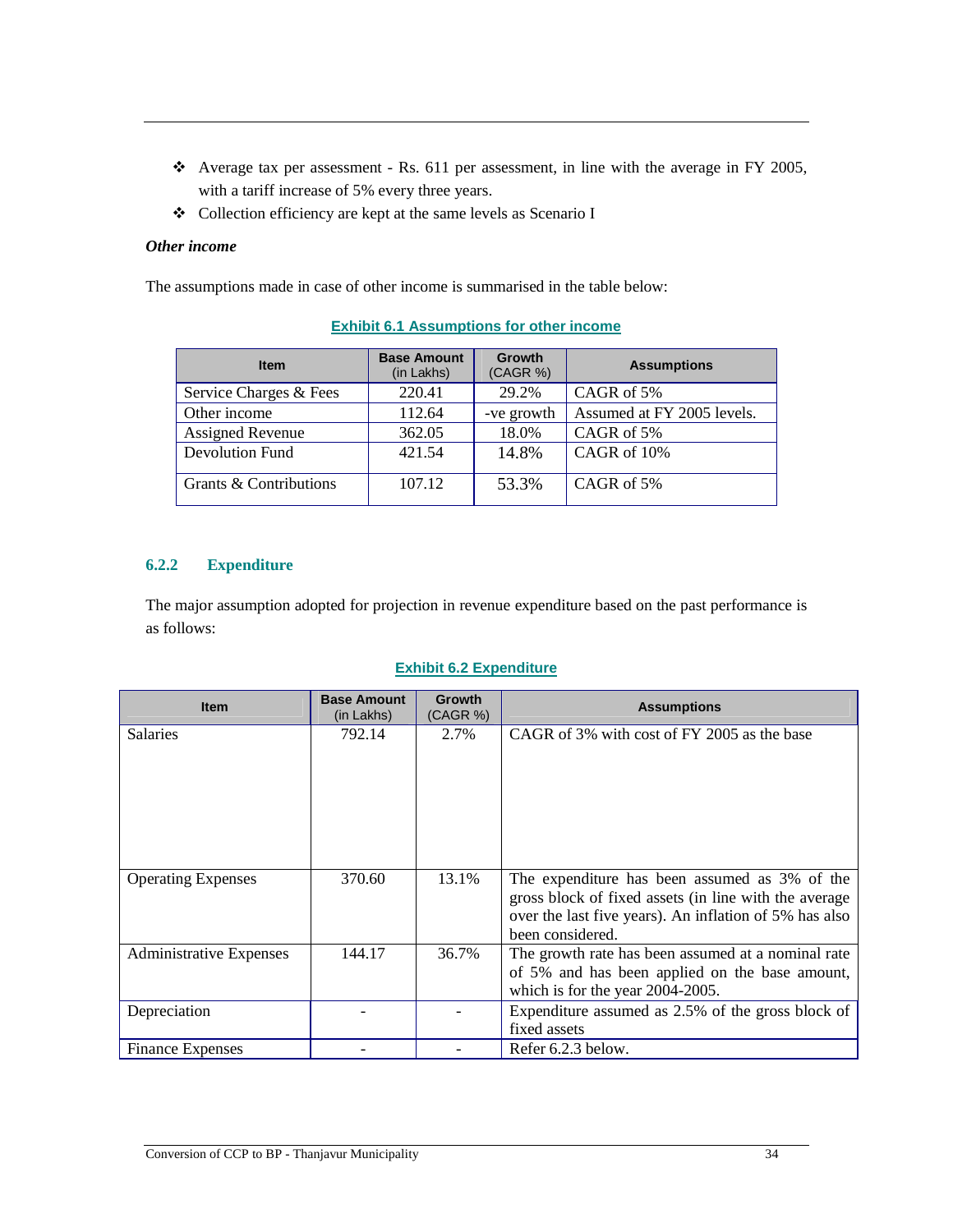### **6.2.3 Assets and liabilities**

Since the balance sheets were given only for 2000-01, 2001-02, 2002-03 and 2003-04, we have assumed the figures for 2004-05 are same as the figures for 2003-04. The other major assumptions adopted for projection of assets and liabilities is given below:

## *Fixed Assets*

The closing balance as given in the last balance sheet by the ULB has been taken as the base figure for projection. Based on the Capex requirement of the ULB, the amount of Capex has been distributed over the 10 years of projection. Every year the amount of Capex spent is added to the respective total of fixed assets. The Capex requirements of the ULB are summarised in the table given below:

| Sector                                  | 2006-2010 | 2011-15 | 2006-15  |
|-----------------------------------------|-----------|---------|----------|
| Roads                                   | 1700.00   | 2100.00 | 3800.00  |
| Bridges and culverts                    | 30.00     | 40.00   | 70.00    |
| Storm water drains                      | 225.00    | 250.00  | 475.00   |
| Water supply                            | 200.00    | 100.00  | 300.00   |
| Solid Waste Management                  | 380.00    | 270.00  | 650.00   |
| Street lights                           | 55.00     | 65.00   | 120.00   |
| <b>Remunerative Enterprises</b>         | 85.00     | 155.00  | 240.00   |
| Education                               | 100.00    | 110.00  | 210.00   |
| Sewerage & Sanitation (incl UGD scheme) | 4200.00   | 30.00   | 4230.00  |
| <b>Others</b>                           | 40.00     | 100.00  | 140.00   |
| Total                                   | 7015.00   | 3220.00 | 10235.00 |

### **Exhibit 6.3 Capex requirements (Rs. in Lakh)**

#### *Other assets*

#### **Exhibit 6.4 Assumptions - Assets**

| <b>Asset Head</b>        | <b>Assumptions</b>                                                      |
|--------------------------|-------------------------------------------------------------------------|
| <b>Stock Account</b>     | The closing balance as given in the last balance sheet by the ULB has   |
|                          | been taken as the base figure for projection. It has been assumed that  |
|                          | the stock will be 95% of the last year balance                          |
| <b>Debtors</b>           | This head represents the debtors for the three heads property tax,      |
|                          | profession tax and water charges. As they form the major portion of     |
|                          | revenue their debtors also have been grouped separately. The            |
|                          | calculation of debtors has been done based on the current demand        |
|                          | under each category of income and the collection efficiency for each    |
|                          | of the category                                                         |
| <b>Other Receivables</b> | The closing balance as given in the last balance sheet by the ULB has   |
|                          | been taken as the base figure for projection. It has been assumed that  |
|                          | other receivables will be 95% of the last year balance.                 |
| <b>Bank Account</b>      | This account is the balance based on the cash flows for particular year |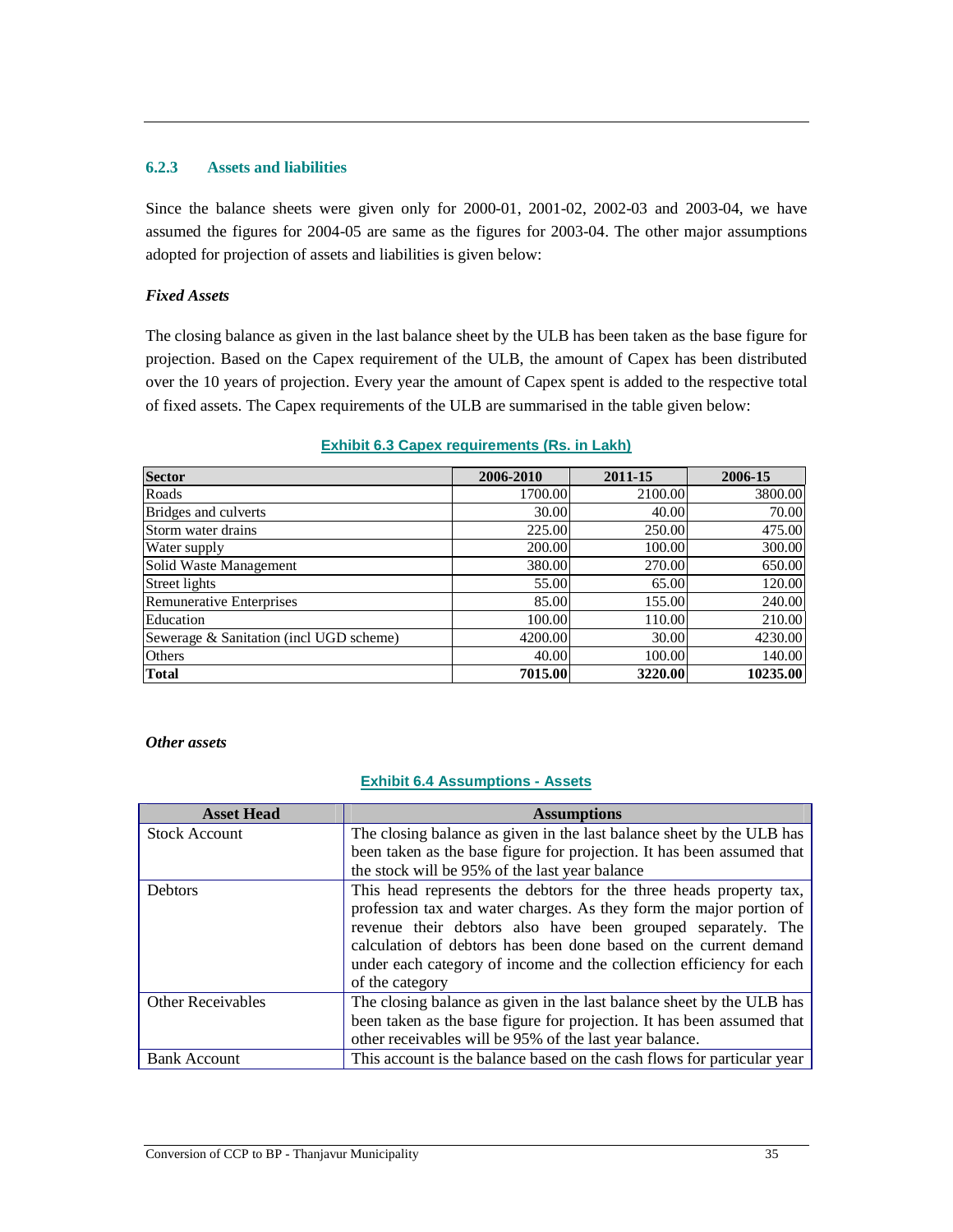## *Loans*

All loans taken by the ULB are long-term. The ULB has a loan outstanding of Rs.1217.33 lakhs and the scheduling of these loans and interest has been taken into account in the FOP.

| S.No           | <b>Lending Agency</b> | <b>Amount</b><br>of Loan | drawal | <b>Year of Interest Repay</b><br>Rate % | ment<br>period<br>(years) | <b>Total loan repaid</b> |          |        | <b>Outstandi</b><br>ng loan<br>amount |
|----------------|-----------------------|--------------------------|--------|-----------------------------------------|---------------------------|--------------------------|----------|--------|---------------------------------------|
|                |                       |                          |        |                                         |                           | Principal                | Interest | Total  |                                       |
| 1              | Consolidate Govt.     | 1094.99                  |        | 1998 13.50%                             | 20                        | 66.58                    | 184.05   | 250.63 | 1028.41                               |
|                | Loan                  |                          |        |                                         |                           |                          |          |        |                                       |
| 2              | <b>TUFIDCO</b>        | 85.60                    |        | 2002 10.50%                             | 15                        | 24.35                    | 30.82    | 55.17  | 61.25                                 |
| 3              | <b>TUFIDCO/IDSMT</b>  | 205.97                   |        | 2003 10.50%                             | 10                        | 31.78                    | 27.11    | 58.89  | 174.19                                |
| $\overline{4}$ | <b>TUFIDCO Road</b>   | 141.96                   |        | 2004 10.50%                             | 13                        | 0.00                     | 29.39    | 29.39  | 141.96                                |
|                | Work                  |                          |        |                                         |                           |                          |          |        |                                       |
| 5              | MUDF/TUFIDCO          | 124.34                   | 2004   | 9.25%                                   | 10                        | 12.12                    | 16.90    | 29.02  | 112.22                                |
| 6              | <b>TUFIDCO /NRCP</b>  | 500.00                   | 2005   | 9.50%                                   | 15                        | 0.00                     | 0.00     | 0.00   | 500.00                                |
|                | <b>Total</b>          | 2152.86                  |        |                                         |                           | 134.83                   | 288.27   | 423.10 | 2018.03                               |

| Exhibit 6.5: Loan Statement as on 30.09.2005 (Rs in lakhs) |  |  |
|------------------------------------------------------------|--|--|
|                                                            |  |  |

#### *New Loans*

The requirement of new loans is related to capital expenditure (Capex) the ULB wants to execute. The loans has been taken as 60% of the total Capex while the grants is assumed at 30% and the own contribution by the ULB is pegged at 10% of the total Capex. The terms of the new loans is assumed as follows

## **Exhibit 6.6 New loans**

| <b>Particulars</b>           | <b>Assumptions</b>                 |
|------------------------------|------------------------------------|
| Rate of Interest on new loan | 8% p.a.                            |
| Repayment Period of new loan | 15 years (inclusive of moratorium) |
| Principal moratorium period  | 2 vears                            |

## *Other liabilities*

## **Exhibit 6.7 Other Liabilities**

| <b>Liabilities</b>         | <b>Assumptions</b>                                                |
|----------------------------|-------------------------------------------------------------------|
| <b>Grants</b>              | Closing balance as given in FY 2005 has been taken as the base    |
|                            | figure. Grants assumed at 30% of the Capital expenditure, which   |
|                            | would be added to grants balance every year.                      |
| <b>Current Liabilities</b> | Closing balance as given in FY 2005 has been taken as the base    |
|                            | figure. Current Liabilities assumed at 90% of the previous year's |
|                            | balance.                                                          |
| Accumulated depreciation   | Closing balance as given in FY 2005 has been taken as the base    |
|                            | figure. Every years depreciation has been added to the balance of |
|                            | the accumulated depreciation                                      |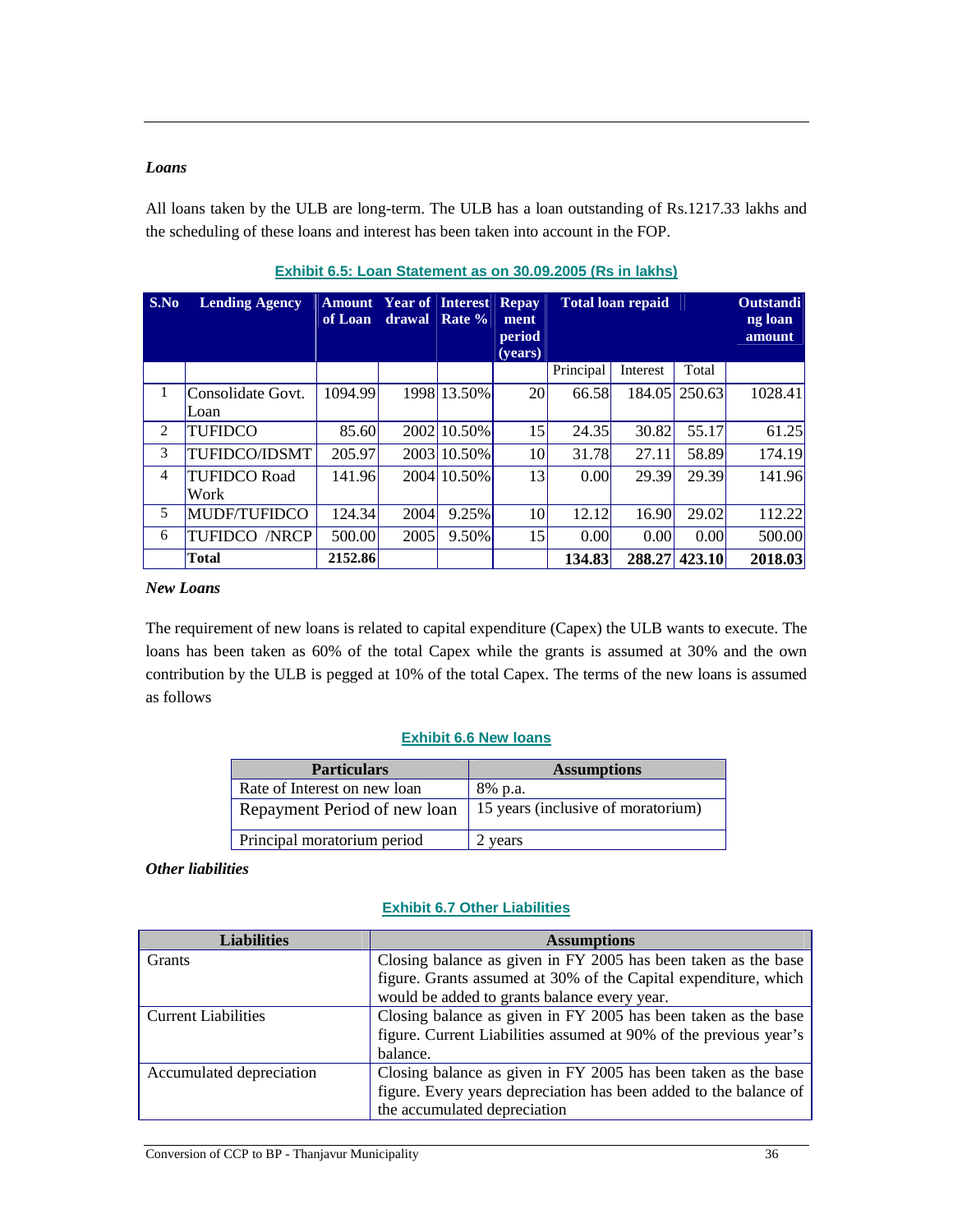| <b>Liabilities</b>         | <b>Assumptions</b>                                                |
|----------------------------|-------------------------------------------------------------------|
| <b>Accumulated Surplus</b> | Closing balance as given in the FY 2005 has been taken as the     |
|                            | base figure. Every year the cash surplus is added to this account |
|                            | while the contribution for the project from its own funds are     |
|                            | deducted from the accumulated surplus.                            |

#### **6.3 Estimation of borrowing and investment capacity**

We have arrived at the borrowing capacity based on the Income and expenditure projections including debt servicing of existing loans as of FY ending 2005. We have arrived at the borrowing capacity of TCC as the minimum of

- NPV of 30% of revenue projections and
- NPV of Operating Surplus projections.

The overall financing mix has been assumed to include 50% loans, 40% Grants and 10% own funds in order to arrive at the overall investment capacity. Thus, we have computed the investment capacity as Borrowing capacity (arrived at as explained above) divided by 0.5.

### **6.4 Results of Financial projections**

## **6.4.1 Income and expenditure projections**

Exhibit 6.8 captures the Income and Expenditure projections for FY 2006-15 with potential improvements and sustainable borrowings

|                                   | 2005-06 | 2006-07 | 2007-08 | 2008-09 | 2009-10                  | 2010-11 | 2011-12 | 2012-13 | 2013-14 | 2014-15                  |
|-----------------------------------|---------|---------|---------|---------|--------------------------|---------|---------|---------|---------|--------------------------|
| Income                            |         |         |         |         |                          |         |         |         |         |                          |
| Property Tax                      | 468     | 505     | 667     | 667     | 667                      | 667     | 667     | 834     | 834     | 834                      |
| Profession Tax                    | 86      | 93      | 100     | 108     | 117                      | 125     | 125     | 125     | 125     | 125                      |
| <b>Water Charges</b>              | 138     | 145     | 152     | 160     | 165                      | 165     | 165     | 165     | 165     | 165                      |
| Sewerage Charges                  |         |         | 72      | 78      | 84                       | 90      | 102     | 114     | 120     | 120                      |
| Service Charges & Fees            | 227     | 234     | 241     | 248     | 256                      | 263     | 271     | 279     | 288     | 296                      |
| Sale & Hire Charges               | 0       | 0       | 0       | 0       | 0                        | 0       |         | 0       |         |                          |
| Other Income                      | 116     | 120     | 123     | 127     | 131                      | 135     | 139     | 143     | 147     | 151                      |
| Assigned Revenue                  | 373     | 384     | 396     | 407     | 420                      | 432     | 445     | 459     | 472     | 487                      |
| <b>Devolution Fund</b>            | 464     | 510     | 561     | 617     | 679                      | 747     | 821     | 904     | 994     | ,093                     |
| <b>Grants &amp; Contributions</b> | 115     | 123     | 131     | 140     | 150                      | 161     | 172     | 184     | 197     | 211                      |
| <b>Total Income</b>               | 1,986   | 2,113   | 2.443   | 2,553   | 2,668                    | 2,785   | 2,907   | 3,206   | 3,342   | 3,482                    |
| <b>Expenditure</b>                |         |         |         |         |                          |         |         |         |         |                          |
| Salaries                          | 832     | 873     | 917     | 963     | ,011                     | 1,062   | 1,115   | 1,170   | ,229    | ,290                     |
| <b>Operating Expenses</b>         | 389     | 409     | 429     | 450     | 473                      | 497     | 521     | 548     | 575     | 604                      |
| Repairs & Maintenance             | ٠       | ٠       |         | ۰       | $\overline{\phantom{a}}$ |         |         | ٠       | ٠       | $\overline{\phantom{a}}$ |
| Programme Expenses                |         |         |         |         |                          |         |         | ٠       |         |                          |
| <b>Administrative Expenses</b>    | 151     | 159     | 167     | 175     | 184                      | 193     | 203     | 213     | 224     | 235                      |
| Finance charges                   | 226     | 230     | 233     | 234     | 232                      | 233     | 230     | 225     | 219     | 191                      |
| Depreciation                      | 475     | 475     | 554     | 641     | 727                      | 814     | 916     | 1,018   | 1,120   | ,222                     |
| <b>Total Expenditure</b>          | 2,073   | 2,145   | 2,300   | 2,463   | 2,628                    | 2,798   | 2,985   | 3,174   | 3,367   | 3,542                    |
| <b>Operating Surplus</b>          | (87)    | (33)    | 143     | 90      | 41                       | (13)    | (77)    | 32      | (25)    | (60)                     |
| <b>Cash Operating Surplus</b>     | 387     | 442     | 697     | 731     | 768                      | 801     | 839     | 1,050   | 1,095   | 1,162                    |

#### **Exhibit 6.8 Income and Expenditure projections**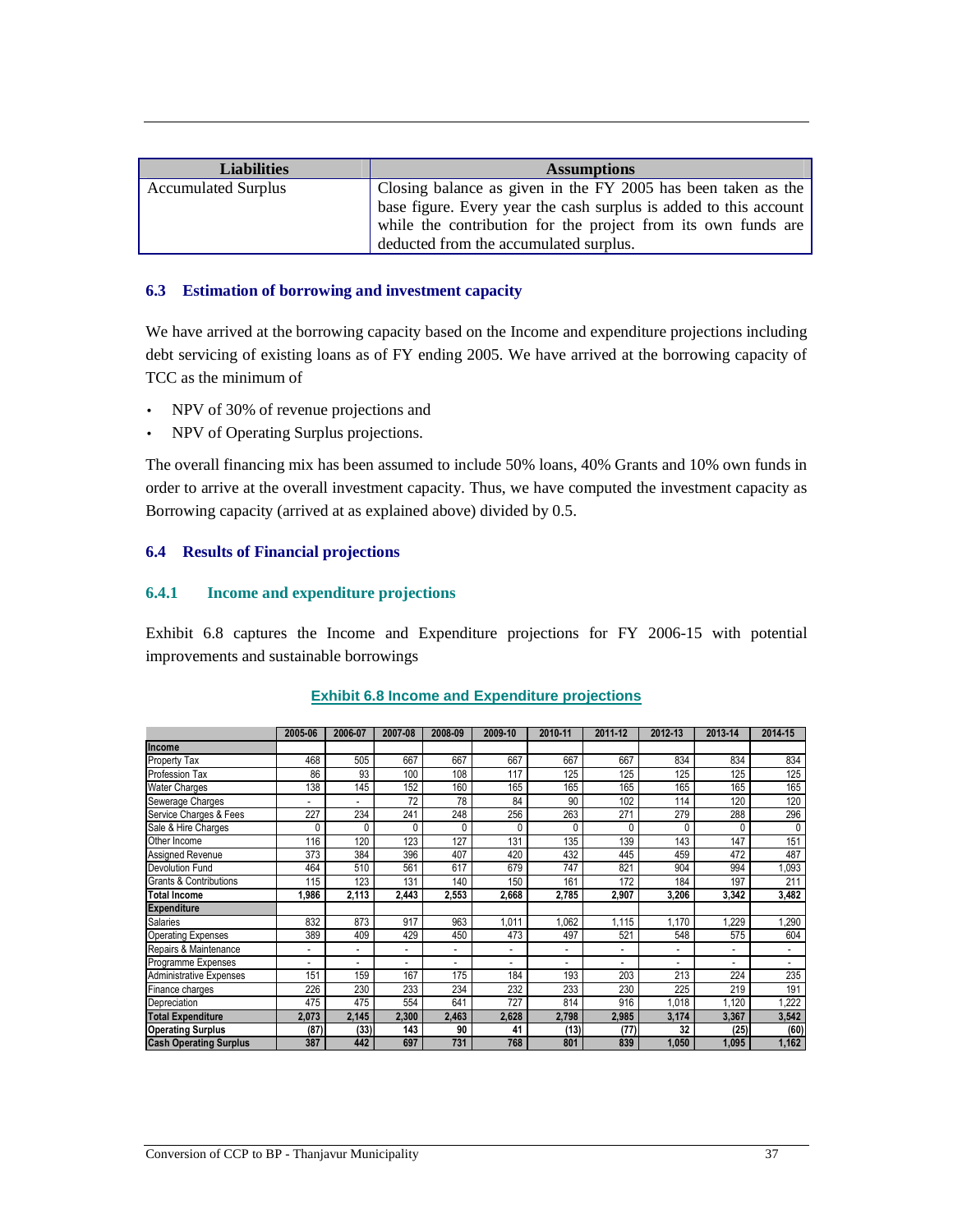## **6.5 Impact of potential improvements**

Exhibit 6.9 provides a snapshot of the areas and order of improvement in revenue that THM could potentially achieve.





**ThM's ability to improve on its financial performance hinges primarily on its ability to sustain and improve on the revenue growth noticeable in recent years.** Specific interventions with respect to revenue realisation and cost management are detailed in section 5 of the report.

On an 'as-is' basis, ThM's own revenues (comprising taxes and user charges) could grow from Rs. **968 lakh** in FY 2004 to **Rs. 1,153 lakh.** However, we believe that ThM could potentially increase its own income to **Rs. 1456 lakh (absolute growth of 50%) through focused interventions in the following areas** 

- **Property tax** through an enhanced revision in ARV, widening assessee base and closer scrutiny
- **Professional tax**  sustaining a growth in assessments of 8 % in the assessments as against 4 % assumed in the 'as-is' scenario through widening tax base among traders and self-employed professionals
- **User charges** ThM could potentially generate nearly Rs. lakh by adding another 4000 water connections (increase of tariff by 5% every two years) by FY 2010 and by adding 10,000 sewerage connections by FY 2010.

**ThM should aspire to increase its own revenues (other than state devolution and assigned revenues) to Rs. 1500 lakh – Rs. 1600 lakh within the next five years** 

While there is potential for expenditure control in certain areas (as in the case of energy costs and leakage in water supply), **the focus of cost management should be to shift expenditure from administration to better asset management and service levels.** While preparing the Financial and Operating Plan, we have not factored in any cost reduction and have assured that any savings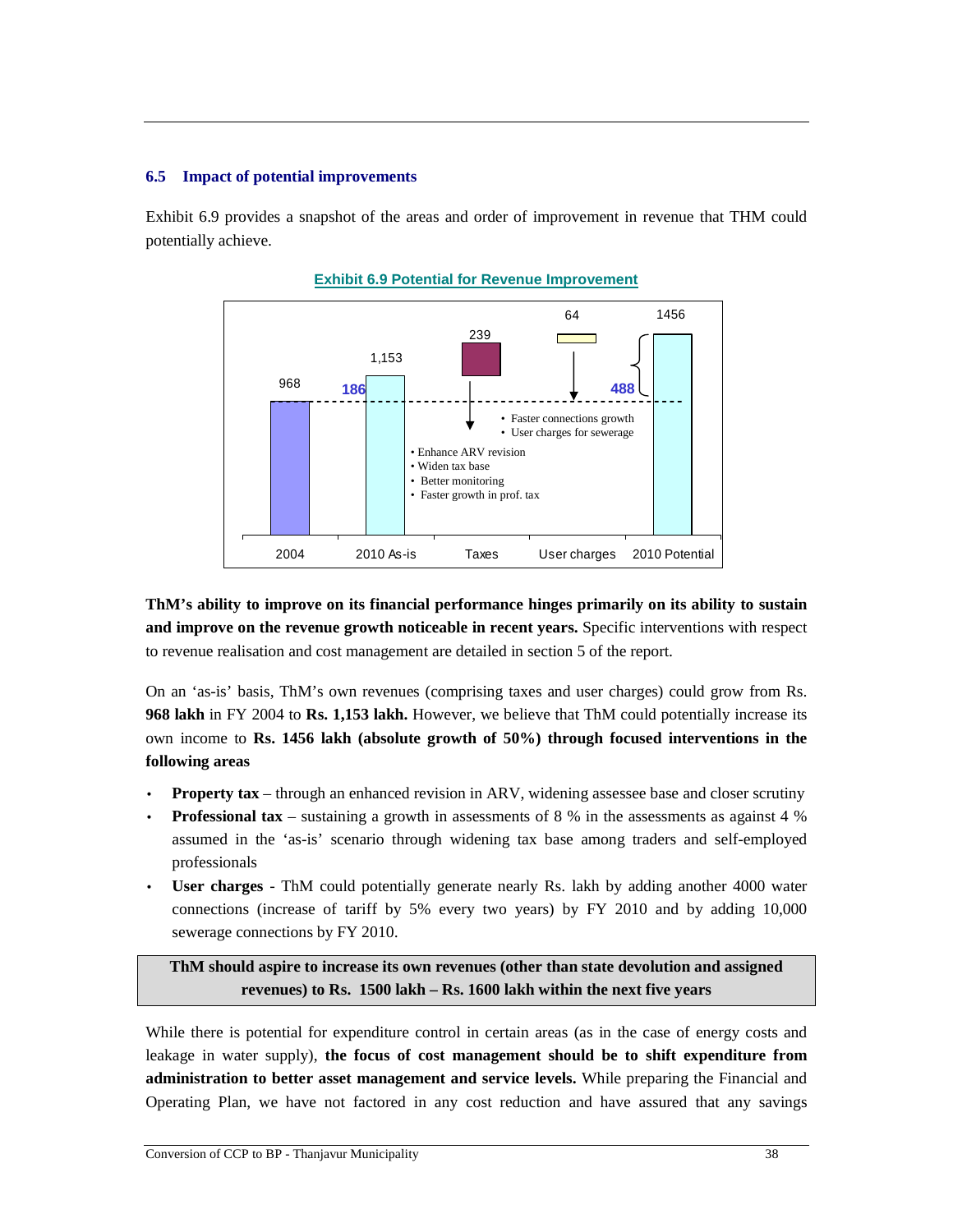generated from cost reduction would go into augmenting service levels and better asset management. A comprehensive energy audit is required, given that ThM spent **Rs. 266 lakh** on electricity charges in FY 2005. A savings of 10-15% reduction in energy costs appears imminently achievable and **could translate to annual savings of nearly Rs. 25 - Rs. 30 lakh on energy cost base for FY 2005.** 

## **6.6 Key results**

| <b>Summary of FOP results</b>             |        |  |  |  |  |  |
|-------------------------------------------|--------|--|--|--|--|--|
| Revenues - FY 2006 (Rs. Lakh)             | 1986   |  |  |  |  |  |
| Revenues - FY 2015 (Rs. Lakh)             | 3482   |  |  |  |  |  |
| Revenue CAGR % - FY 2006-15               | 6.44   |  |  |  |  |  |
| Avg. Op. Surplus (Rs. Lakh)               | 1      |  |  |  |  |  |
| Avg. Cash Operating Surplus               | 797    |  |  |  |  |  |
| Avg. TE (excluding depreciation)/TR (%)   | 71%    |  |  |  |  |  |
| Average Debt Servicing/TR (%)             | 18%    |  |  |  |  |  |
| Borrowing Capacity as a minimum of NPV of |        |  |  |  |  |  |
| NPV of 50% of Cash Surplus (without new   |        |  |  |  |  |  |
| loans)                                    | 2,773  |  |  |  |  |  |
| NPV of 30% of Revenue                     | 5,325  |  |  |  |  |  |
| <b>Borrowing Capacity</b>                 | 2,773  |  |  |  |  |  |
| Investment Capacity (assuming 40% loan)   | 6,934  |  |  |  |  |  |
| <b>Investment Requirement</b>             | 31,453 |  |  |  |  |  |
| IC/IR                                     | 22%    |  |  |  |  |  |

### **Exhibit 6.10 Summary of key results**

At an aggregate level, assuming loans to be equivalent to 40 % of investment, sustainable investment capacity works out to Rs. 69.34 crore, which is only 22 % of the total investment requirement. However, if we exclude the projects to be undertaken by state level agencies (such as moat restoration and bypass/ ROB projects), the investment capacity goes up to more than 50 % of investment requirements.

While loans and own funds should be used to finance remunerative projects, ThM should leverage and utilize Grants from schemes like UIDSSMT and IHSDP to undertake non remunerative projects relating to slum development, tank restoration etc. Further, ThM could also consider involvement of private sector in implementing remunerative projects including slaughter houses etc. Further large projects such as ring roads, ROBs and moat restoration should be undertaken through viability gap funding and financing by state level nodal agencies.